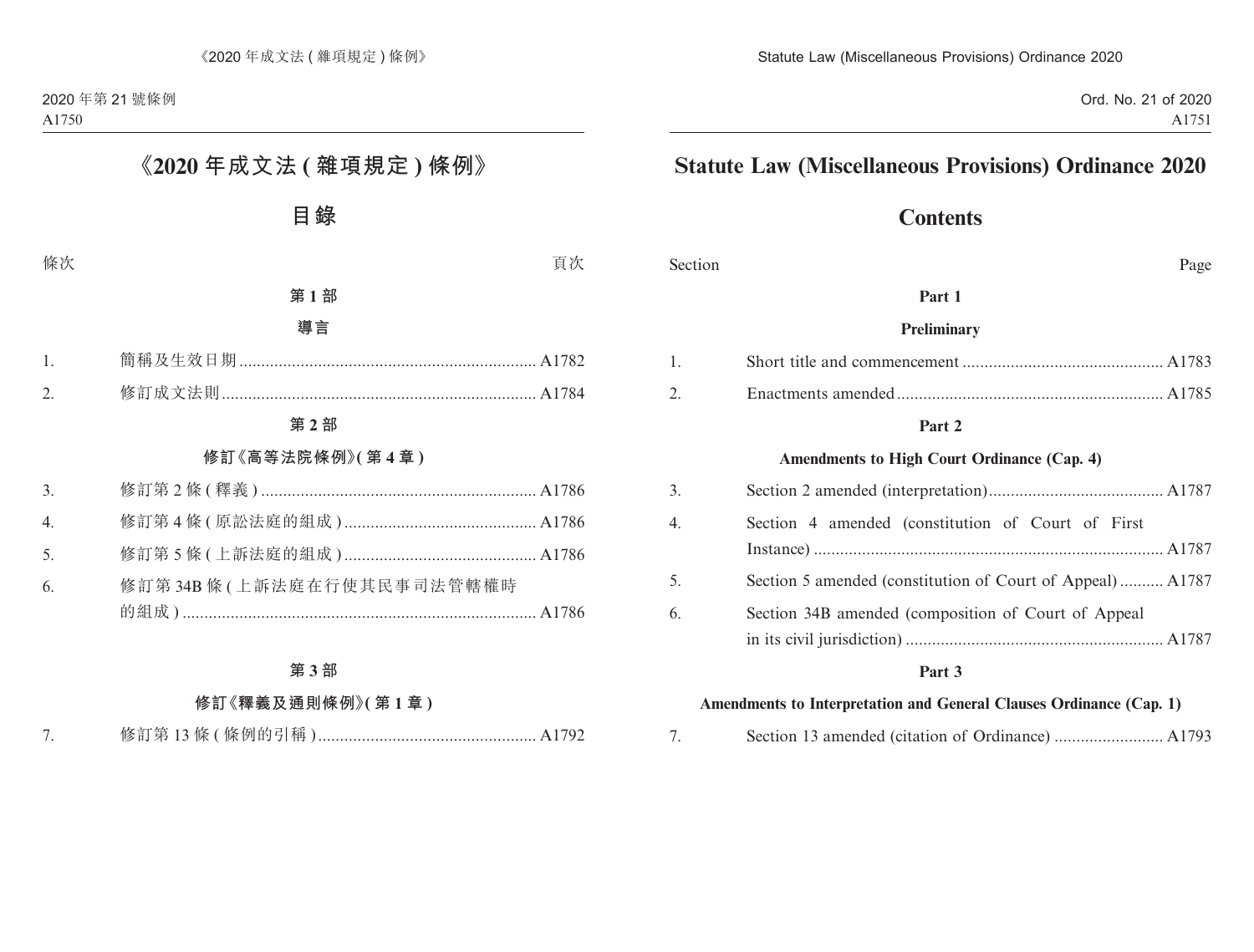| Ord. No. 21 of 2020<br>A1753                                                                                      |         |
|-------------------------------------------------------------------------------------------------------------------|---------|
| Page                                                                                                              | Section |
| Part 4                                                                                                            |         |
| Amendments to Chinese Text of Certain Provisions Containing "Could Not with<br>Reasonable Diligence" etc. Defence |         |
| Division 1-Port Control (Cargo Working Areas) Ordinance (Cap. 81)                                                 |         |
| Section 5A amended (obligation to give certain                                                                    | 8.      |
| Division 2-Waterworks Ordinance (Cap. 102)                                                                        |         |
| Section 15B amended (power of entry into non-domestic                                                             | 9.      |
| Division 3—Dutiable Commodities (Marking and Colouring of Hydrocarbon<br>Oil) Regulations (Cap. 109 sub. leg. C)  |         |
| Regulation 5C amended (defence to charges under                                                                   | 10.     |
| Division 4—Immigration Ordinance (Cap. 115)                                                                       |         |
| Section 37C amended (offence by crew etc., of ship                                                                | 11.     |
| Section 37D amended (arranging passage to Hong Kong                                                               | 12.     |
| Section 37DA amended (assisting unauthorized entrant                                                              | 13.     |
| Division 5—Public Health and Municipal Services Ordinance (Cap. 132)                                              |         |
| Section 54 amended (offences in connection with the sale,                                                         | 14.     |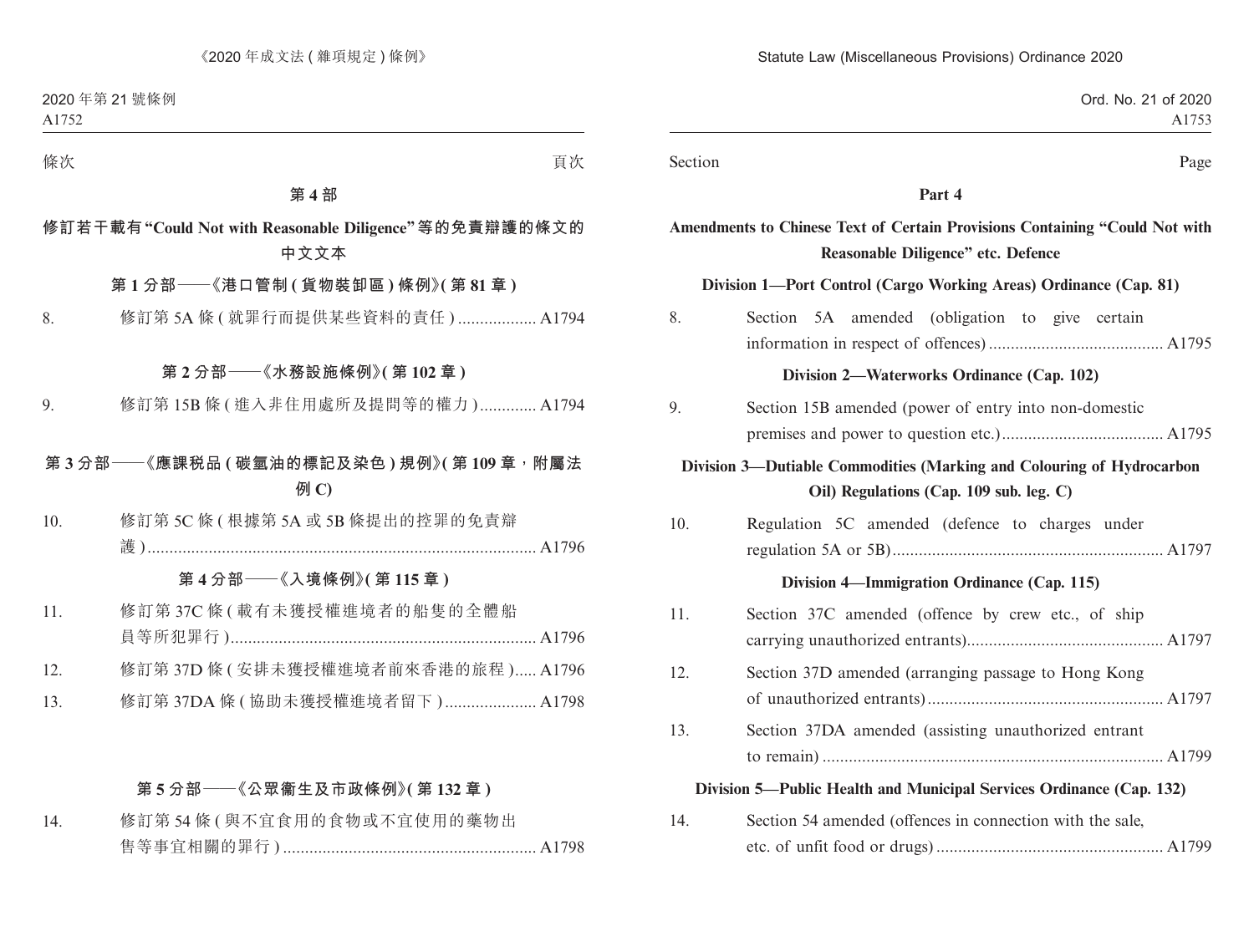|  |  | Ord. No. 21 of 2020 |
|--|--|---------------------|
|  |  | A1755               |

| Section | Page                                                                                                |
|---------|-----------------------------------------------------------------------------------------------------|
| 15.     | Section 61 amended (false labelling and advertisement of                                            |
|         | Division 6—Pharmacy and Poisons Regulations (Cap. 138 sub. leg. A)                                  |
| 16.     | Regulation 36 amended (registration of pharmaceutical                                               |
|         | Division 7—Massage Establishments Ordinance (Cap. 266)                                              |
| 17.     | Section 13 amended (offences in relation to licences) A1801                                         |
|         | Division 8—Registration of Local Newspapers Ordinance (Cap. 268)                                    |
| 18.     | Section 11 amended (unlawful to furnish incorrect                                                   |
|         | Division 9—Civil Aviation (Aircraft Noise) (Certification) Regulations (Cap. 312<br>sub. leg. $A$ ) |
| 19.     | Regulation 10 amended (noise certificate to be carried on                                           |
|         | Division 10—Shipping and Port Control Ordinance (Cap. 313)                                          |
| 20.     | Section 60B amended (obligation to give certain                                                     |
|         | Division 11—Hotel and Guesthouse Accommodation Ordinance (Cap. 349)                                 |
| 21.     | Section 5A amended (offence by owner and tenant of                                                  |
|         | Division 12—Trade Descriptions Ordinance (Cap. 362)                                                 |
| 22.     | Section 12 amended (prohibited import and export of                                                 |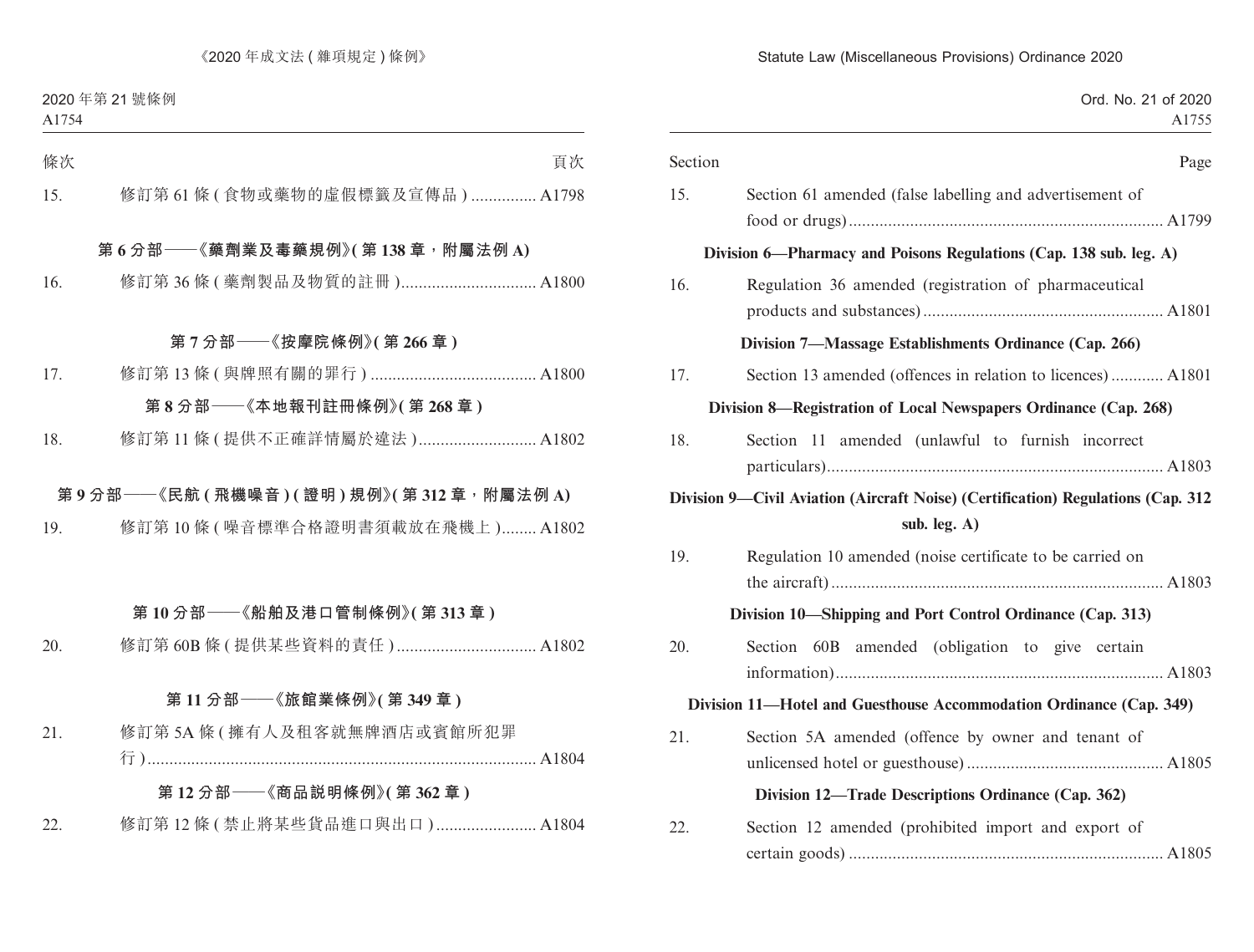|  |  | Ord. No. 21 of 2020 |
|--|--|---------------------|
|  |  | A1757               |

| Section | Page                                                                                                        |
|---------|-------------------------------------------------------------------------------------------------------------|
| 23.     | Section 26AA amended (additional defence (supply of<br>goods or service to which false trade description is |
| 24.     | Section 26AAB amended (additional defence (sale of                                                          |
|         | Division 13-Road Tunnels (Government) Ordinance (Cap. 368)                                                  |
| 25.     | Section 12 amended (obligation to give information                                                          |
|         | Division 14—Road Traffic Ordinance (Cap. 374)                                                               |
| 26.     | Section 63 amended (obligation to give certain                                                              |
|         | Division 15—Clubs (Safety of Premises) Ordinance (Cap. 376)                                                 |
| 27.     | Section 21 amended (offences in relation to certificates of                                                 |
|         | Division 16—Amusement Game Centres Ordinance (Cap. 435)                                                     |
| 28.     | Section 19 amended (offences in relation to a licence) A1809                                                |
| 29.     | Section 20 amended (offence in relation to gaining                                                          |
|         | Division 17—Western Harbour Crossing Ordinance (Cap. 436)                                                   |
| 30.     | Section 53 amended (obligation to give information                                                          |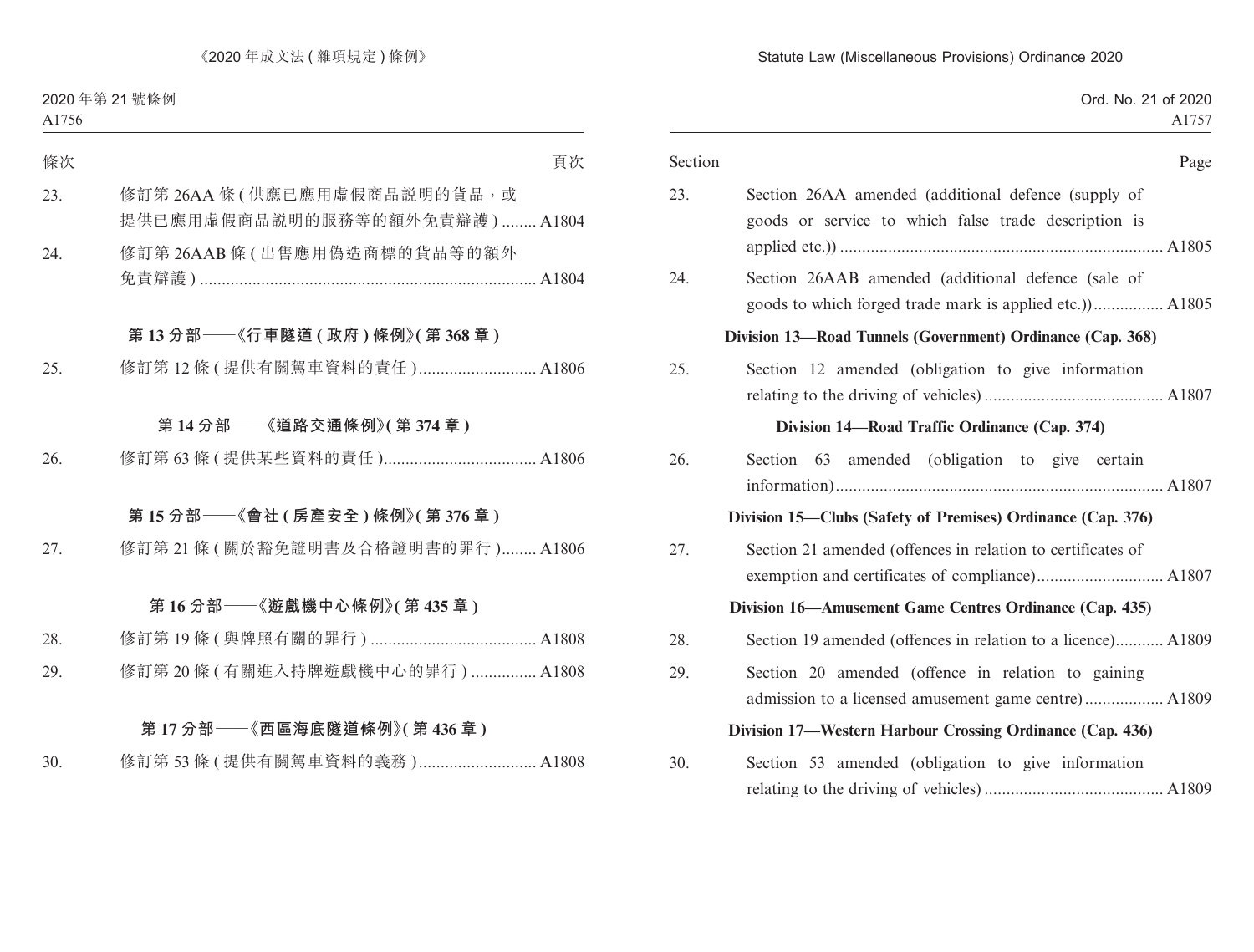| Ord. No. 21 of 2020                                                                                              |         |
|------------------------------------------------------------------------------------------------------------------|---------|
|                                                                                                                  | Section |
| Division 18—Bedspace Apartments Ordinance (Cap. 447)                                                             |         |
| Section 33 amended (offences in relation to certificates of                                                      | 31.     |
| Division 19—Residential Care Homes (Elderly Persons) Ordinance (Cap. 459)                                        |         |
| Section 21 amended (offences in relation to certificates of                                                      | 32.     |
| Division 20—Tai Lam Tunnel and Yuen Long Approach Road Ordinance<br>(Cap. 474)                                   |         |
| Section 46 amended (obligation to give information                                                               | 33.     |
| Division 21-Tsing Ma Control Area Ordinance (Cap. 498)                                                           |         |
| Section 17 amended (obligation to give information                                                               | 34.     |
| Division 22—Merchant Shipping (Local Vessels) Ordinance (Cap. 548)                                               |         |
| Section 63 amended (Director may require certain                                                                 | 35.     |
| Division 23—Merchant Shipping (Local Vessels) (Certification and Licensing)<br>Regulation (Cap. 548 sub. leg. D) |         |
| Section 38 amended (certificate of ownership number to                                                           | 36.     |
| Division 24—Chinese Medicine Ordinance (Cap. 549)                                                                |         |
|                                                                                                                  | 37.     |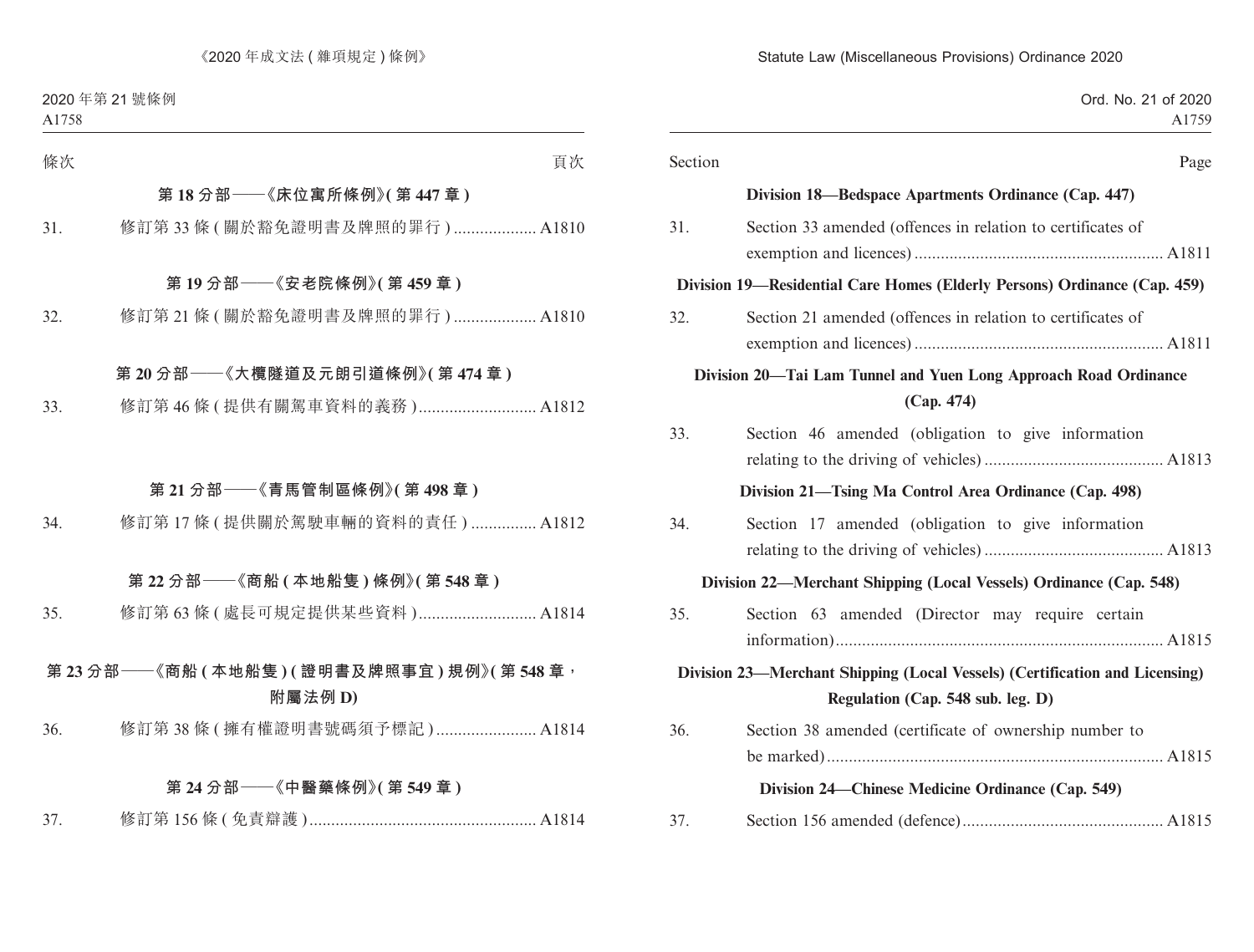| Ord. No. 21 of 2020<br>A1761                                                                                |         |
|-------------------------------------------------------------------------------------------------------------|---------|
| Page                                                                                                        | Section |
| Division 25—Entertainment Special Effects Ordinance (Cap. 560)                                              |         |
| Section 14 amended (pyrotechnic special effects materials                                                   | 38.     |
| Section 20 amended (pyrotechnic special effects materials                                                   | 39.     |
| Division 26—Entertainment Special Effects (General) Regulation (Cap. 560 sub.<br>leg. A)                    |         |
|                                                                                                             | 40.     |
| Division 27-Drug Dependent Persons Treatment and Rehabilitation Centres<br>(Licensing) Ordinance (Cap. 566) |         |
| Section 5 amended (contravention of conditions of                                                           | 41.     |
| Division 28—Karaoke Establishments Ordinance (Cap. 573)                                                     |         |
| Section 17 amended (offences in relation to permits and                                                     | 42.     |
| Division 29—Karaoke Establishments (Licensing) Regulation (Cap. 573 sub.<br>leg. A)                         |         |
|                                                                                                             | 43.     |
| Division 30—Residential Care Homes (Persons with Disabilities) Ordinance<br>(Cap. 613)                      |         |
| Section 22 amended (offences in relation to licences and                                                    | 44.     |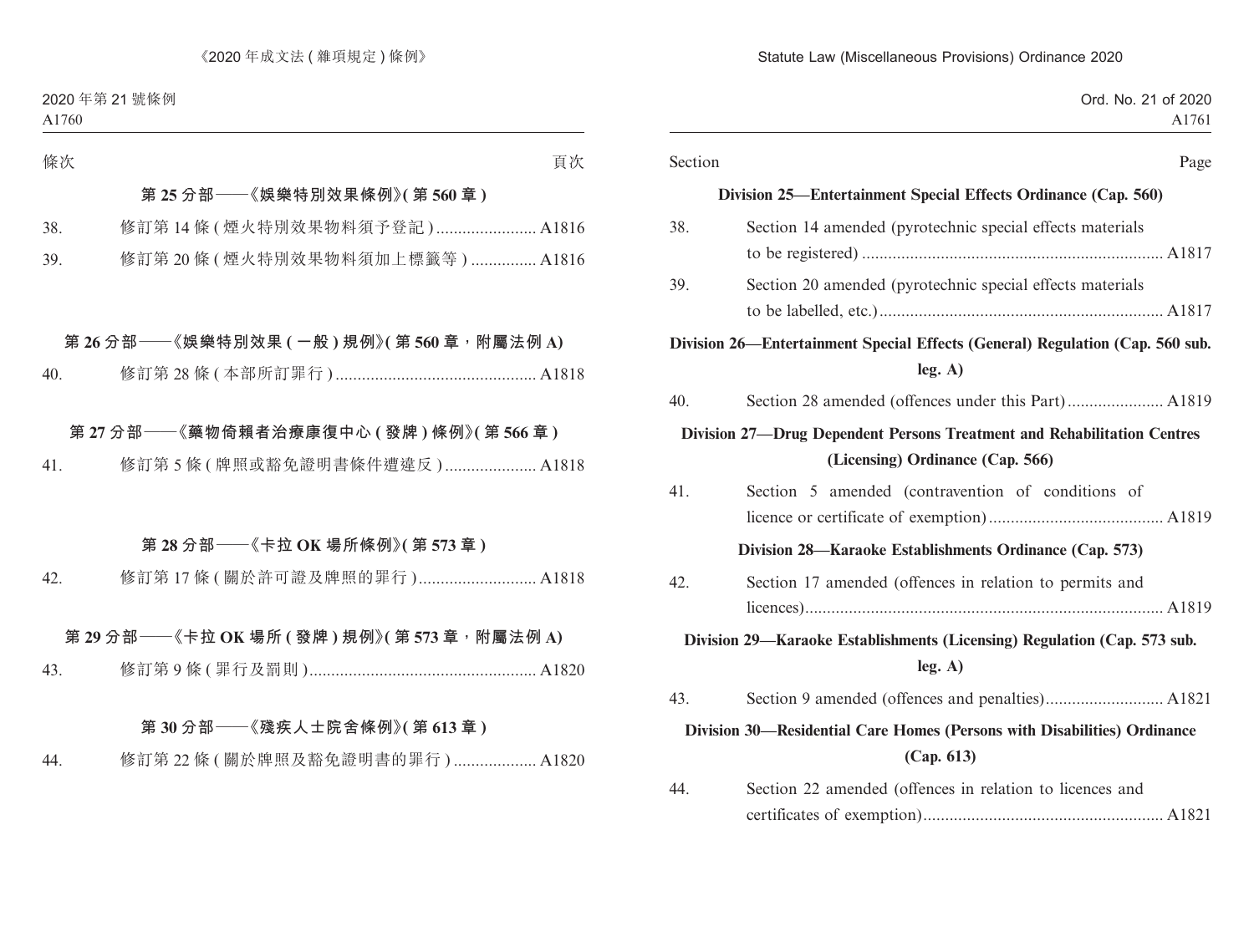| Ord. No. 21 of 2020<br>A1763                                                                                              |         |
|---------------------------------------------------------------------------------------------------------------------------|---------|
| Page                                                                                                                      | Section |
| Division 31—Cross-boundary Movement of Physical Currency and Bearer<br><b>Negotiable Instruments Ordinance (Cap. 629)</b> |         |
| Section 4 amended (declaration for CBNIs in possession                                                                    | 45.     |
| Section 5 amended (disclosure by persons arriving in<br>Hong Kong other than at specified control points and              | 46.     |
| Section 6 amended (declaration by persons making                                                                          | 47.     |
| Section 9 amended (declaration by importers or exporters                                                                  | 48.     |

#### **Part 5**

#### **Miscellaneous Amendments**

## **Division 1—Amendments to References to "Widows' and Children's Pensions Ordinance" and Related Amendments**

## **Subdivision 1—Pensions (Special Provisions) (Customs Officers) Ordinance (Cap. 35)**

| 49. |                                                |  |
|-----|------------------------------------------------|--|
| 50. |                                                |  |
| 51. | Section 3 amended (grant of right to refund of |  |
| 52. |                                                |  |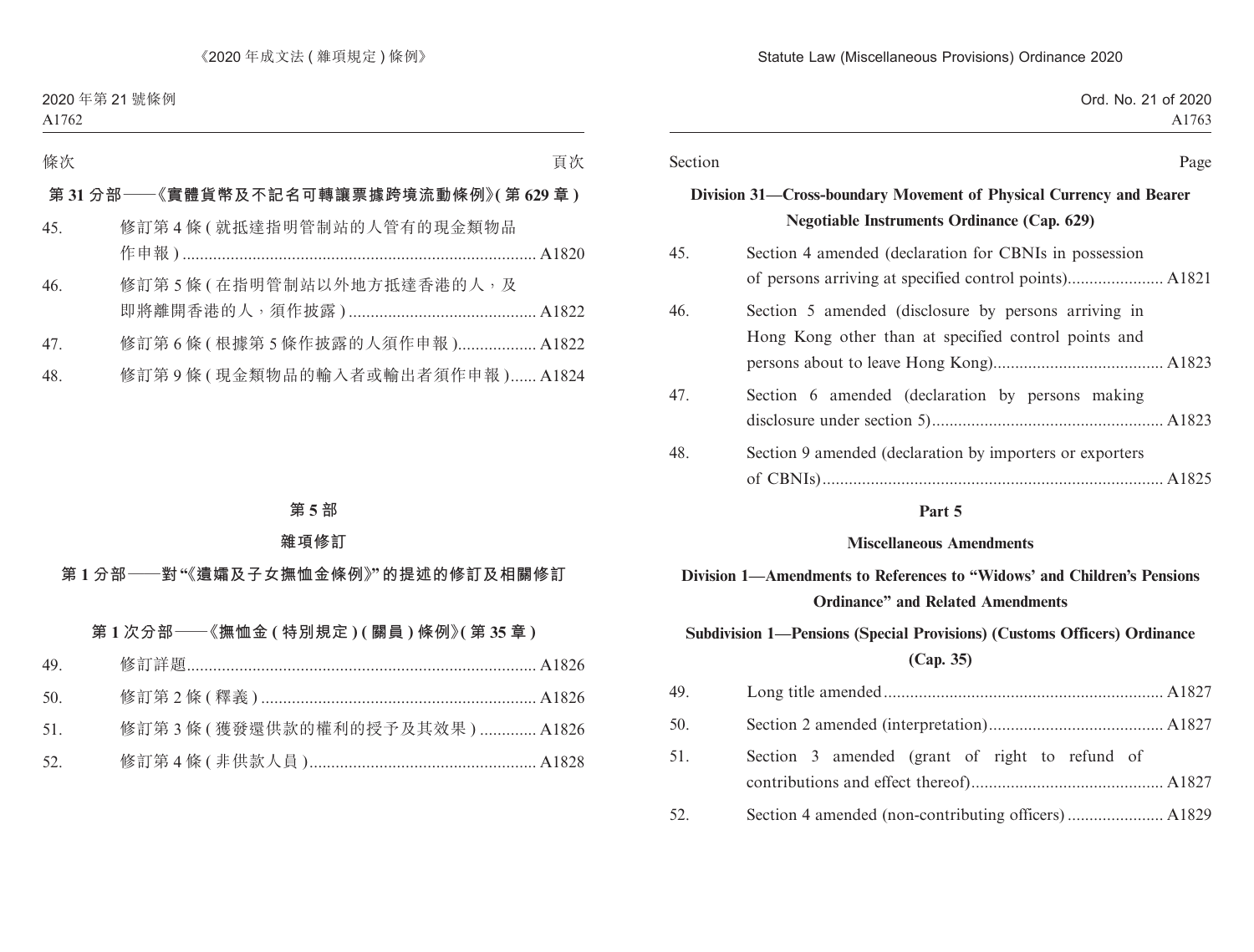|  |  | Ord. No. 21 of 2020 |
|--|--|---------------------|
|  |  | A <sub>1765</sub>   |

| Section | Page                                                                                                                   |
|---------|------------------------------------------------------------------------------------------------------------------------|
|         | Subdivision 2—Widows and Orphans Pension Ordinance (Cap. 94)                                                           |
| 53.     | Section 35 amended (certain contributors under Widows'<br>and Children's Pensions Scheme to withdraw from this         |
|         |                                                                                                                        |
| 54.     | Section 36 amended (no new contributors after<br>commencement of Widows' and Children's Pensions                       |
|         |                                                                                                                        |
|         | Division 2—Amendments to References to "Protection of Women and Juveniles"<br><b>Ordinance" and Related Amendments</b> |
|         |                                                                                                                        |
|         | Subdivision 1—Offences against the Person Ordinance (Cap. 212)                                                         |
| 55.     | Section 43 amended (stealing child under 14 years)  A1831                                                              |
|         | Subdivision 2—Juvenile Offenders Ordinance (Cap. 226)                                                                  |
| 56.     | Section 15 amended (methods of dealing with children                                                                   |
|         | Subdivision 3—Firearms and Ammunition Ordinance (Cap. 238)                                                             |
| 57.     | Schedule amended (provisions to which sections $17(2)$ )                                                               |
|         | Subdivision 4—Adoption Ordinance (Cap. 290)                                                                            |
| 58.     | Section 14 amended (cessation of certain orders, etc.)  A1833                                                          |
|         | Subdivision 5—Official Solicitor Ordinance (Cap. 416)                                                                  |
| 59.     | Schedule 1 amended (duties of the Official Solicitor) A1835                                                            |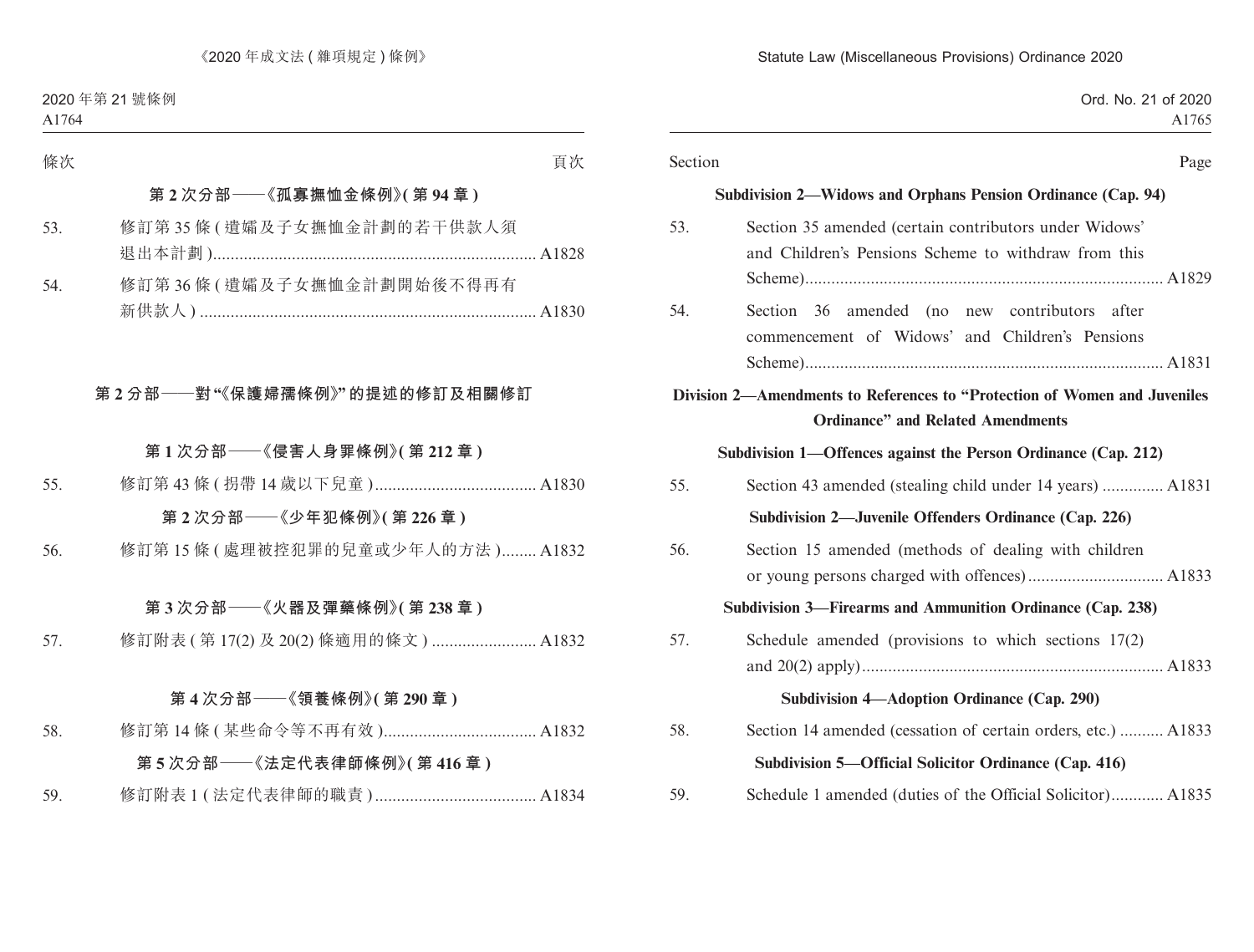| Ord. No. 21 of 2020<br>A1767                                                  |         |
|-------------------------------------------------------------------------------|---------|
| Page                                                                          | Section |
| Division 3—Amendments to References to "《司法訴訟 ( 烈風警告期間聆訊延<br>期)條例》"           |         |
| Subdivision 1—Government Lotteries Ordinance (Cap. 334)                       |         |
|                                                                               | 60.     |
| Subdivision 2—Film Censorship Ordinance (Cap. 392)                            |         |
|                                                                               | 61.     |
| Subdivision 3—Merchant Shipping (Seafarers) Ordinance (Cap. 478)              |         |
|                                                                               | 62.     |
| Division 4—Amendments to References to "Defective"                            |         |
| Subdivision 1—Child Care Services Ordinance (Cap. 243)                        |         |
| Schedule amended (offences relevant to meaning of                             | 63.     |
|                                                                               |         |
| Subdivision 2-Post-release Supervision of Prisoners Regulation (Cap. 475 sub. |         |
| leg. A)                                                                       |         |
|                                                                               | 64.     |
| Subdivision 3-Social Workers Registration Ordinance (Cap. 505)                |         |
| Schedule 2 amended (description of offences which                             | 65.     |
| disentitle persons from being or continuing to be                             |         |
|                                                                               |         |
| <b>Division 5-Amendments to Cross-references</b>                              |         |
| Subdivision 1—Money Changers Ordinance (Cap. 34)                              |         |
|                                                                               | 66.     |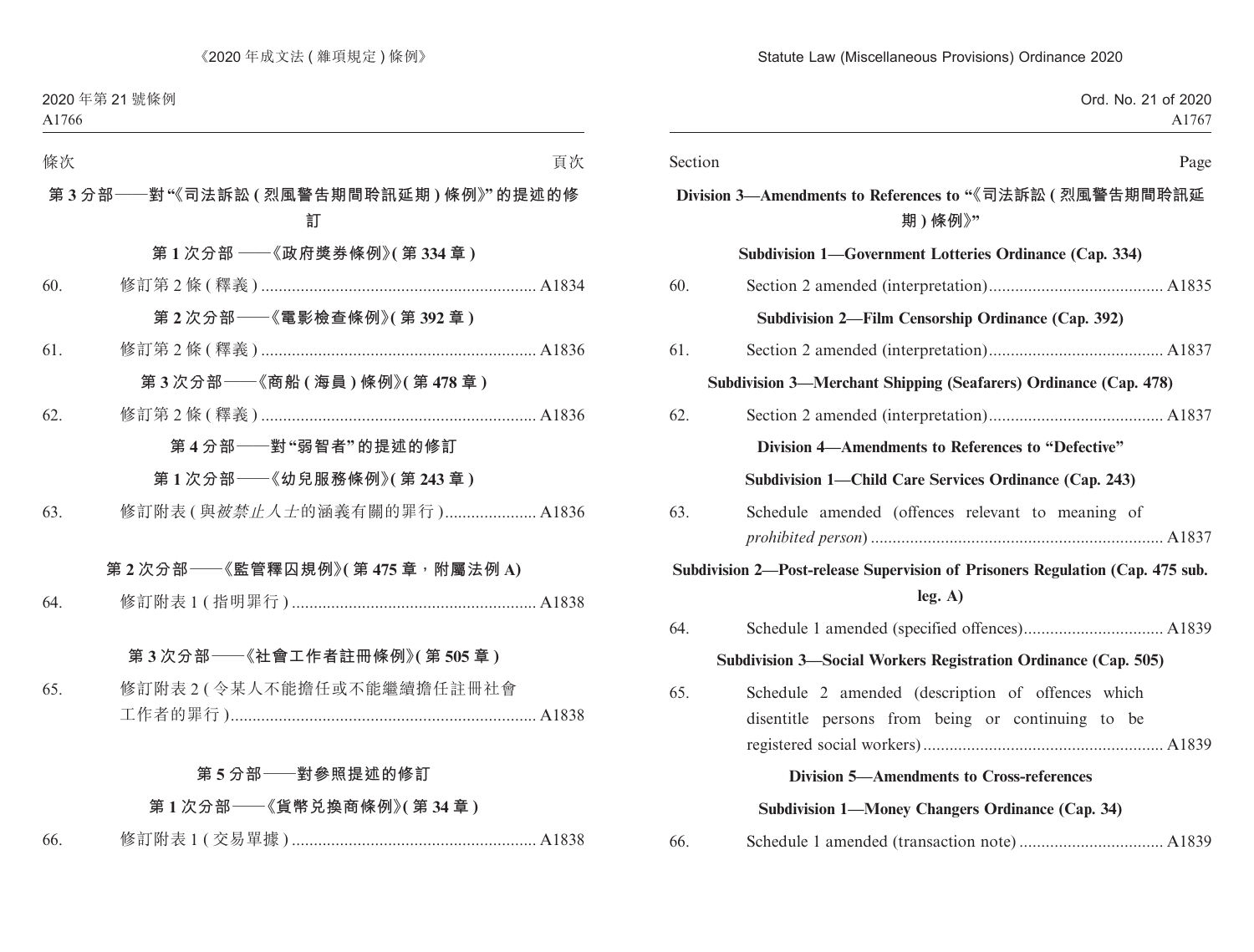| Ord. No. 21 of 2020<br>A1769                                                                        |         |
|-----------------------------------------------------------------------------------------------------|---------|
| Page                                                                                                | Section |
|                                                                                                     | 67.     |
|                                                                                                     | 68.     |
| Subdivision 2-Apprenticeship (Designation of Trades) (Consolidation) Order<br>(Cap. 47 sub. leg. B) |         |
|                                                                                                     | 69.     |
| Subdivision 3—Public Swimming Pools Regulation (Cap. 132 sub. leg. BR)                              |         |
| Section 13 amended (general penalties and power to                                                  | 70.     |
|                                                                                                     |         |
| Subdivision 4-Designation of Public Officers Notice (Cap. 178 sub. leg. D)                          |         |
|                                                                                                     | 71.     |
| Subdivision 5—Official Solicitor Ordinance (Cap. 416)                                               |         |
| Schedule 1 amended (duties of the Official Solicitor) A1845                                         | 72.     |
| Subdivision 6—Justices of the Peace Ordinance (Cap. 510)                                            |         |
|                                                                                                     | 73.     |
| Subdivision 7—Estate Agents Ordinance (Cap. 511)                                                    |         |
|                                                                                                     | 74.     |
| Schedule amended (constitution, etc. of the Authority) A1847                                        | 75.     |
| Subdivision 8—Copyright Ordinance (Cap. 528)                                                        |         |
| Schedule 2 amended (copyright: transitional provisions                                              | 76.     |
|                                                                                                     |         |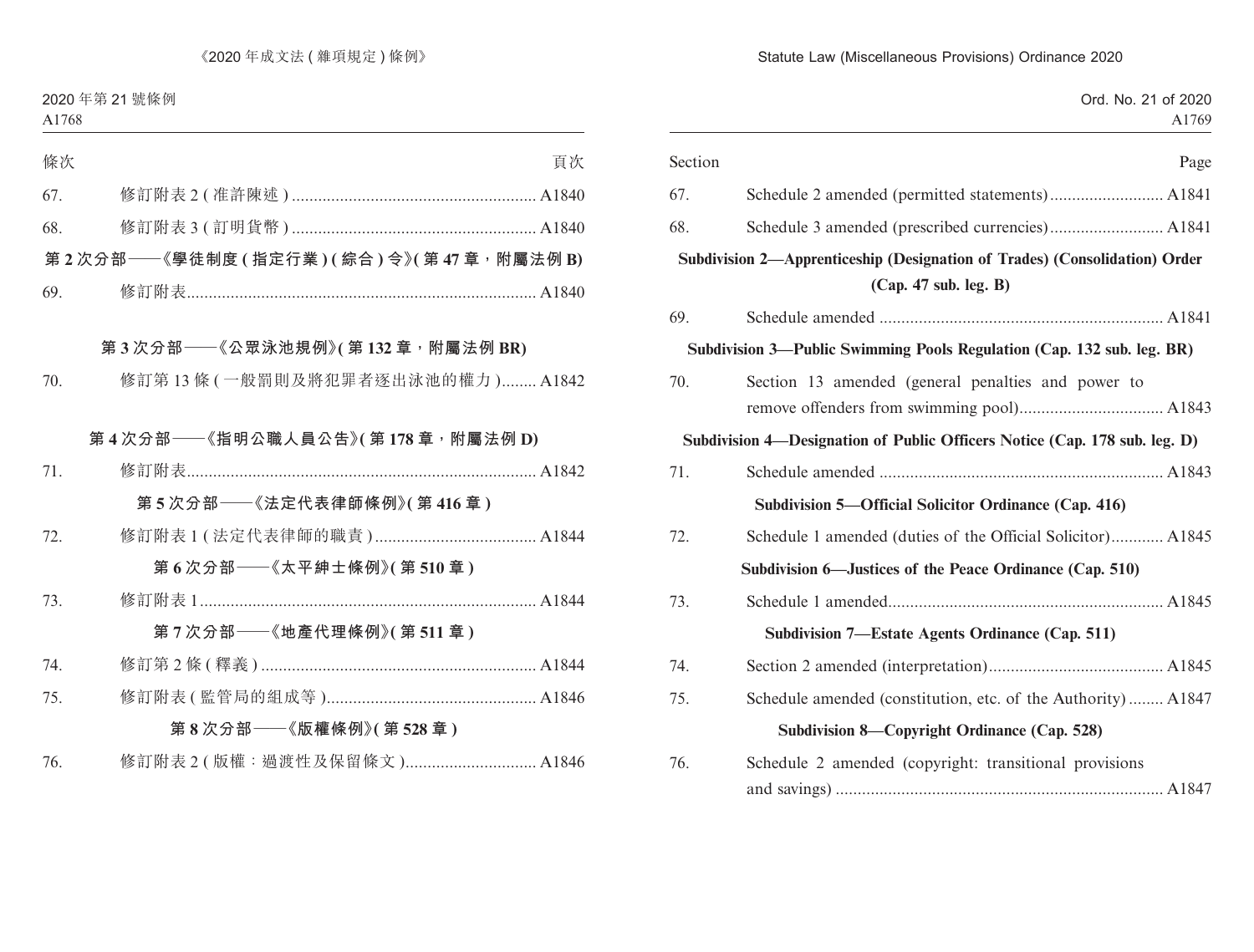| Ord. No. 21 of 2020<br>A1771                                               |         |
|----------------------------------------------------------------------------|---------|
| Page                                                                       | Section |
| Subdivision 9-Mass Transit Railway (Transport Interchange) Bylaw (Cap. 556 |         |
| sub. leg. D)                                                               |         |
|                                                                            | 77.     |
| Subdivision 10—Travel Industry Ordinance (Cap. 634)                        |         |
| Section 28 amended (requirement to cease to be                             | 78.     |
|                                                                            |         |
| <b>Division 6—Amendments to Achieve Consistency</b>                        |         |
| Subdivision 1—Jury Ordinance (Cap. 3)                                      |         |
|                                                                            | 79.     |
| <b>Subdivision 2—Betting Duty Ordinance (Cap. 108)</b>                     |         |
| Section 6K amended (calculation of net stake receipts)  A1851              | 80.     |
| Section 6L amended (adjustments to net stake receipts) A1851               | 81.     |
|                                                                            | 82.     |
| Subdivision 3—Births and Deaths Registration Ordinance (Cap. 174)          |         |
|                                                                            | 83.     |
| Subdivision 4—Marriage Reform (Forms) Regulations (Cap. 178 sub. leg. C)   |         |
|                                                                            | 84.     |
| Subdivision 5-Crimes Ordinance (Cap. 200)                                  |         |
|                                                                            | 85.     |
| Section 78 amended (powers of search, forfeiture, etc.) A1855              | 86.     |
|                                                                            | 87.     |
| Section 106 amended (powers of search, forfeiture, etc.) A1855             | 88.     |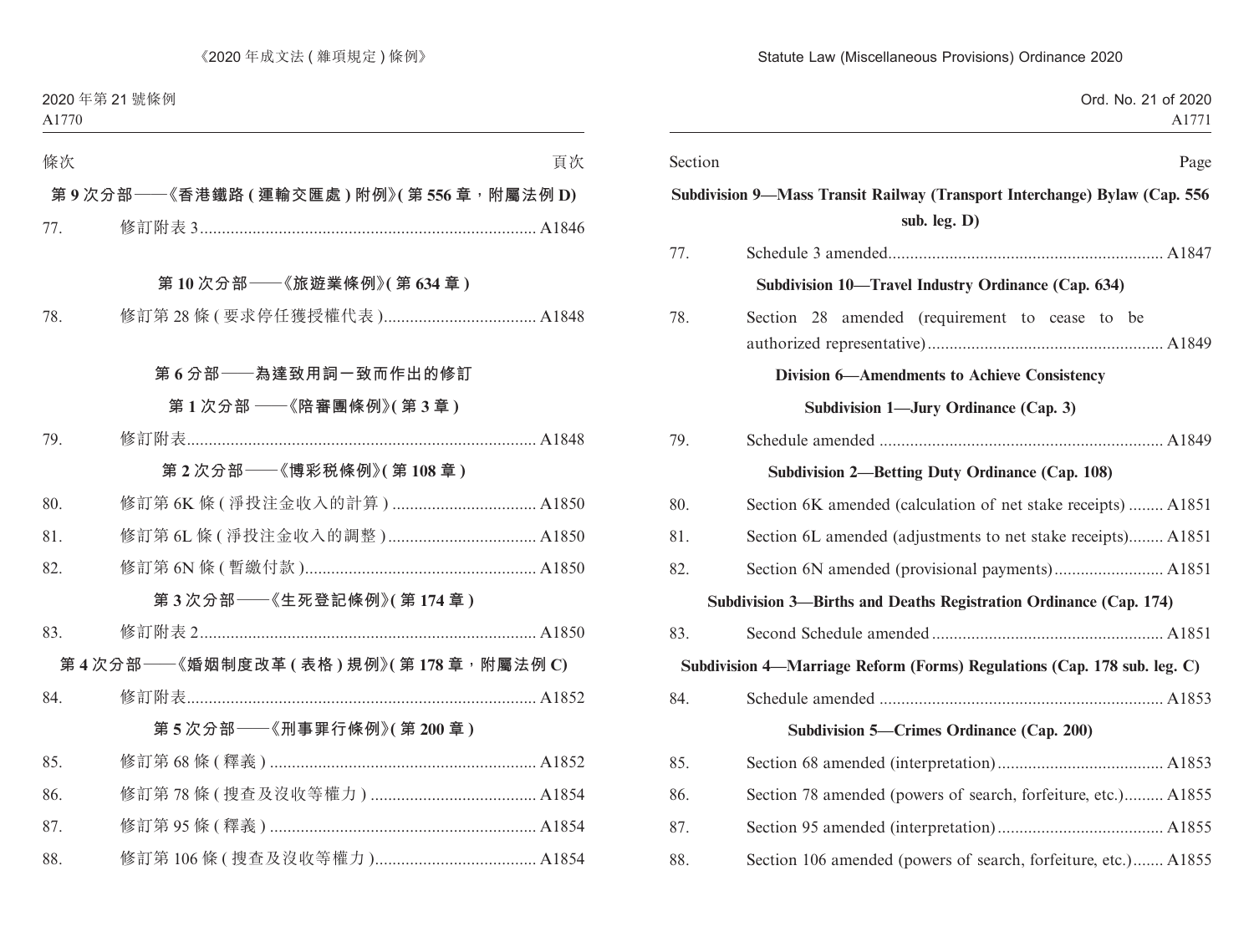| Section |                                                                                                          | Page |
|---------|----------------------------------------------------------------------------------------------------------|------|
|         | Subdivision 6—Pension Benefits (Judicial Officers) Ordinance (Cap. 401)                                  |      |
| 89.     | Section 11B amended (notice for opting for retirement                                                    |      |
|         | Subdivision 7—Pension Benefits (Judicial Officers) Regulations (Cap. 401 sub.<br>leg. A)                 |      |
| 90.     |                                                                                                          |      |
| 91.     | Regulation 5 amended (rate of short service gratuity) A1857                                              |      |
|         | Regulation 8 amended (pension for service wholly within                                                  |      |
| 93.     | Regulation 11 amended (rate of short service gratuity) A1859                                             |      |
|         | Regulation 16 amended (emoluments to be taken for                                                        |      |
| 95.     | Regulation 17 amended (service which may be taken as                                                     |      |
| 96.     | Regulation 18 amended (deemed increase in service                                                        |      |
| 97.     | Regulation 21 amended (rates of additional pension on<br>retirement on abolition of office or compulsory |      |
|         | Regulation 22 amended (rates of additional pension on                                                    |      |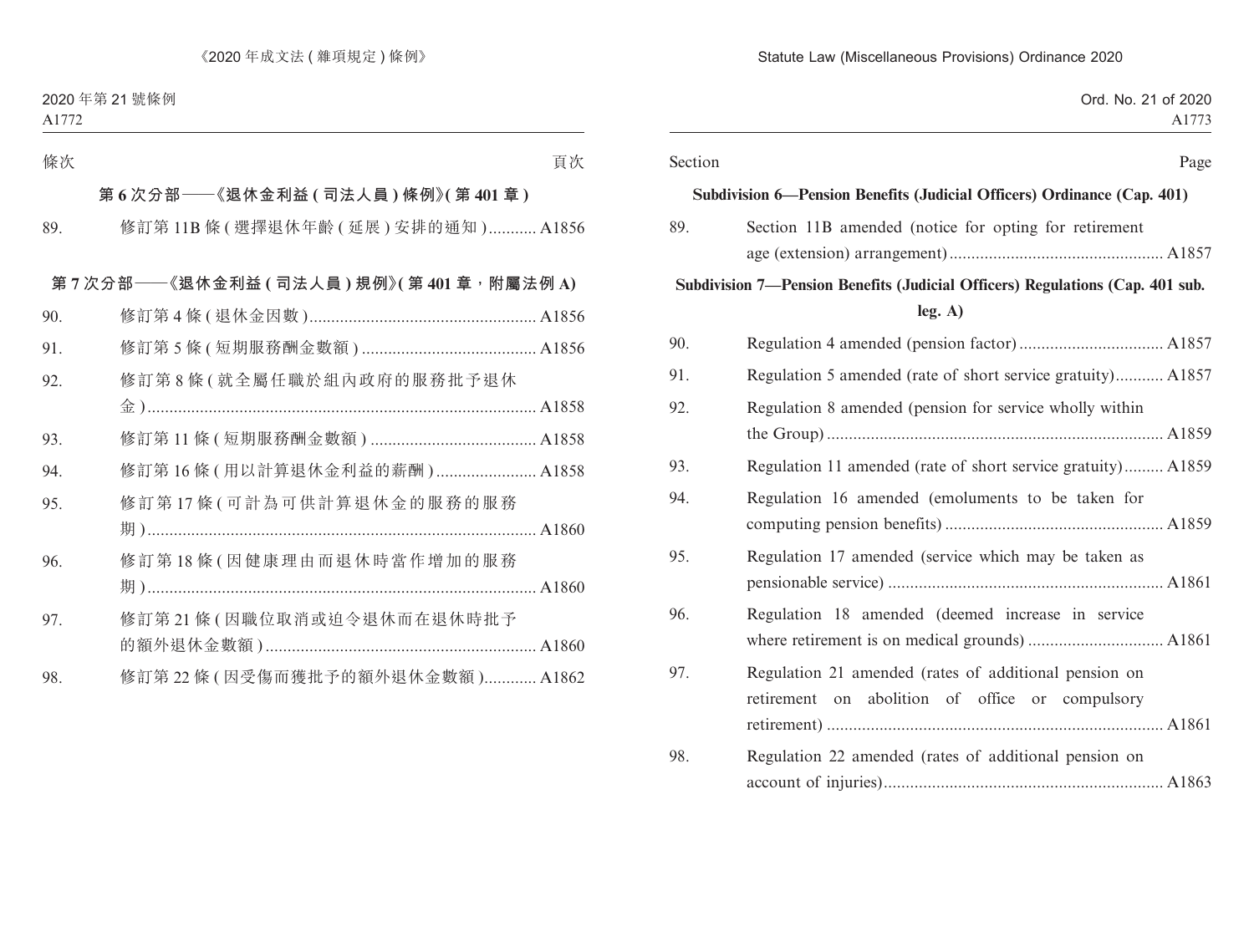| Ord. No. 21 of 2020<br>A1775                                                                                                              |         |
|-------------------------------------------------------------------------------------------------------------------------------------------|---------|
| Page                                                                                                                                      | Section |
| Subdivision 8—Amusement Game Centres Ordinance (Cap. 435)                                                                                 |         |
| Section 20 amended (offence in relation to gaining<br>admission to a licensed amusement game centre) A1863                                | 99.     |
| Subdivision 9—Copyright Ordinance (Cap. 528)                                                                                              |         |
| Section 76 heading amended (performance, showing or<br>playing of works for purposes of club, society, etc.) A1863                        | 100.    |
| Section 81 amended (free public showing or playing of                                                                                     | 101.    |
| Section 233 amended (jurisdiction of Copyright                                                                                            | 102.    |
| Section 255 amended (performance, showing or playing                                                                                      | 103.    |
| Subdivision 10—Private Healthcare Facilities Ordinance (Cap. 633)                                                                         |         |
| Section 174 amended (regulation 176 amended (general<br>provisions relating to storage, conveyance and packing of                         | 104.    |
| <b>Division 7-Repeal of Superseded Provisions</b>                                                                                         |         |
| Subdivision 1-Supplementary Medical Professions, Midwives Registration and<br>Nurses Registration (Amendment) Ordinance 1985 (67 of 1985) |         |
|                                                                                                                                           | 105.    |
| Subdivision 2—Banking (Amendment) Ordinance 1999 (42 of 1999)                                                                             |         |
|                                                                                                                                           | 106.    |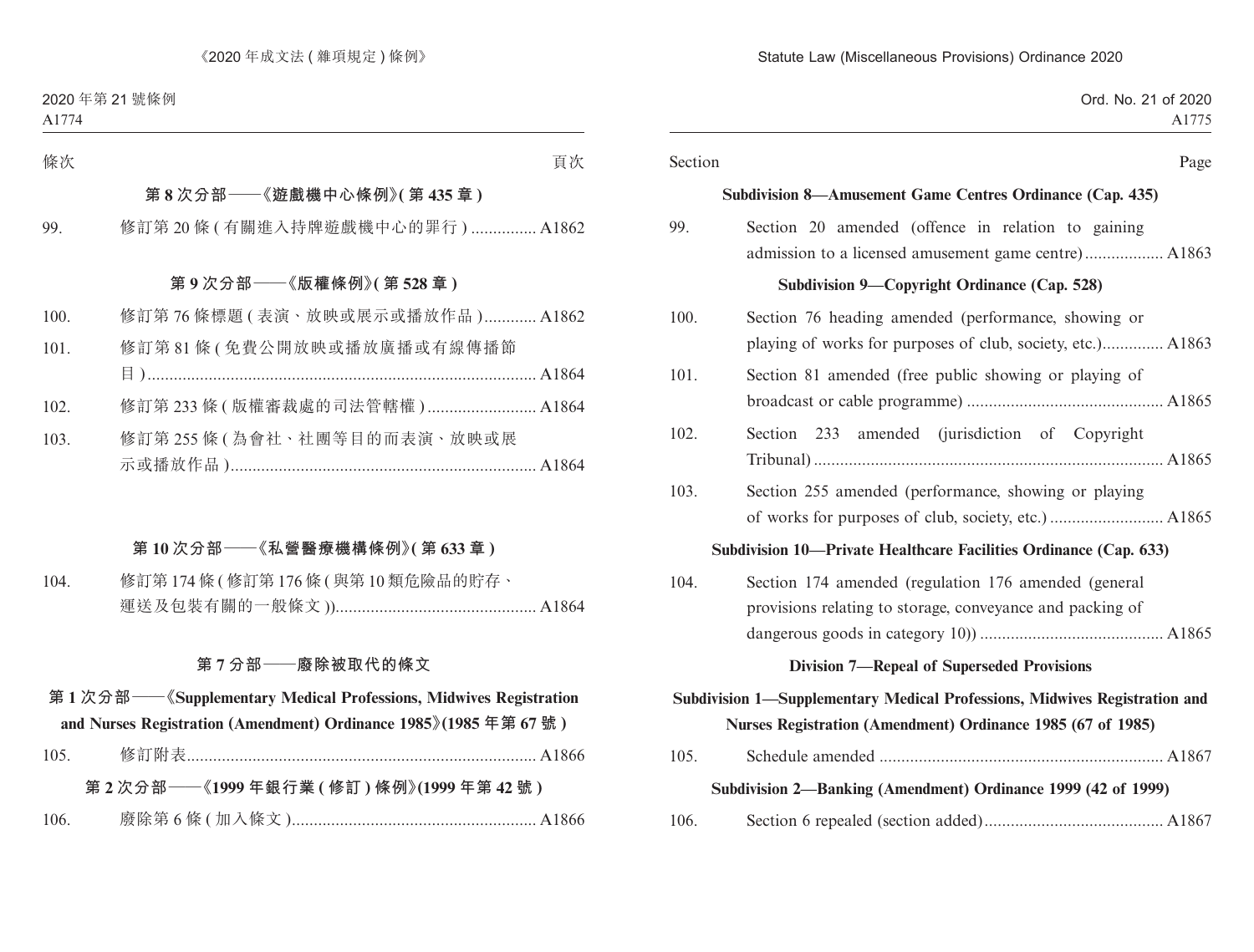| Ord. No. 21 of 2020                                                                                   |         |
|-------------------------------------------------------------------------------------------------------|---------|
|                                                                                                       |         |
|                                                                                                       | Section |
| Subdivision 3—Dangerous Goods (Amendment) Ordinance 2002 (4 of 2002)                                  |         |
|                                                                                                       | 107.    |
| Subdivision 4-Landlord and Tenant (Consolidation) (Amendment) Ordinance<br>2002 (32 of 2002)          |         |
| Section 1 amended (short title and commencement)  A1869                                               | 108.    |
|                                                                                                       | 109.    |
| <b>Subdivision 5—Merchant Shipping (Safety) (Amendment) Ordinance 2009</b><br>$(10 \text{ of } 2009)$ |         |
|                                                                                                       | 110.    |
|                                                                                                       | 111.    |
| Section 44 amended (practice of musters and drills)  A1871                                            | 112.    |
| Section 45 repealed ("國際航行" substituted by "國際航                                                       | 113.    |
|                                                                                                       | 114.    |
| Subdivision 6—Inland Revenue (Amendment) (No. 2) Ordinance 2018 (12 of<br>2018)                       |         |
| Section 1 amended (short title and commencement)  A1871                                               | 115.    |
| Section 6 repealed (Schedules 16A and 16B added)  A1873                                               | 116.    |
| <b>Division 8—Technical and Other Amendments</b>                                                      |         |
| Subdivision 1—Matrimonial Causes Ordinance (Cap. 179)                                                 |         |
| Section 5 amended (jurisdiction in judicial separation)  A1873                                        | 117.    |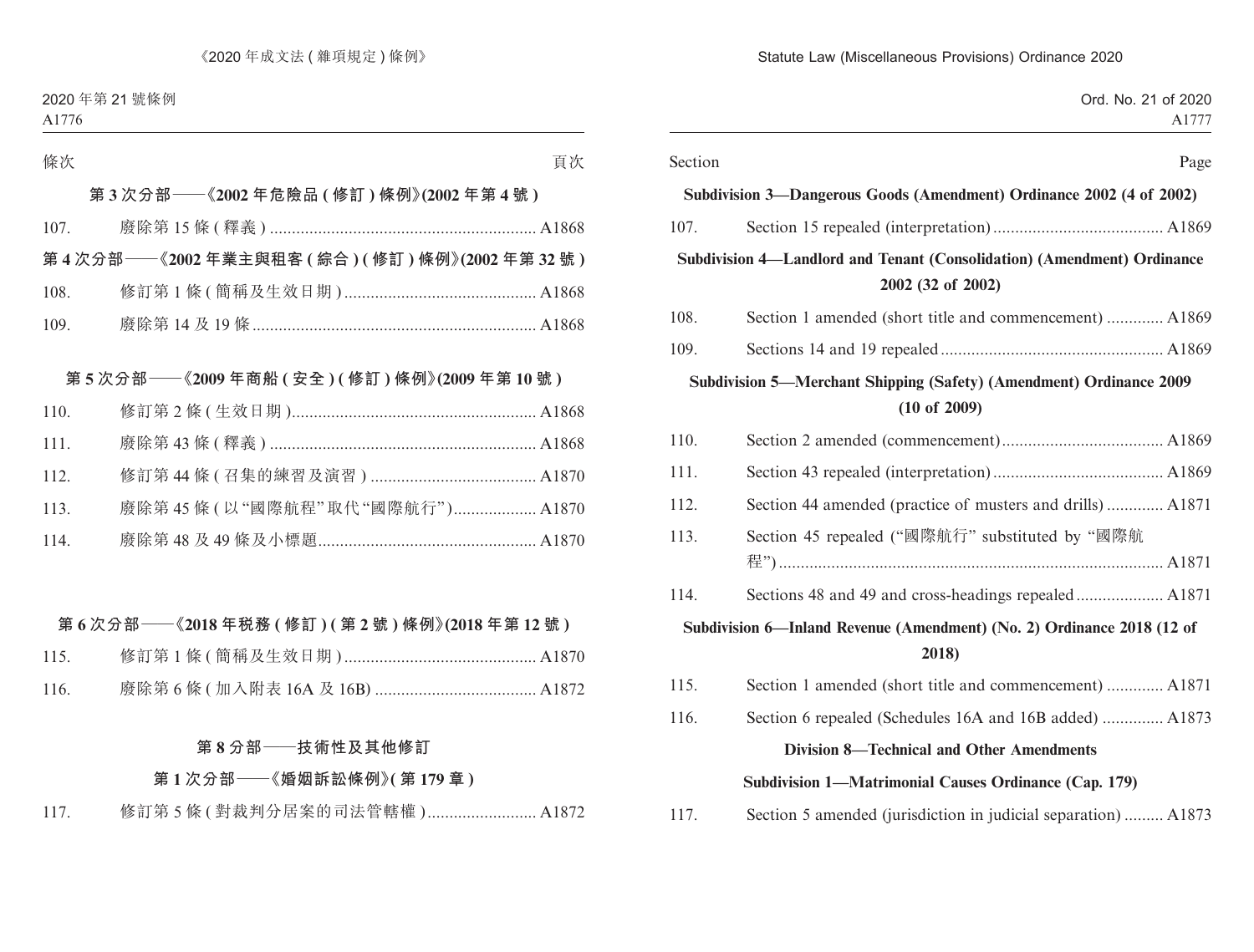| Ord. No. 21 of 2020<br>A1779                                            |         |
|-------------------------------------------------------------------------|---------|
| Page                                                                    | Section |
| Subdivision 2—Delegation of Powers and Functions (Cap. 283 sub. leg. B) |         |
|                                                                         | 118.    |
| Subdivision 3—Small Claims Tribunal Ordinance (Cap. 338)                |         |
| Section 29 amended (powers of Court of First Instance)                  | 119.    |
| Subdivision 4—Trade Descriptions Ordinance (Cap. 362)                   |         |
| Section 26A amended (additional defence (bait                           | 120.    |
| Subdivision 5—Pension Benefits (Judicial Officers) Ordinance (Cap. 401) |         |
|                                                                         | 121.    |
| Subdivision 6—Social Workers Registration Ordinance (Cap. 505)          |         |
|                                                                         | 122.    |
| Subdivision 7—Estate Agents Ordinance (Cap. 511)                        |         |
| Section 24 amended (refusal of application for licence or               | 123.    |
| Subdivision 8—Securities and Futures Ordinance (Cap. 571)               |         |
| Schedule 8 amended (Securities and Futures Appeals                      | 124.    |
| Subdivision 9—Competition Ordinance (Cap. 619)                          |         |
| Section 61 amended (withdrawal of acceptance of                         | 125.    |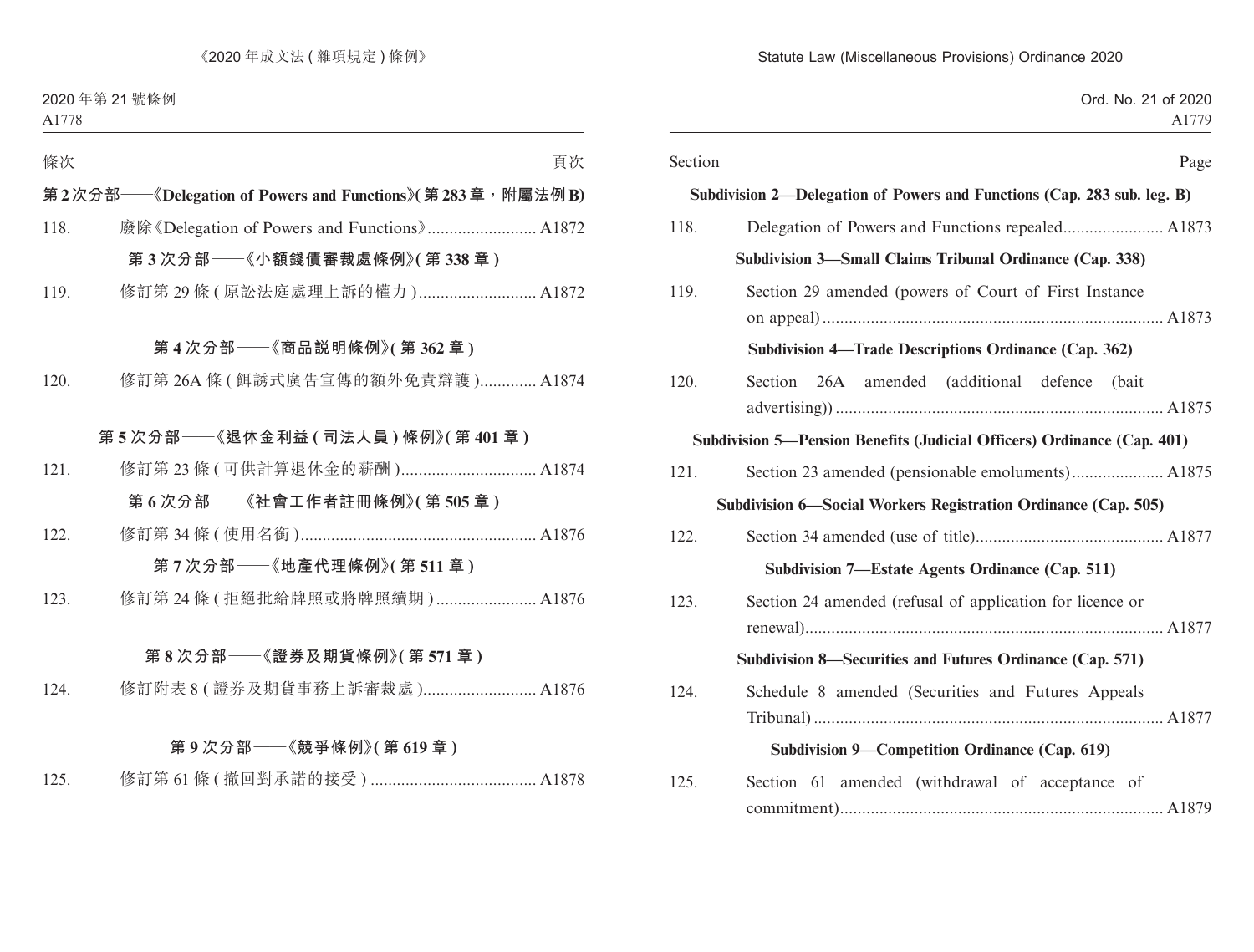| Ord. No. 21 of 2020<br>A1781 |                                                                             |         |
|------------------------------|-----------------------------------------------------------------------------|---------|
| Page                         |                                                                             | Section |
|                              | Subdivision 10—Financial Institutions (Resolution) (Loss-absorbing Capacity |         |
|                              | Requirements—Banking Sector) Rules (Cap. 628 sub. leg. B)                   |         |
|                              |                                                                             | 126.    |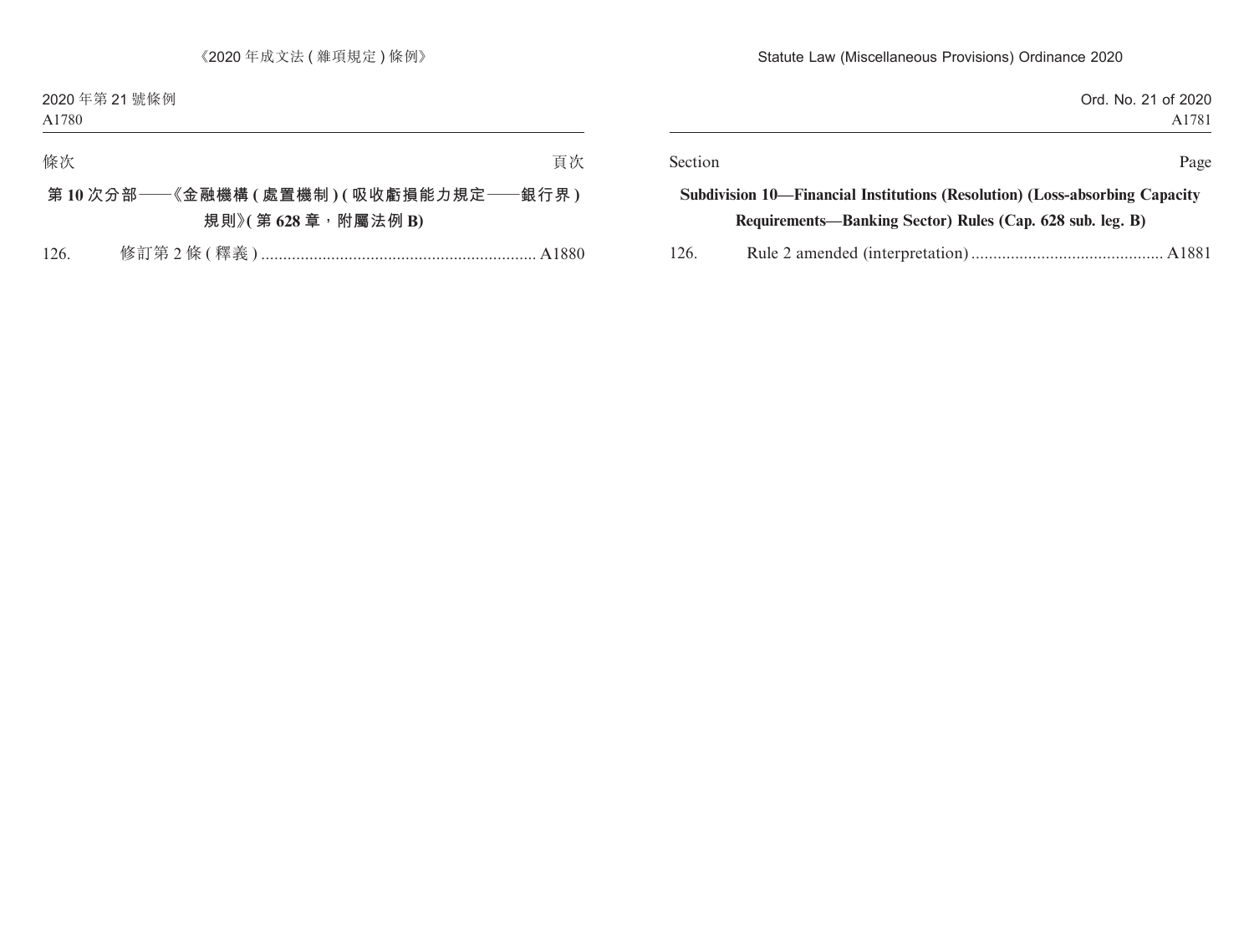Part 1 Section 1 Ord. No. 21 of 2020 A1783

### **HONG KONG SPECIAL ADMINISTRATIVE REGION**

ORDINANCE NO. 21 OF 2020



Carrie LAM Chief Executive 29 October 2020

An Ordinance to make miscellaneous amendments to various Ordinances.

[29 November 2020]

Enacted by the Legislative Council.

## **Part 1**

## **Preliminary**

### **1. Short title and commencement**

- (1) This Ordinance may be cited as the Statute Law (Miscellaneous Provisions) Ordinance 2020.
- (2) Subject to subsections (3) and (4), this Ordinance comes into operation on the expiry of 30 days beginning on the day on which it is published in the Gazette.
- (3) Part 2 comes into operation on a day to be appointed by the Chief Justice by notice published in the Gazette.
- (4) Division 11 of Part 4 comes into operation on the later of the following dates—
	- (a) the date on which this Ordinance is published in the Gazette; or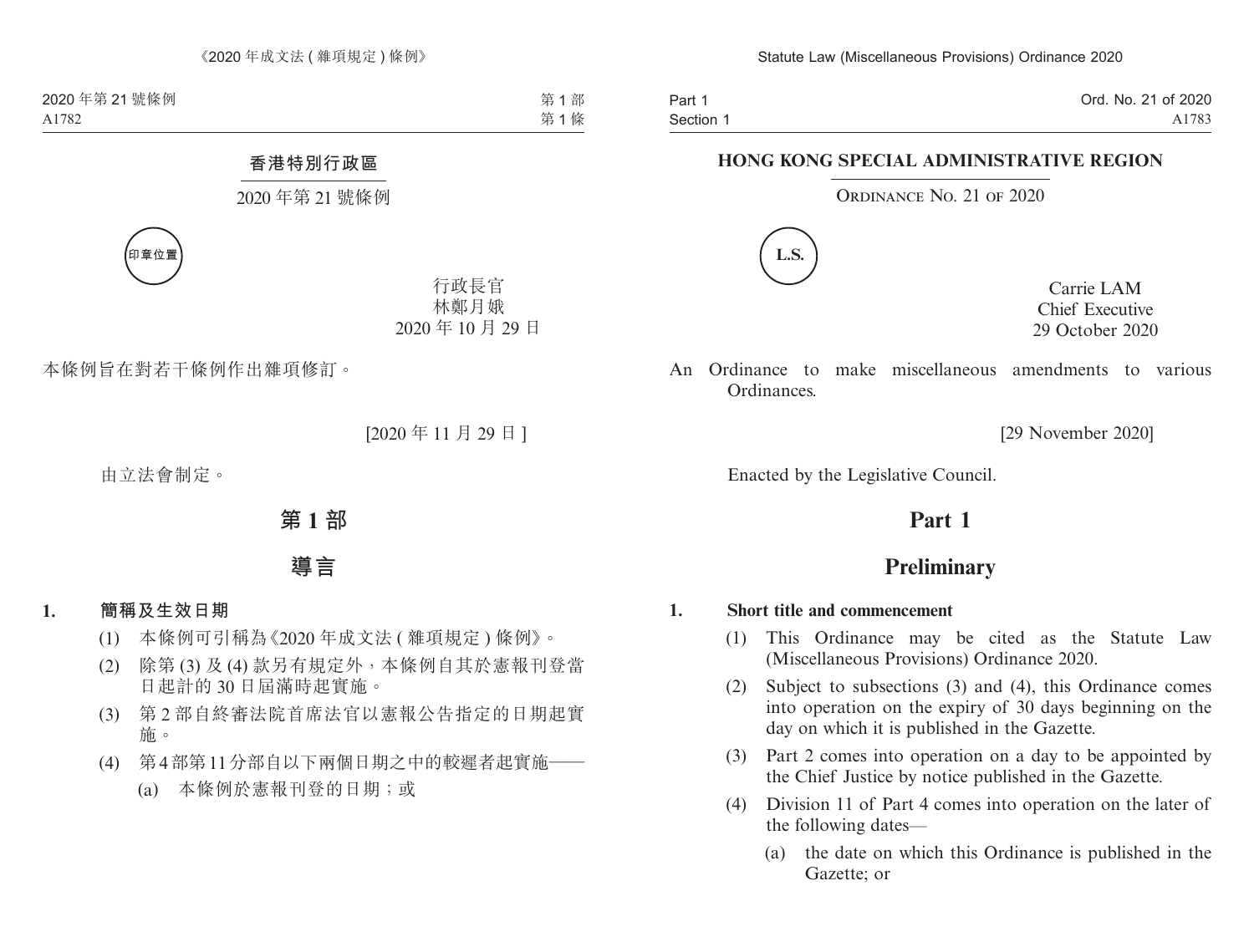| Part 1    | Ord. No. 21 of 2020 |
|-----------|---------------------|
| Section 2 | A1785               |

(b) the commencement date of Part 2 of the Ordinance enacted by the Legislative Council through the passage, with or without amendment, of the Hotel and Guesthouse Accommodation (Amendment) Bill 2018 published in the Gazette on 6 July 2018.

#### **2. Enactments amended**

The enactments specified in Parts 2 to 5 are amended as set out in those Parts.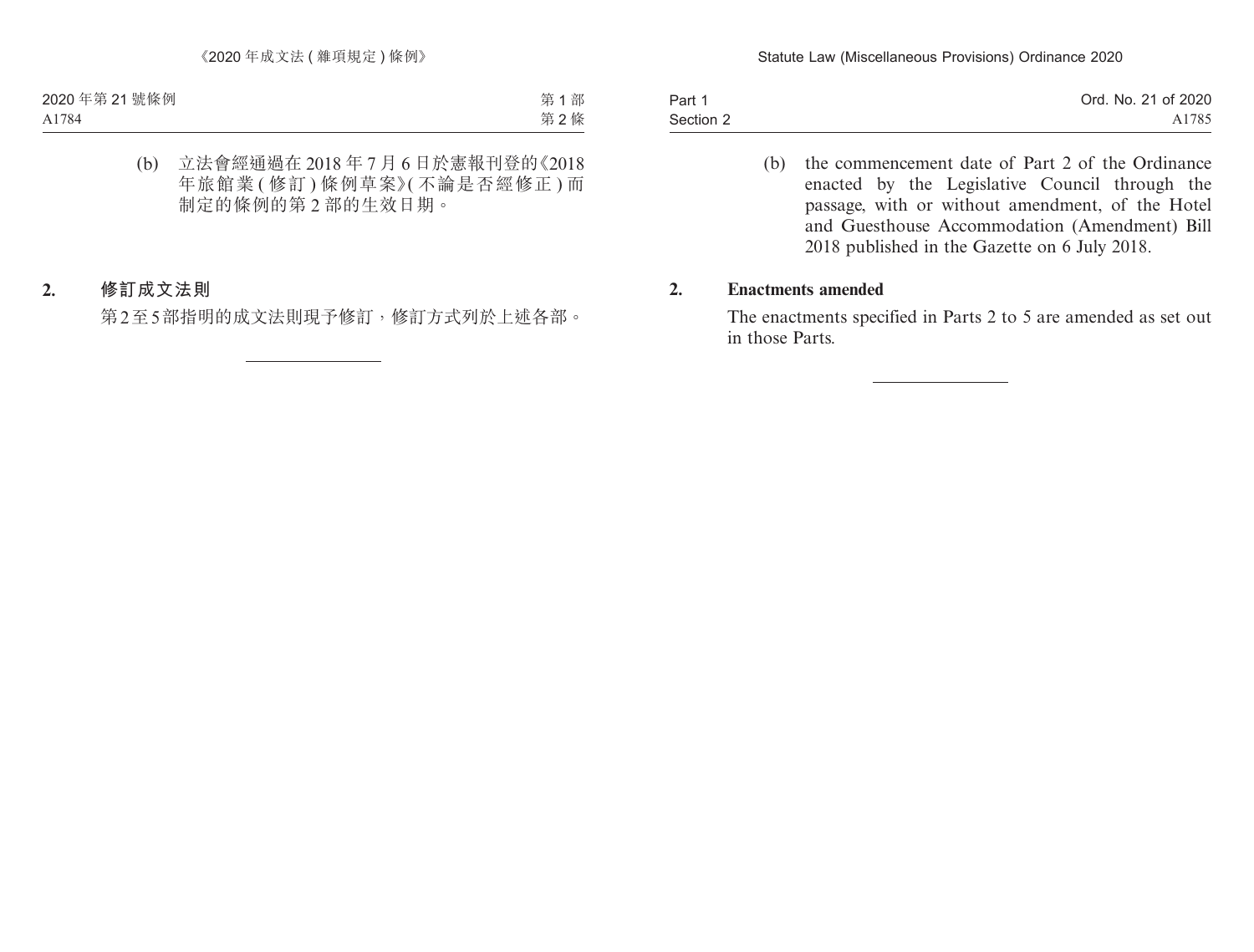| Part 2    | Ord. No. 21 of 2020 |
|-----------|---------------------|
| Section 3 | A1787               |

## **Part 2**

## **Amendments to High Court Ordinance (Cap. 4)**

### **3. Section 2 amended (interpretation)**

Section 2, definition of *Justice of Appeal*—

**Repeal** "sitting" **Substitute** "acting".

# **4. Section 4 amended (constitution of Court of First Instance)**

Section 4(2)—

### **Repeal**

"sit in the Court of First Instance and act as a judge thereof"

### **Substitute**

"act as a judge of the Court of First Instance".

### **5. Section 5 amended (constitution of Court of Appeal)**

Section 5(2)—

**Repeal**

"sit"

### **Substitute**

"act".

### **6. Section 34B amended (composition of Court of Appeal in its civil jurisdiction)**

(1) Section 34B(4)(aa), after "Appeal"—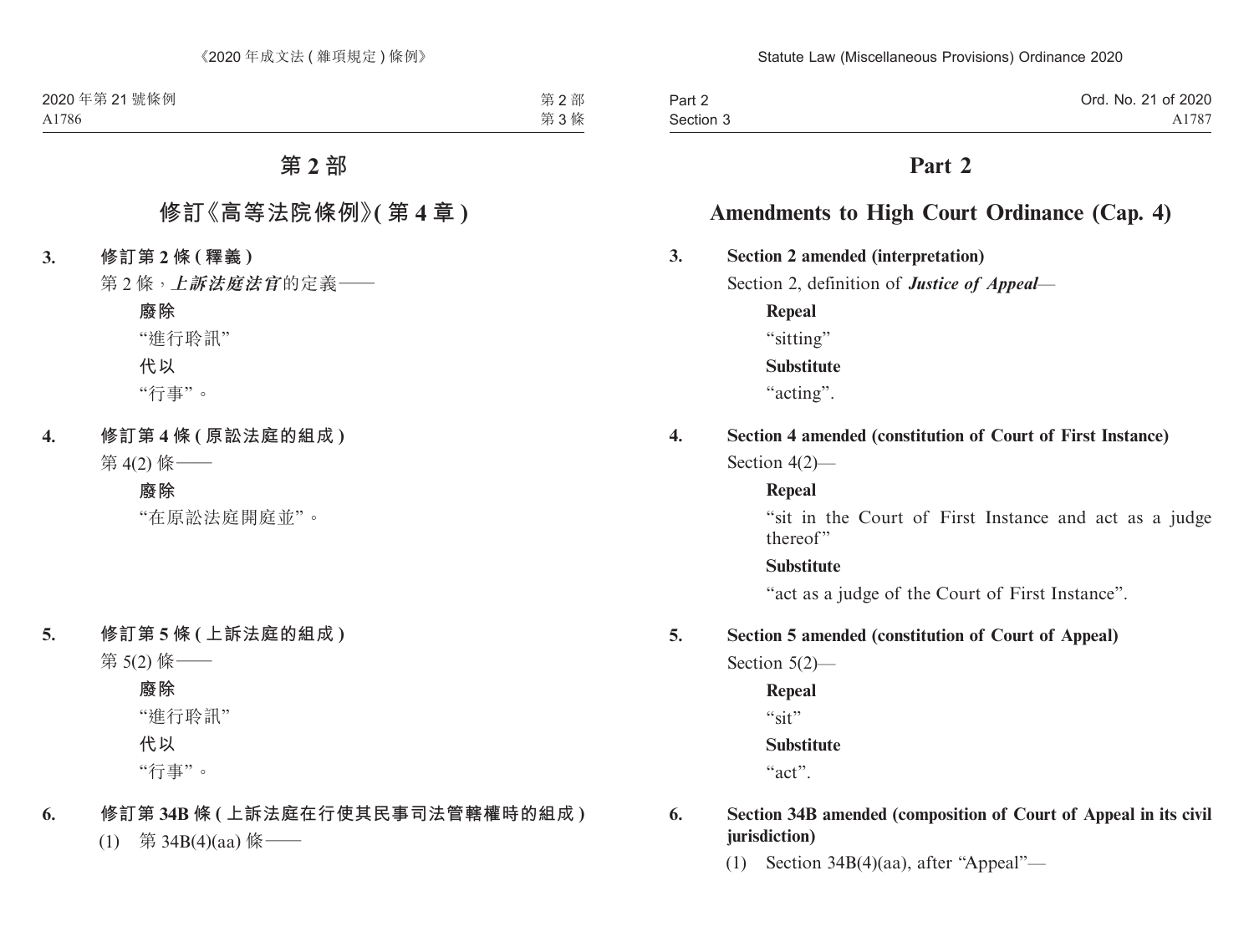| Part 2    | Ord. No. 21 of 2020 |
|-----------|---------------------|
| Section 6 | A1789               |

#### **Add**

"against a decision made by the Court consisting of 3 or more Justices of Appeal".

(2) After section  $34B(4)(ab)$ —

#### **Add**

- "(ac) hearing or determining any appeal made under Order 53, rule 3(4) of the Rules of the High Court (Cap. 4 sub. leg. A) (*O.53 r.3(4) appeal*);".
- (3) After section 34B(4)—

### **Add**

- "(4A) Despite subsection (4)(aa), if an application for leave to appeal to the Court of Final Appeal against a decision made by the Court consisting of less than 3 Justices of Appeal was duly filed before the commencement date, the Court consisting of 2 Justices of Appeal is not duly constituted for the purpose of hearing or determining the application.
	- (4B) Despite subsection (4)(ac), if an O.53 r.3(4) appeal (except one falling within subsection  $(4)(c)$ ) was duly filed before the commencement date, the Court consisting of 2 Justices of Appeal is not duly constituted for the purpose of hearing or determining the appeal.
	- (4C) In subsections (4A) and (4B)
		- *commencement date* (生效日期) means the date on which Part 2 of the Statute Law (Miscellaneous Provisions) Ordinance 2020 (21 of 2020) comes into operation.".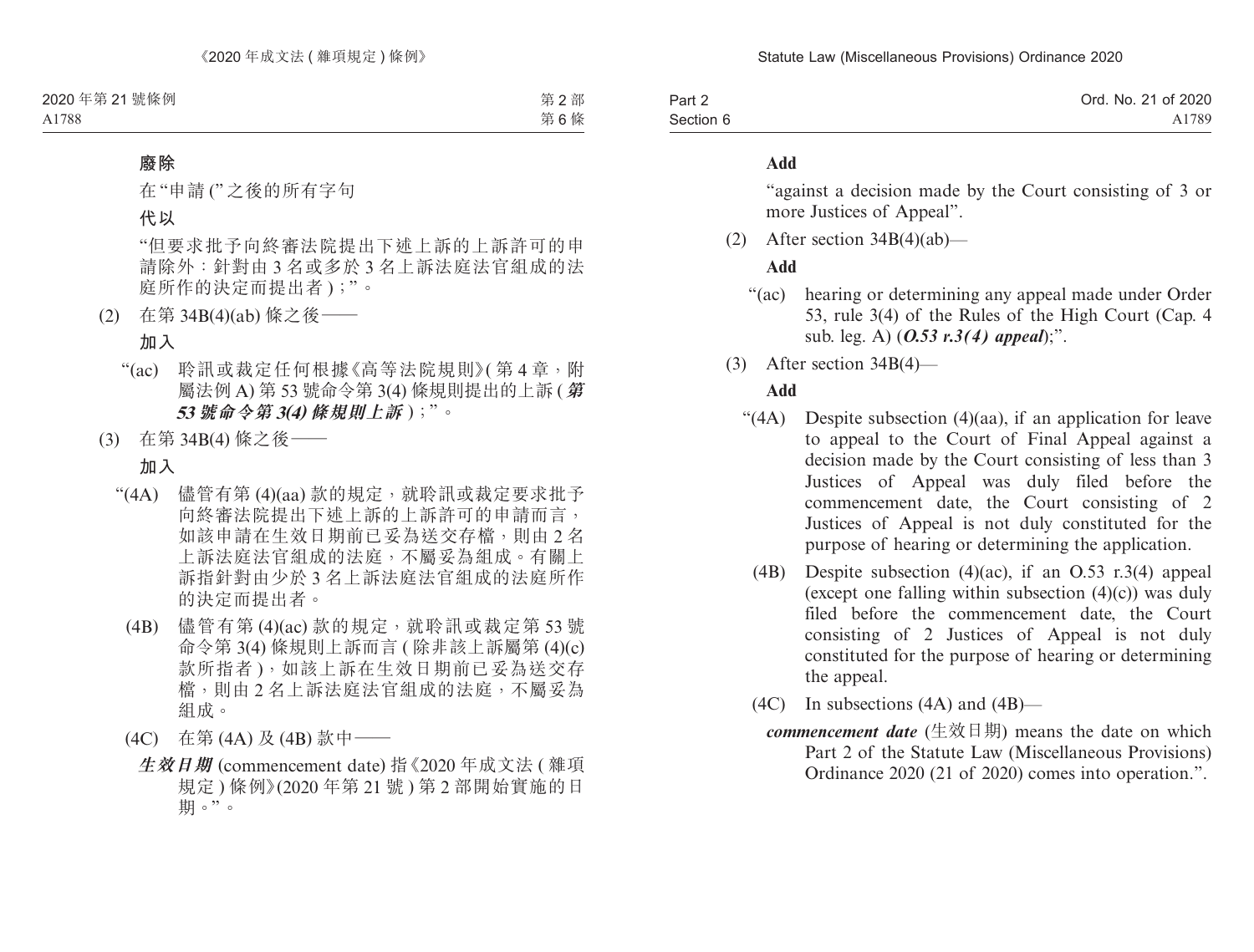| Part 2    | Ord. No. 21 of 2020 |
|-----------|---------------------|
| Section 6 | A1791               |

- (4) Section 34B(5)— **Repeal paragraph (a) Substitute**
	- "(a) the Court as duly constituted under subsection (3) or (4) hears an appeal or application; and".
- (5) Section 34B(5)—

### **Repeal**

everything after "any party"

### **Substitute**

"or by order of the Court made of its motion, be re-argued before and determined by an uneven number of Justices of Appeal not less than 3, before any appeal to the Court of Final Appeal under this Ordinance or any other enactment.".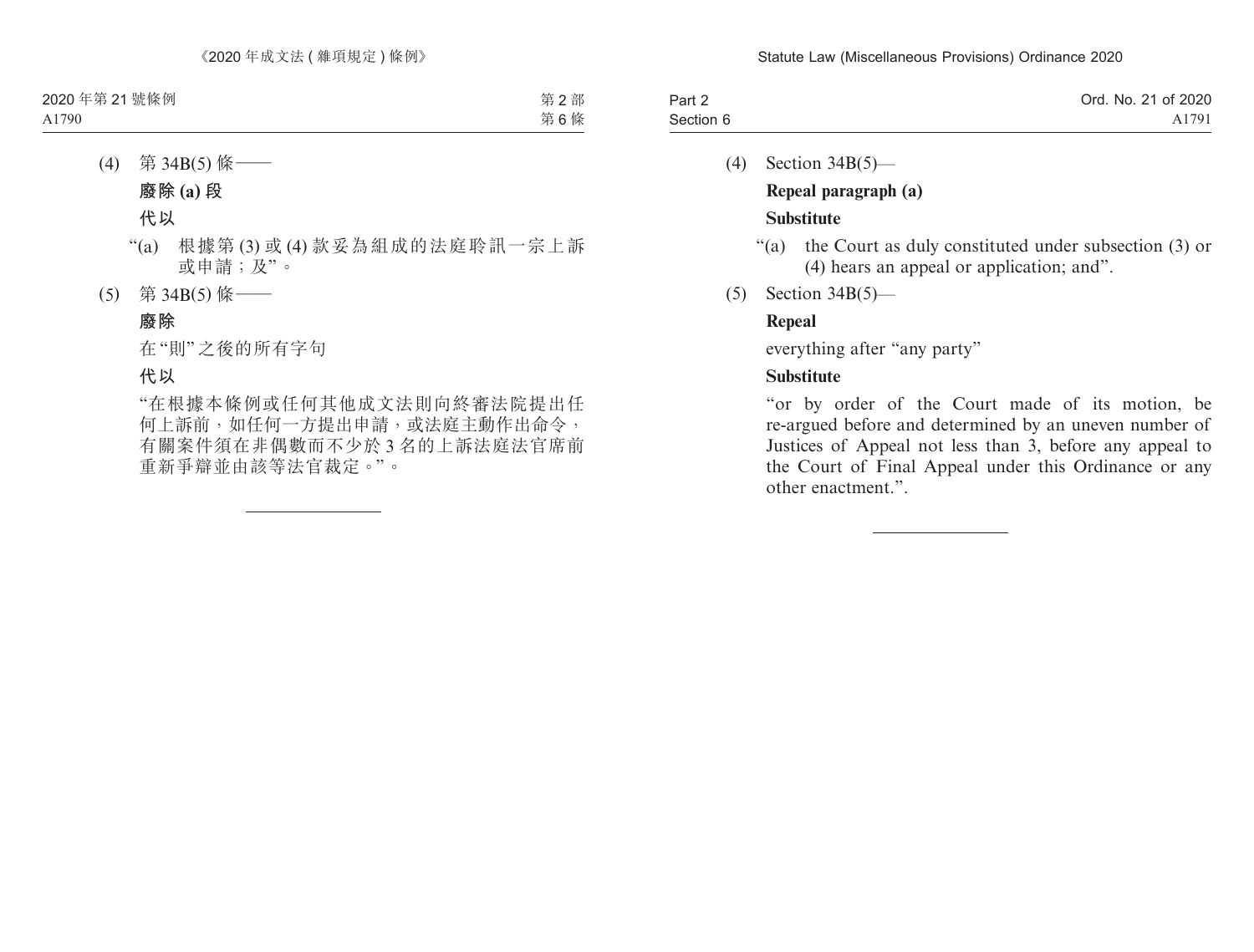| Part 3    | Ord. No. 21 of 2020 |
|-----------|---------------------|
| Section 7 | A1793               |

## **Part 3**

## **Amendments to Interpretation and General Clauses Ordinance (Cap. 1)**

**7. Section 13 amended (citation of Ordinance)**

(1) Section 13(2)—

#### **Repeal**

everything after "used in"

#### **Substitute**

 $\sqrt{6}$ 

- (a) copies of Ordinances printed by the Government Printer; or
- (b) verified copies of Ordinances.".
- (2) After section 13(2)—

#### **Add**

- "(3) In this section
	- *verified copies* (經核證文本) means verified copies within the meaning of section 5(1) of the Legislation Publication Ordinance (Cap. 614).".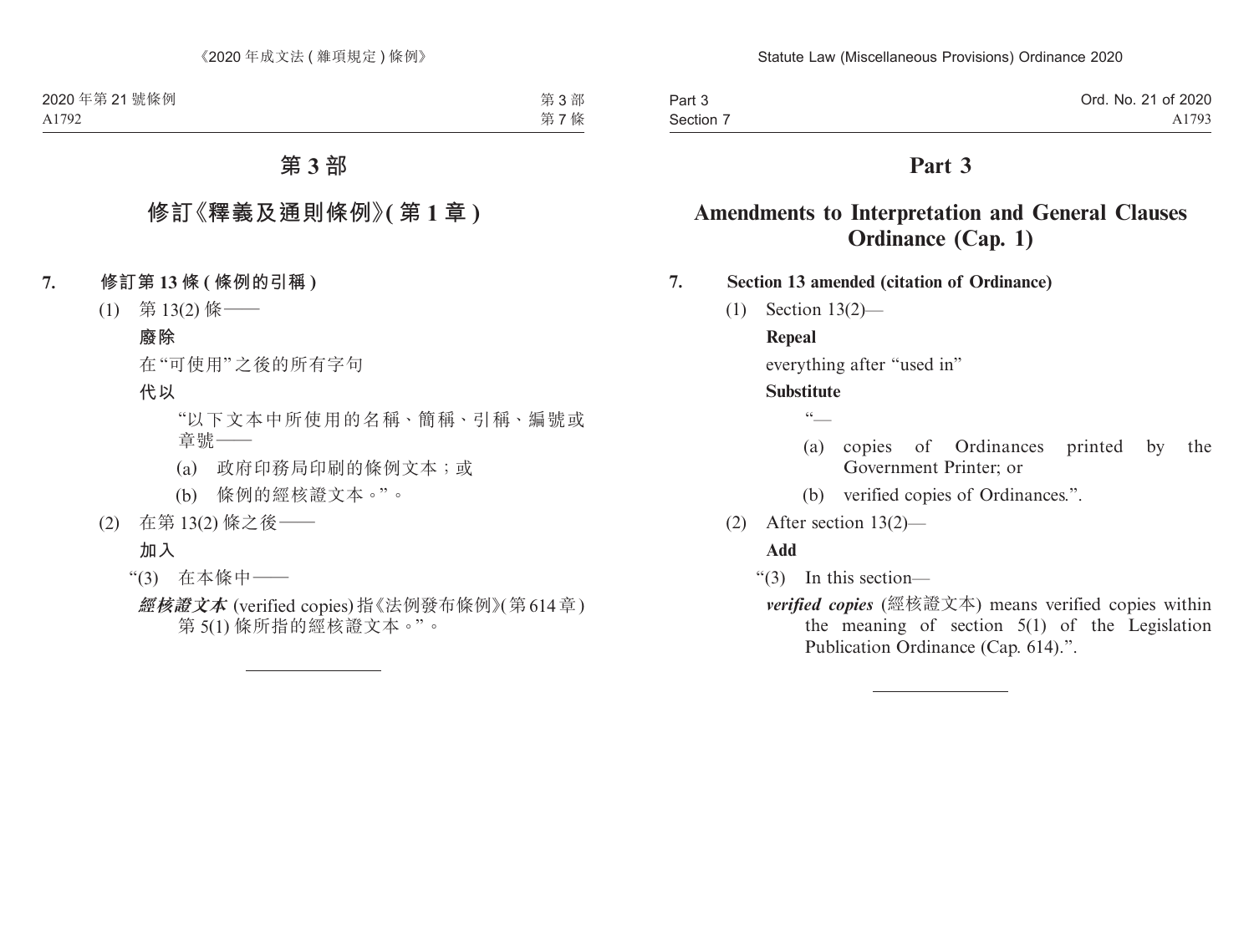Part 4—Division 1 Section 8 Ord. No. 21 of 2020 A1795

## **Part 4**

## **Amendments to Chinese Text of Certain Provisions Containing "Could Not with Reasonable Diligence" etc. Defence**

**Division 1—Port Control (Cargo Working Areas) Ordinance (Cap. 81)**

### **8. Section 5A amended (obligation to give certain information in respect of offences)**

Section 5A(6), Chinese text—

**Repeal** "雖經"

**Substitute**

"即使作出".

## **Division 2—Waterworks Ordinance (Cap. 102)**

**9. Section 15B amended (power of entry into non-domestic premises and power to question etc.)**

Section 15B(6), Chinese text—

**Repeal**  $"E"$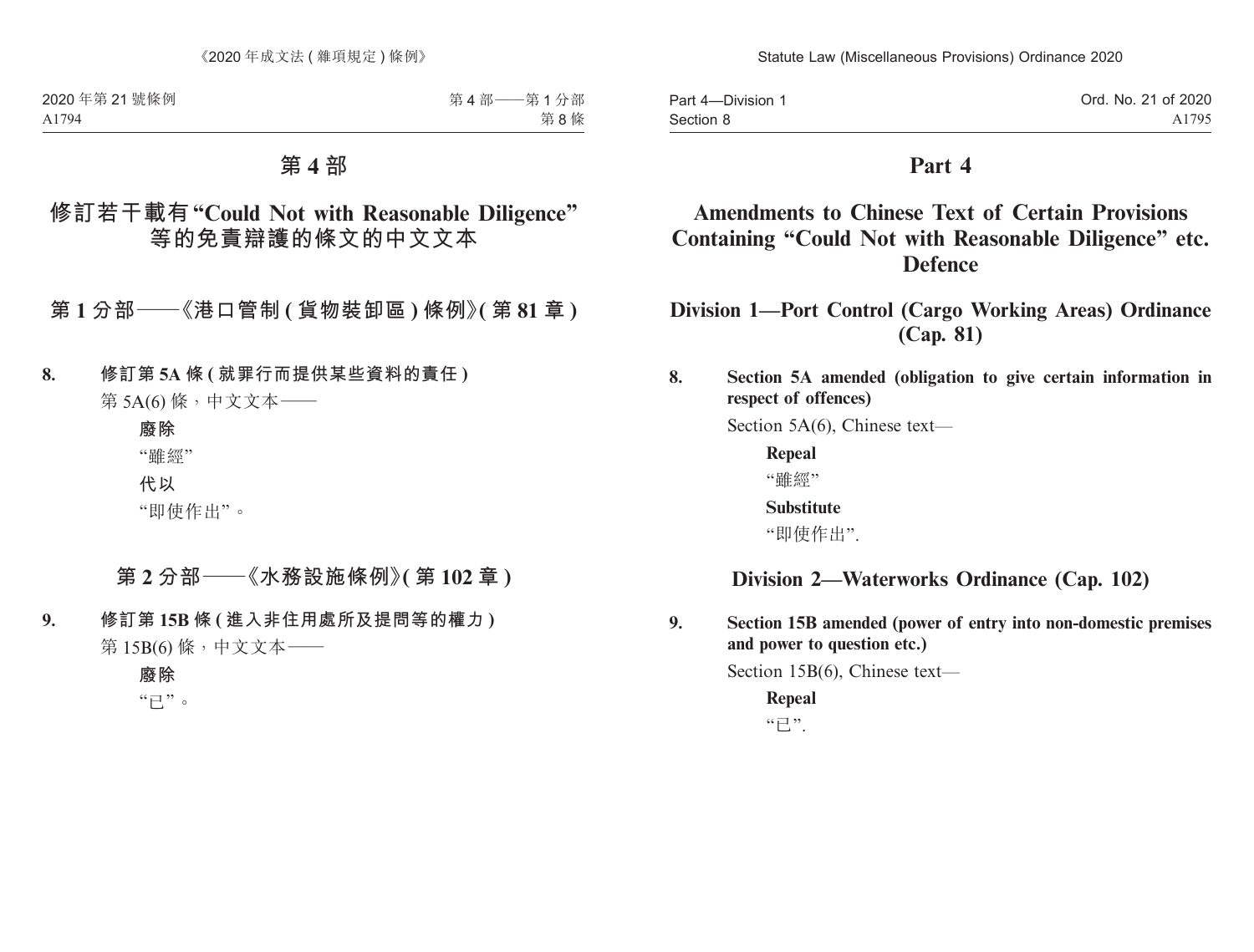| Part 4-Division 3 | Ord. No. 21 of 2020 |
|-------------------|---------------------|
| Section 10        | A1797               |

## **Division 3—Dutiable Commodities (Marking and Colouring of Hydrocarbon Oil) Regulations (Cap. 109 sub. leg. C)**

- **10. Regulation 5C amended (defence to charges under regulation 5A or 5B)**
	- (1) Regulation 5C(1), Chinese text—

**Repeal**

"毒了"

#### **Substitute**

"作出".

(2) Regulation 5C(2)(b), Chinese text—

**Repeal** "盡了"

**Substitute**

"作出".

### **Division 4—Immigration Ordinance (Cap. 115)**

**11. Section 37C amended (offence by crew etc., of ship carrying unauthorized entrants)**

Section 37C(2)(a), Chinese text—

**Repeal** "在合理努力下"

**Substitute**

"即使作出合理努力也".

### **12. Section 37D amended (arranging passage to Hong Kong of unauthorized entrants)**

Section 37D(2), Chinese text—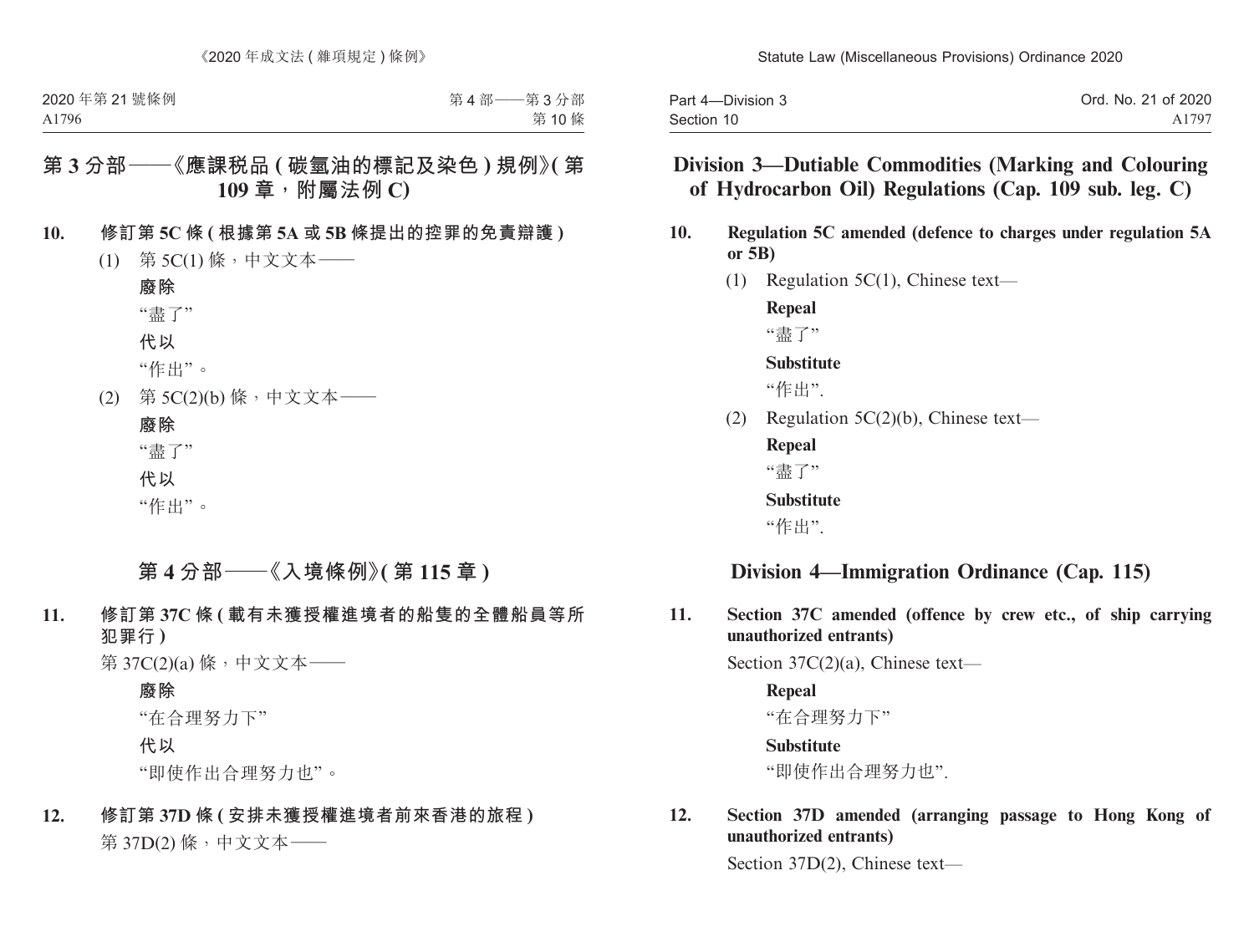| Part 4-Division 5 | Ord. No. 21 of 2020 |
|-------------------|---------------------|
| Section 14        | A1799               |

#### **Repeal**

"在合理努力下"

#### **Substitute**

"即使作出合理努力也".

**13. Section 37DA amended (assisting unauthorized entrant to remain)**

Section 37DA(2), Chinese text—

#### **Repeal**

"在合理努力下"

#### **Substitute**

"即使作出合理努力也".

## **Division 5—Public Health and Municipal Services Ordinance (Cap. 132)**

**14. Section 54 amended (offences in connection with the sale, etc. of unfit food or drugs)**

Section 54(3)(b), Chinese text—

**Repeal**

"已盡"

#### **Substitute**

"作出".

- **15. Section 61 amended (false labelling and advertisement of food or drugs)**
	- (1) Section 61(1), Chinese text—

### **Repeal**

"已盡"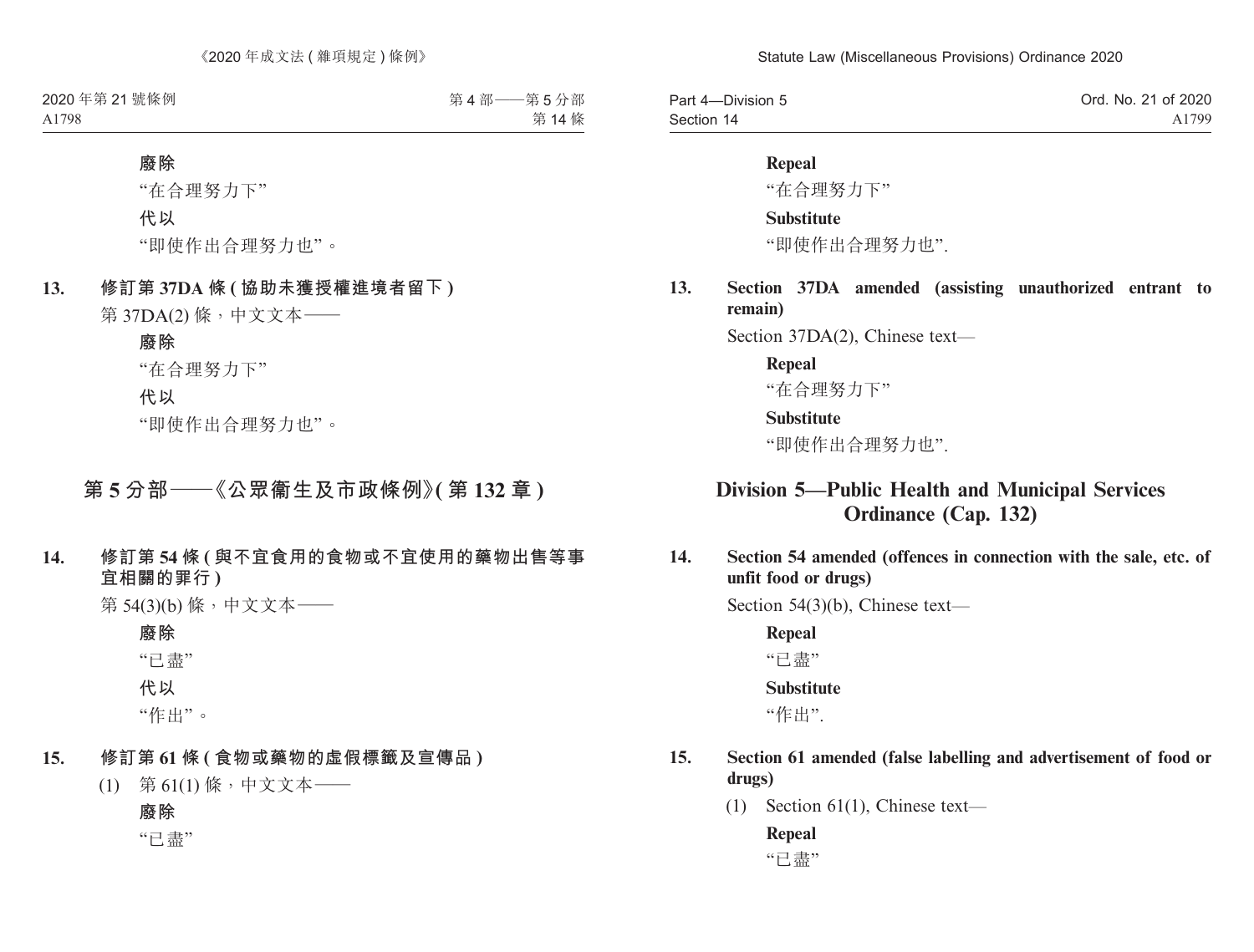| Part 4-Division 6 | Ord. No. 21 of 2020 |
|-------------------|---------------------|
| Section 16        | A1801               |

#### **Substitute**

"作出".

(2) Section 61(3)(a), Chinese text—

**Repeal**

"已盡"

**Substitute**

"作出".

## **Division 6—Pharmacy and Poisons Regulations (Cap. 138 sub. leg. A)**

**16. Regulation 36 amended (registration of pharmaceutical products and substances)**

Regulation 36(1C), Chinese text—

**Repeal** "已盡" **Substitute**

"作出".

## **Division 7—Massage Establishments Ordinance (Cap. 266)**

**17. Section 13 amended (offences in relation to licences)**

Section 13(2)(b), Chinese text—

**Repeal** "盡".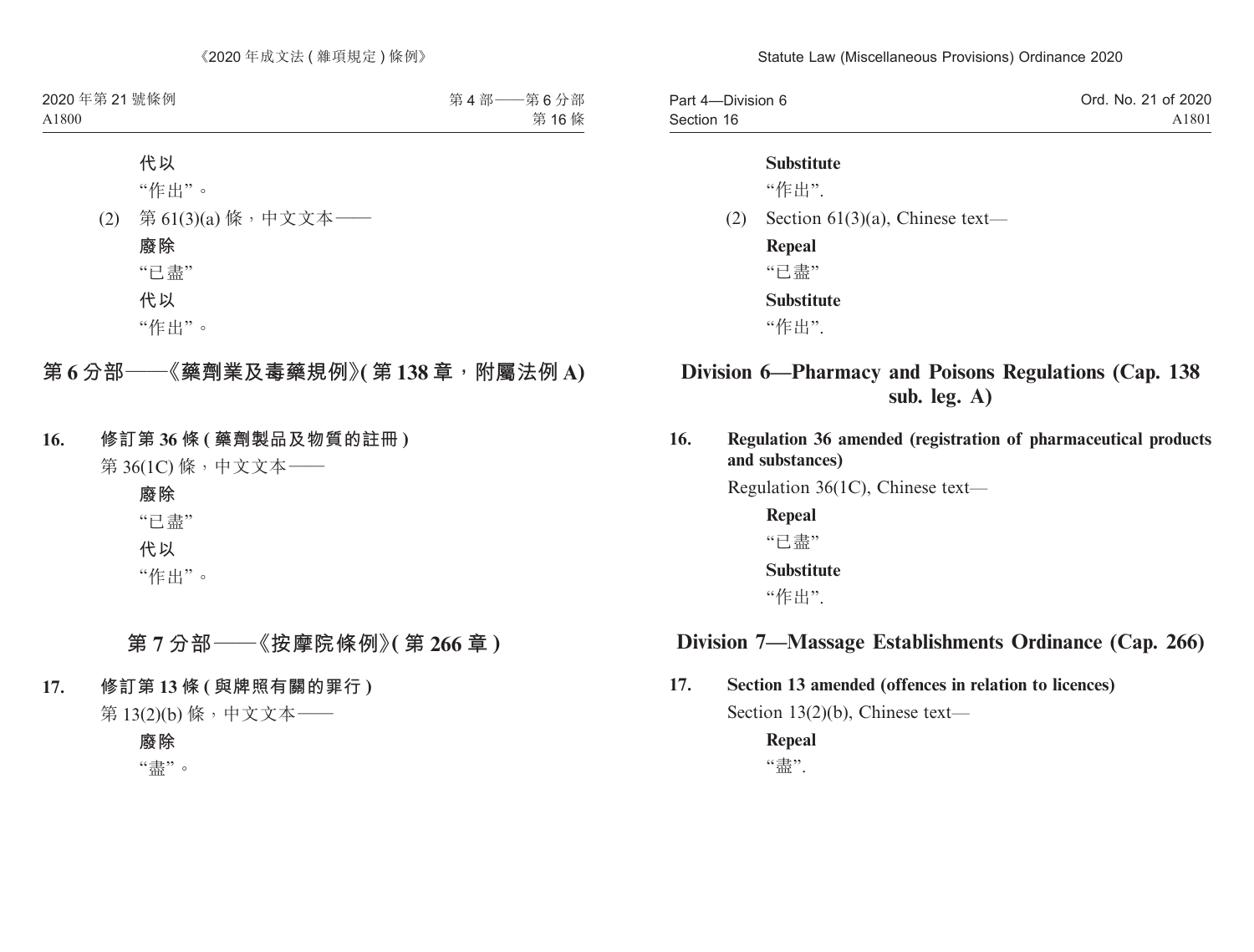| Part 4-Division 8 | Ord. No. 21 of 2020 |
|-------------------|---------------------|
| Section 18        | A1803               |

## **Division 8—Registration of Local Newspapers Ordinance (Cap. 268)**

**18. Section 11 amended (unlawful to furnish incorrect particulars)** Section 11(b), Chinese text—

> **Repeal**  "盡了" **Substitute** "作出".

## **Division 9—Civil Aviation (Aircraft Noise) (Certification) Regulations (Cap. 312 sub. leg. A)**

**19. Regulation 10 amended (noise certificate to be carried on the aircraft)**

Regulation 10(5), Chinese text—

#### **Repeal**

"經合理"

#### **Substitute**

"即使作出合理".

## **Division 10—Shipping and Port Control Ordinance (Cap. 313)**

**20. Section 60B amended (obligation to give certain information)** Section 60B(3), Chinese text—

> **Repeal** "在合理努力下" **Substitute**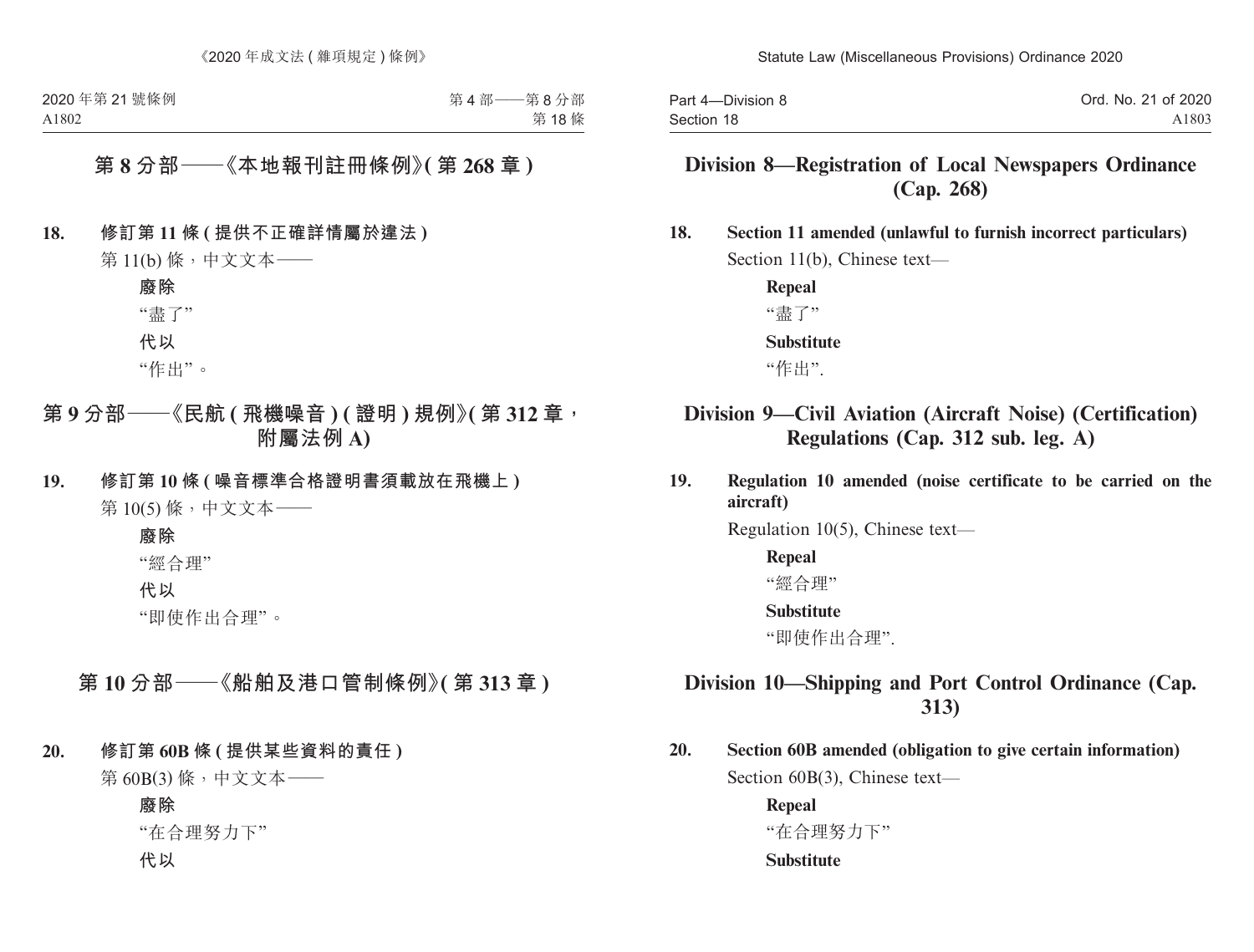| Part 4-Division 11 | Ord. No. 21 of 2020 |
|--------------------|---------------------|
| Section 21         | A1805               |

"即使作出合理努力".

## **Division 11—Hotel and Guesthouse Accommodation Ordinance (Cap. 349)**

**21. Section 5A amended (offence by owner and tenant of unlicensed hotel or guesthouse)**

Section 5A(4)(a), Chinese text—

**Repeal** "程度".

## **Division 12—Trade Descriptions Ordinance (Cap. 362)**

**22. Section 12 amended (prohibited import and export of certain goods)**

Section  $12(2A)(a)(i)(C)$ , Chinese text—

**Repeal**  $"E"$ 

**23. Section 26AA amended (additional defence (supply of goods or service to which false trade description is applied etc.))**

Section 26AA(a)(iii), Chinese text—

**Repeal**  $"E"$ 

**24. Section 26AAB amended (additional defence (sale of goods to which forged trade mark is applied etc.))**

Section 26AAB(a)(iii), Chinese text—

**Repeal**  $"E"$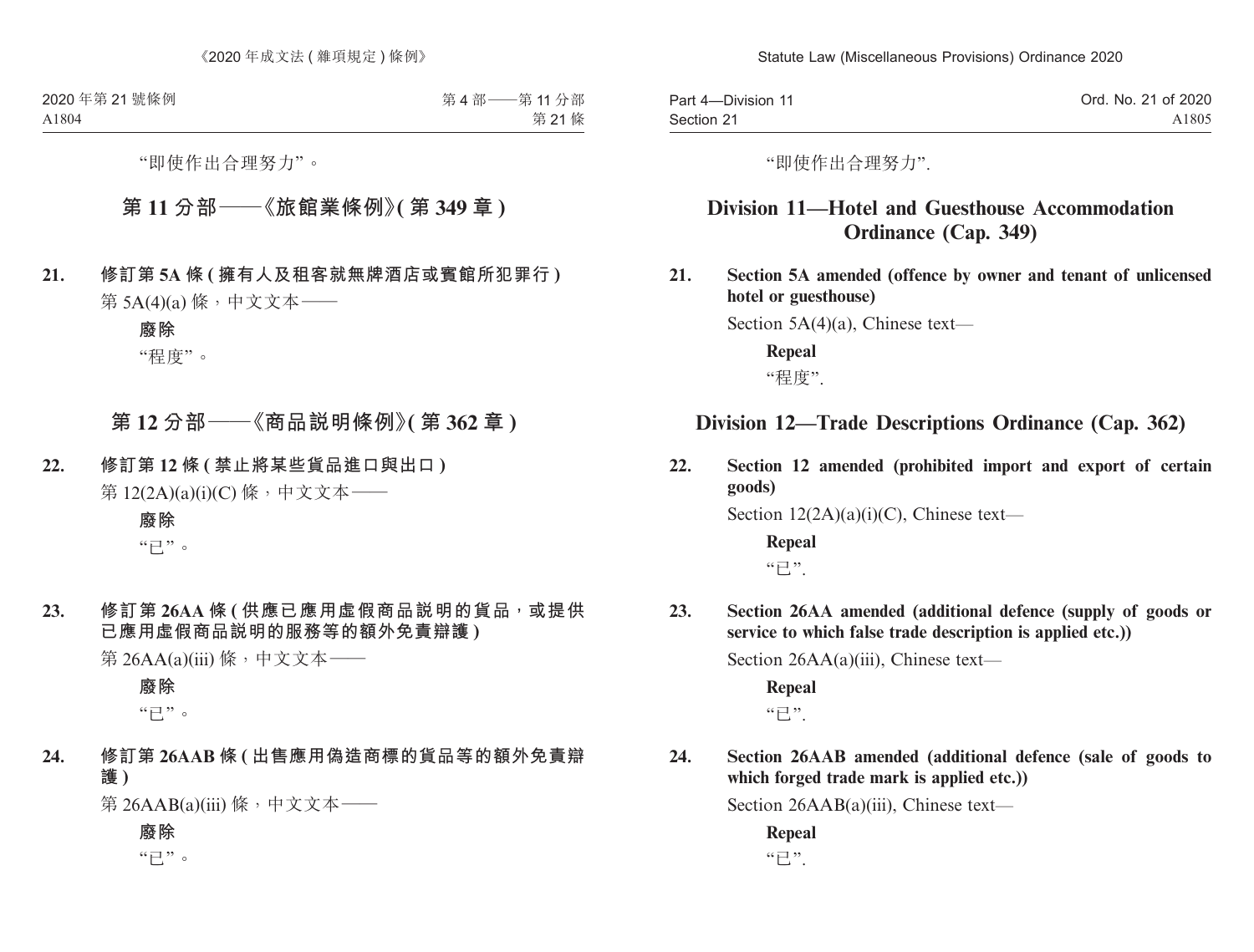| Part 4-Division 13 | Ord. No. 21 of 2020 |
|--------------------|---------------------|
| Section 25         | A1807               |

## **Division 13—Road Tunnels (Government) Ordinance (Cap. 368)**

**25. Section 12 amended (obligation to give information relating to the driving of vehicles)**

Section 12(6), Chinese text—

**Repeal** "經合理努力後"

#### **Substitute**

"即使作出合理努力".

## **Division 14—Road Traffic Ordinance (Cap. 374)**

### **26. Section 63 amended (obligation to give certain information)**

Section 63(5), Chinese text—

#### **Repeal** "經合理的努力後"

### **Substitute**

"即使作出合理的努力".

## **Division 15—Clubs (Safety of Premises) Ordinance (Cap. 376)**

**27. Section 21 amended (offences in relation to certificates of exemption and certificates of compliance)**

Section 21(2)(b), Chinese text—

**Repeal** "努力"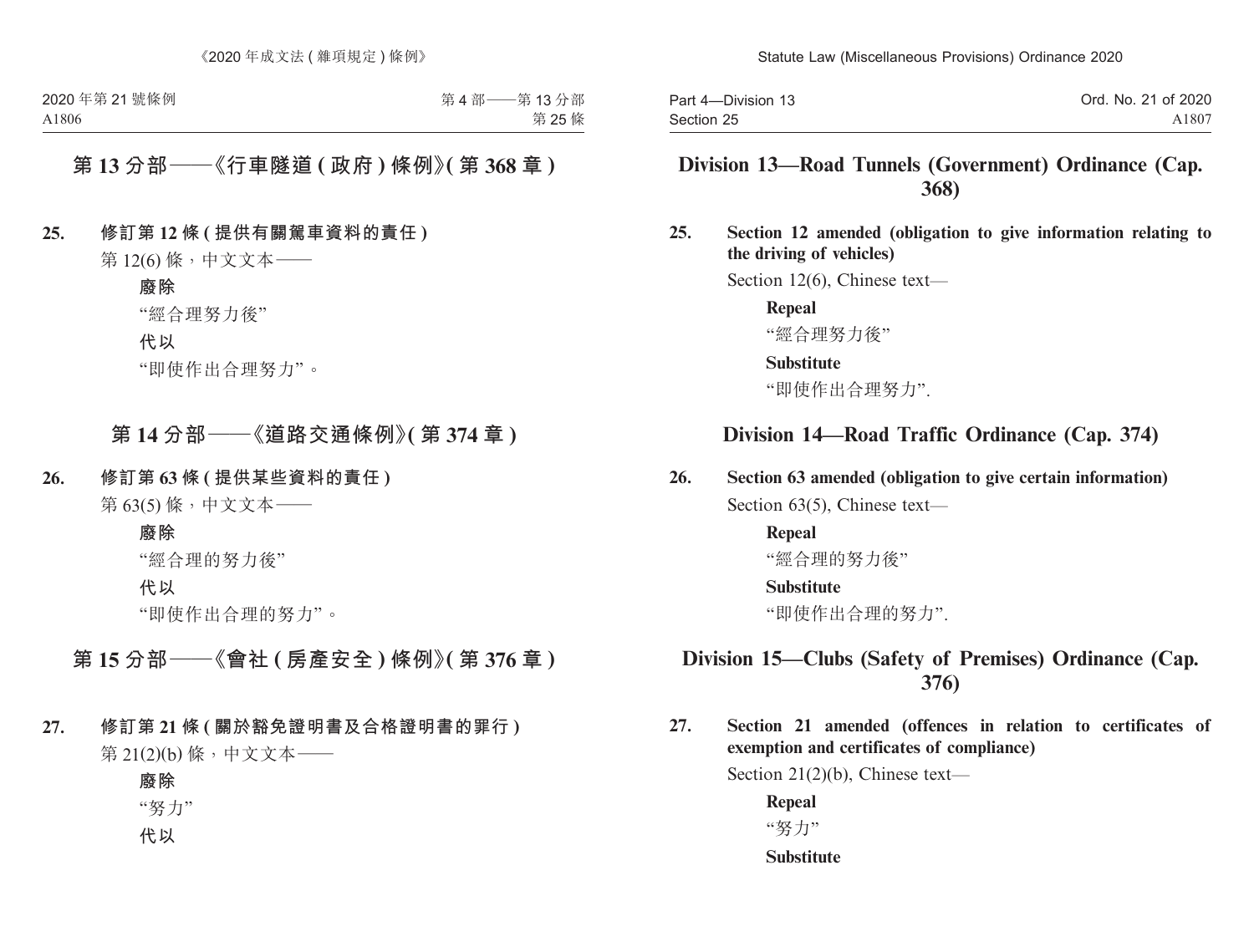| Part 4-Division 16 | Ord. No. 21 of 2020 |
|--------------------|---------------------|
| Section 28         | A1809               |

"合理的努力".

## **Division 16—Amusement Game Centres Ordinance (Cap. 435)**

**28. Section 19 amended (offences in relation to a licence)**

Section 19(3)(b), Chinese text—

**Repeal**  "在合理範圍內盡了力"

#### **Substitute**

"合理的努力".

**29. Section 20 amended (offence in relation to gaining admission to a licensed amusement game centre)**

Section 20(3)(b), Chinese text—

**Repeal**  "在合理範圍內盡了力"

#### **Substitute**

"作出合理的努力".

## **Division 17—Western Harbour Crossing Ordinance (Cap. 436)**

**30. Section 53 amended (obligation to give information relating to the driving of vehicles)**

Section 53(6), Chinese text—

**Repeal**

"在合理範圍內盡了力"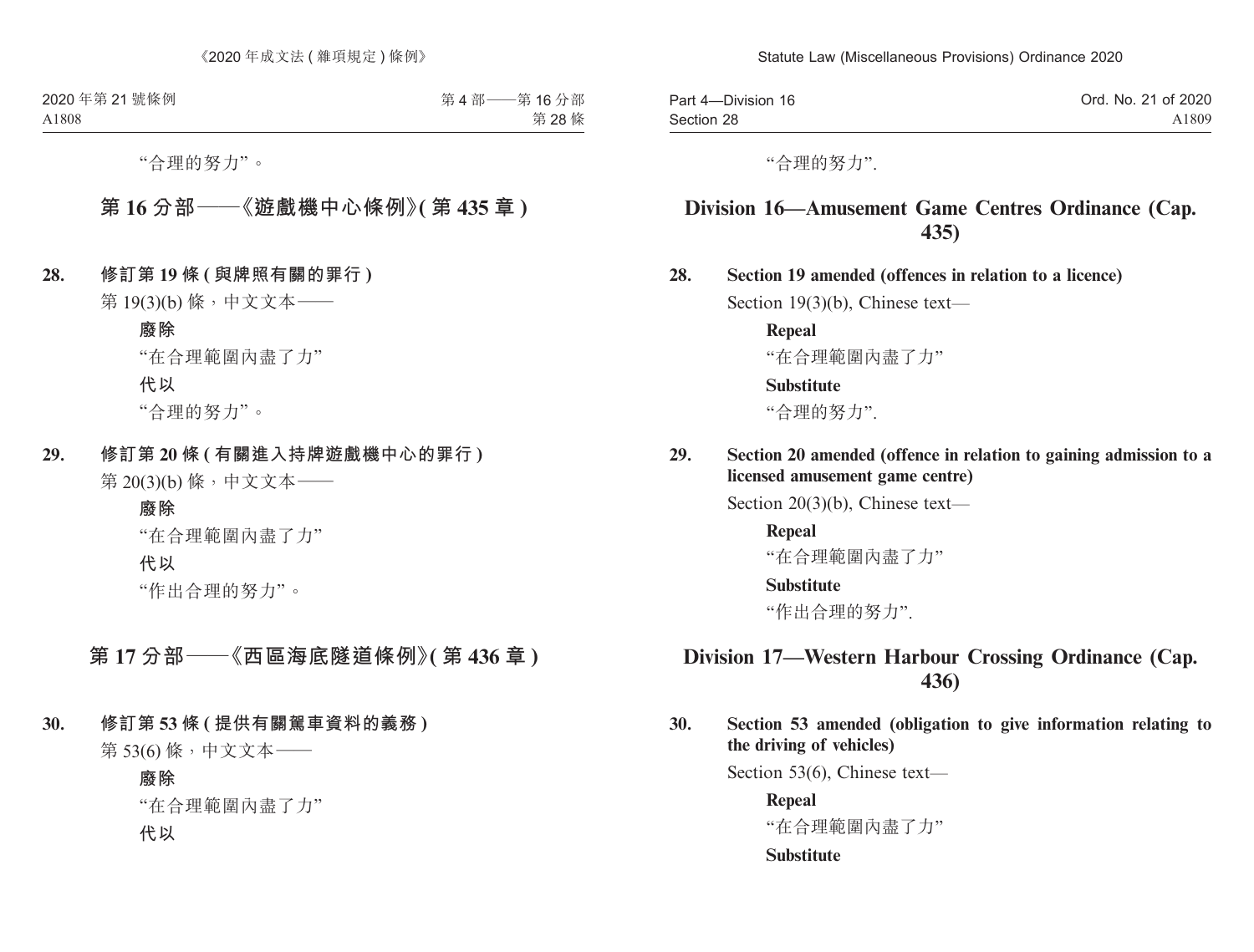| Part 4-Division 18 | Ord. No. 21 of 2020 |
|--------------------|---------------------|
| Section 31         | A1811               |

"作出合理努力".

### **Division 18—Bedspace Apartments Ordinance (Cap. 447)**

### **31. Section 33 amended (offences in relation to certificates of exemption and licences)**

 $(1)$  Section 33(1)(b), Chinese text—

**Repeal**

"作了合理的監管及努力"

#### **Substitute**

"作出合理的監管及合理的努力".

(2) Section 33(2)(b), Chinese text—

#### **Repeal**

"作了合理的監管及努力"

#### **Substitute**

"作出合理的監管及合理的努力".

## **Division 19—Residential Care Homes (Elderly Persons) Ordinance (Cap. 459)**

### **32. Section 21 amended (offences in relation to certificates of exemption and licences)**

(1) Section 21(2)(b), Chinese text—

#### **Repeal**

"在合理範圍內盡力"

#### **Substitute**

"合理的努力".

(2) Section 21(4)(b), Chinese text—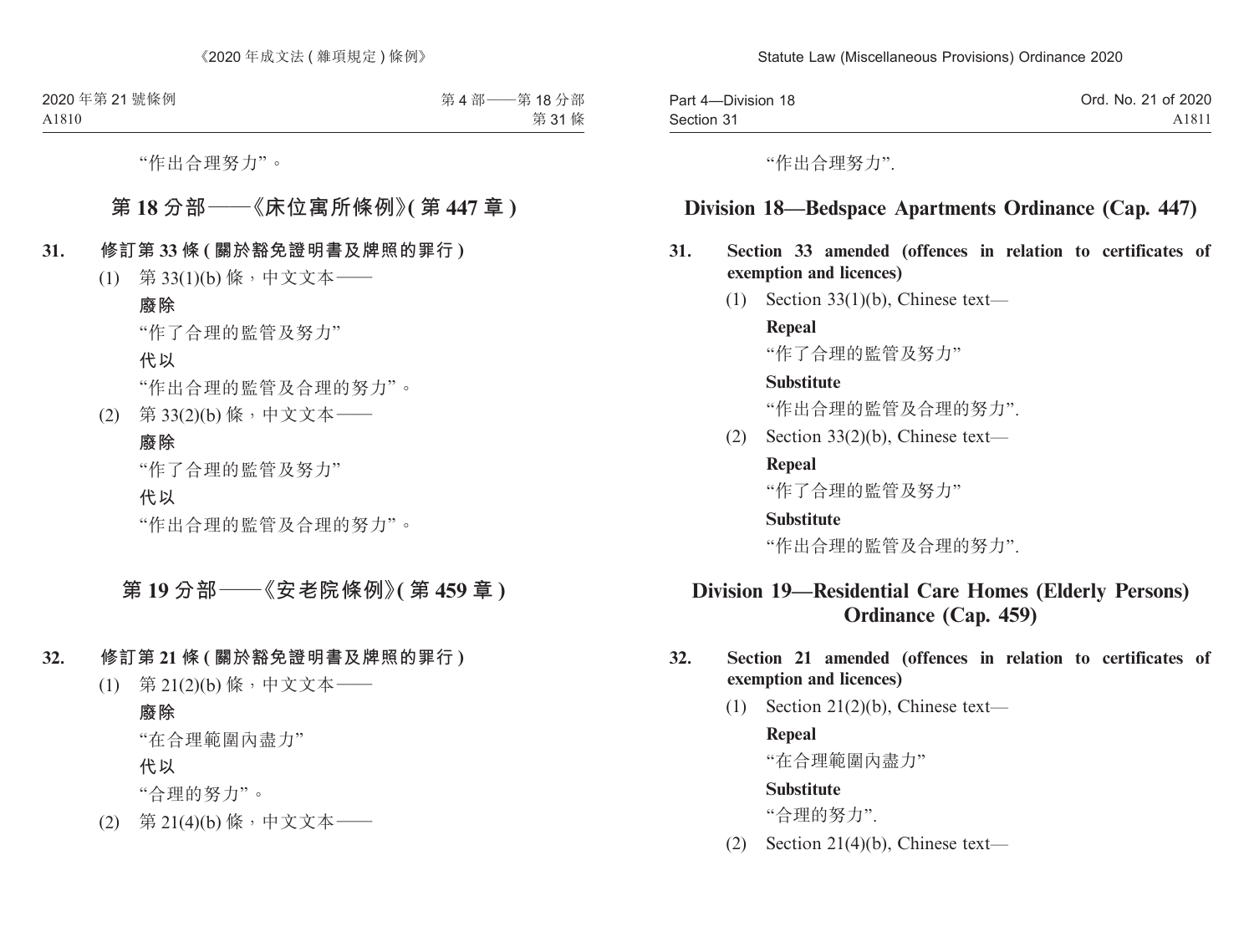| Part 4-Division 20 | Ord. No. 21 of 2020 |
|--------------------|---------------------|
| Section 33         | A1813               |

#### **Repeal**

"在合理範圍內盡力"

#### **Substitute**

"合理的努力".

## **Division 20—Tai Lam Tunnel and Yuen Long Approach Road Ordinance (Cap. 474)**

**33. Section 46 amended (obligation to give information relating to the driving of vehicles)**

Section 46(5), Chinese text—

**Repeal** "盡了" **Substitute** "作出".

### **Division 21—Tsing Ma Control Area Ordinance (Cap. 498)**

**34. Section 17 amended (obligation to give information relating to the driving of vehicles)**

Section 17(6), Chinese text—

**Repeal** "丝**" Substitute**

"即使作出".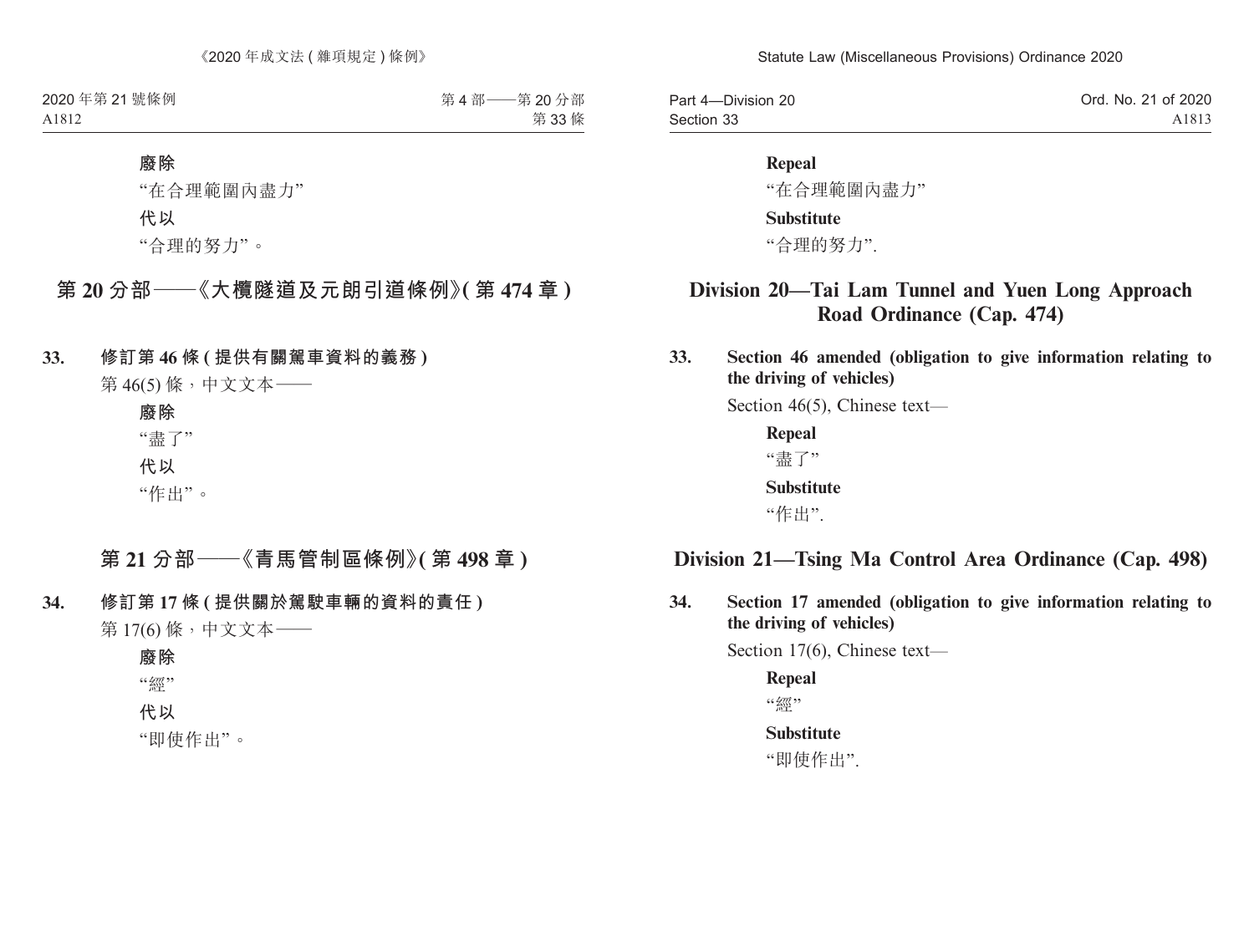| Part 4-Division 22 | Ord. No. 21 of 2020 |
|--------------------|---------------------|
| Section 35         | A1815               |

## **Division 22—Merchant Shipping (Local Vessels) Ordinance (Cap. 548)**

**35. Section 63 amended (Director may require certain information)** Section 63(3), Chinese text—

> **Repeal** "在合理努力下"

### **Substitute**

"即使作出合理努力".

## **Division 23—Merchant Shipping (Local Vessels) (Certification and Licensing) Regulation (Cap. 548 sub. leg. D)**

**36. Section 38 amended (certificate of ownership number to be marked)**

Section 38(6), Chinese text—

**Repeal** "有盡" **Substitute** "作出".

### **Division 24—Chinese Medicine Ordinance (Cap. 549)**

### **37. Section 156 amended (defence)**

(1) Section 156(1)(c), Chinese text—

**Repeal**

"盡了合理努力後"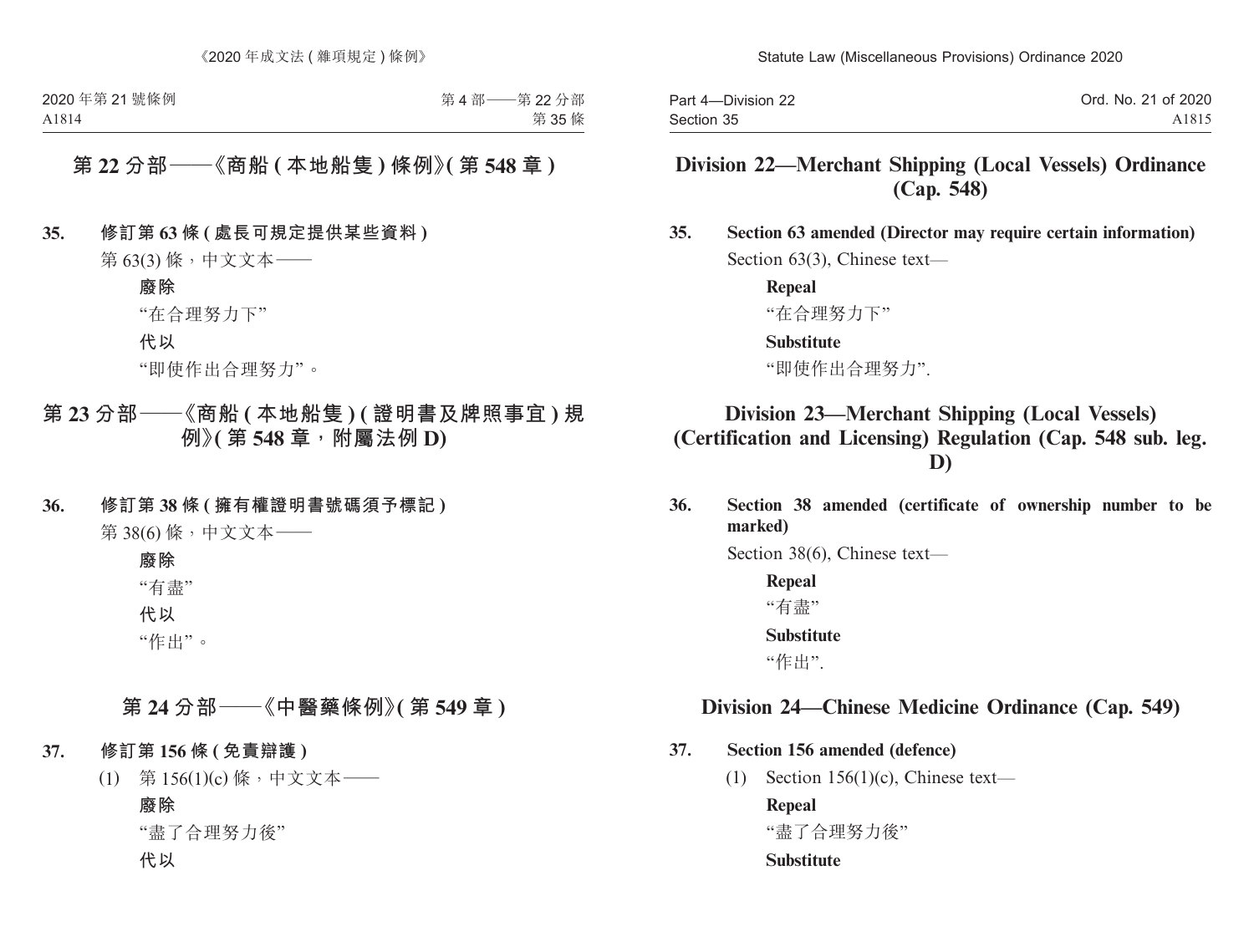| Part 4-Division 25 | Ord. No. 21 of 2020 |
|--------------------|---------------------|
| Section 38         | A1817               |

"即使作出合理努力".

(2) Section  $156(2)(c)$ , Chinese text—

#### **Repeal**

"盡了合理努力後"

### **Substitute**

"即使作出合理努力".

## **Division 25—Entertainment Special Effects Ordinance (Cap. 560)**

**38. Section 14 amended (pyrotechnic special effects materials to be registered)**

Section 14(3), Chinese text—

**Repeal** "盡了合理努力後"

#### **Substitute**

"即使作出合理努力".

**39. Section 20 amended (pyrotechnic special effects materials to be labelled, etc.)**

Section 20(4), Chinese text—

#### **Repeal**

"盡了合理努力後"

#### **Substitute**

"即使作出合理努力".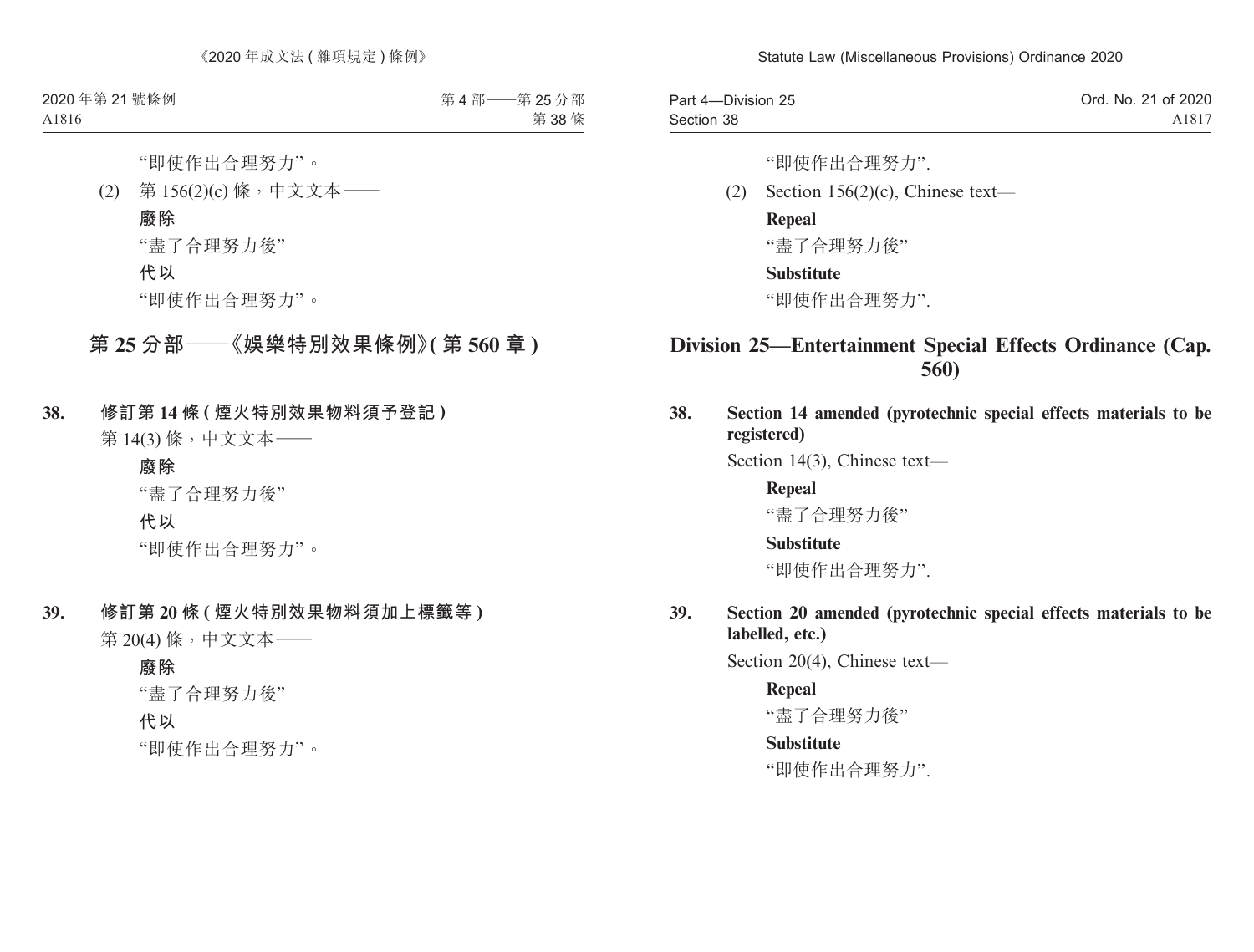Part 4—Division 26 Section 40 Ord. No. 21 of 2020 A1819

## **Division 26—Entertainment Special Effects (General) Regulation (Cap. 560 sub. leg. A)**

**40. Section 28 amended (offences under this Part)**

Section 28(5), Chinese text—

**Repeal** "盡了合理努力後"

#### **Substitute**

"作出合理努力".

## **Division 27—Drug Dependent Persons Treatment and Rehabilitation Centres (Licensing) Ordinance (Cap. 566)**

**41. Section 5 amended (contravention of conditions of licence or certificate of exemption)**

Section 5(2)(b), Chinese text—

**Repeal**

"有作出合理的監管及努力"

#### **Substitute**

"作出合理的監管及合理的努力".

### **Division 28—Karaoke Establishments Ordinance (Cap. 573)**

**42. Section 17 amended (offences in relation to permits and licences)** Section 17(2)(ii), Chinese text—

> **Repeal** "有作出合理監管及付出合理努力" **Substitute**

"作出合理的監管及合理的努力".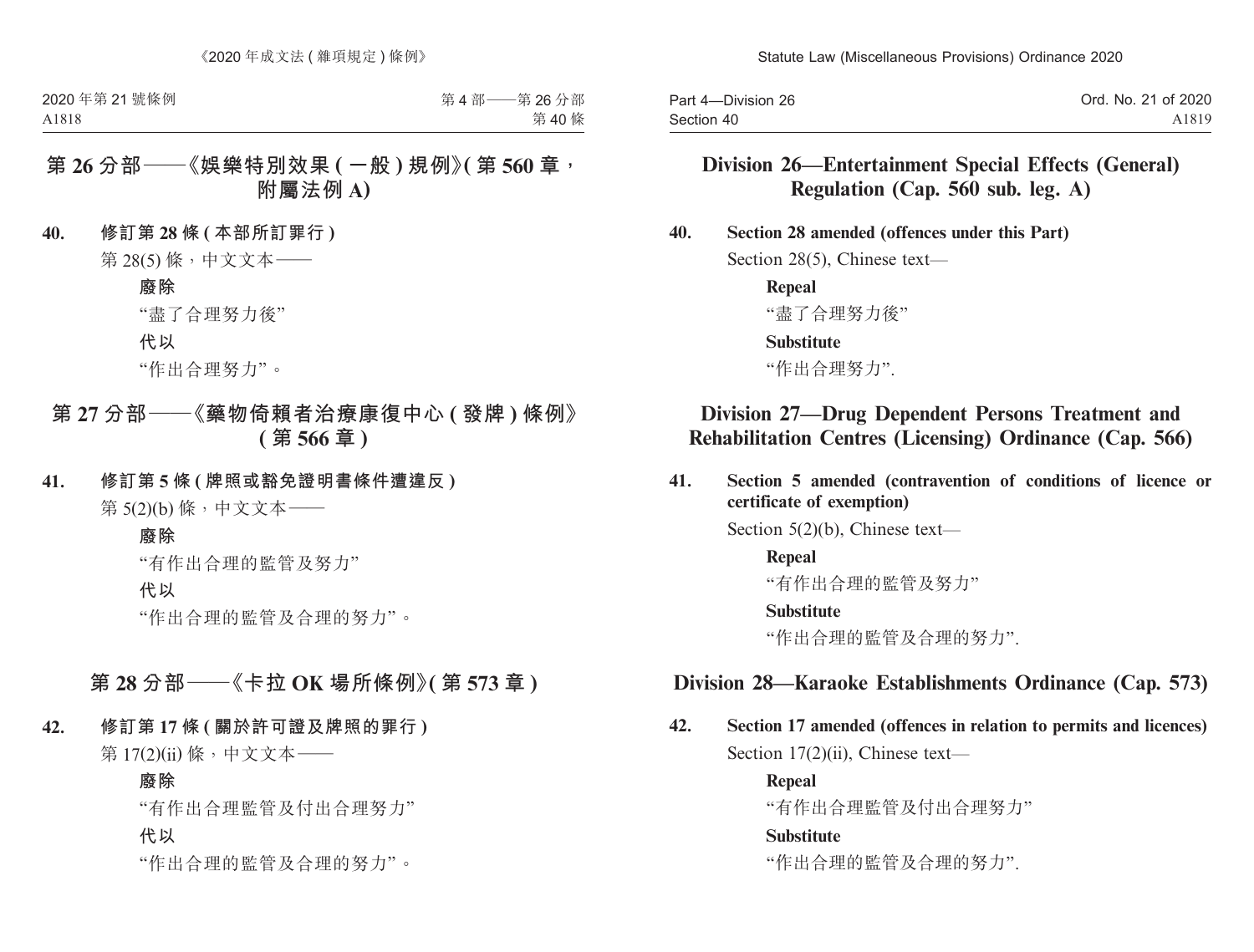| Part 4-Division 29 | Ord. No. 21 of 2020 |
|--------------------|---------------------|
| Section 43         | A1821               |

## **Division 29—Karaoke Establishments (Licensing) Regulation (Cap. 573 sub. leg. A)**

#### **43. Section 9 amended (offences and penalties)**

Section 9(2)(d), Chinese text—

**Repeal**

"有作出合理監管及付出合理努力"

#### **Substitute**

"作出合理的監管及合理的努力".

## **Division 30—Residential Care Homes (Persons with Disabilities) Ordinance (Cap. 613)**

- **44. Section 22 amended (offences in relation to licences and certificates of exemption)**
	- (1) Section 22(2)(b), Chinese text—

### **Repeal**

"程度".

(2) Section 22(4)(b), Chinese text—

**Repeal** "程度".

## **Division 31—Cross-boundary Movement of Physical Currency and Bearer Negotiable Instruments Ordinance (Cap. 629)**

- **45. Section 4 amended (declaration for CBNIs in possession of persons arriving at specified control points)**
	- (1) Section 4(9), Chinese text—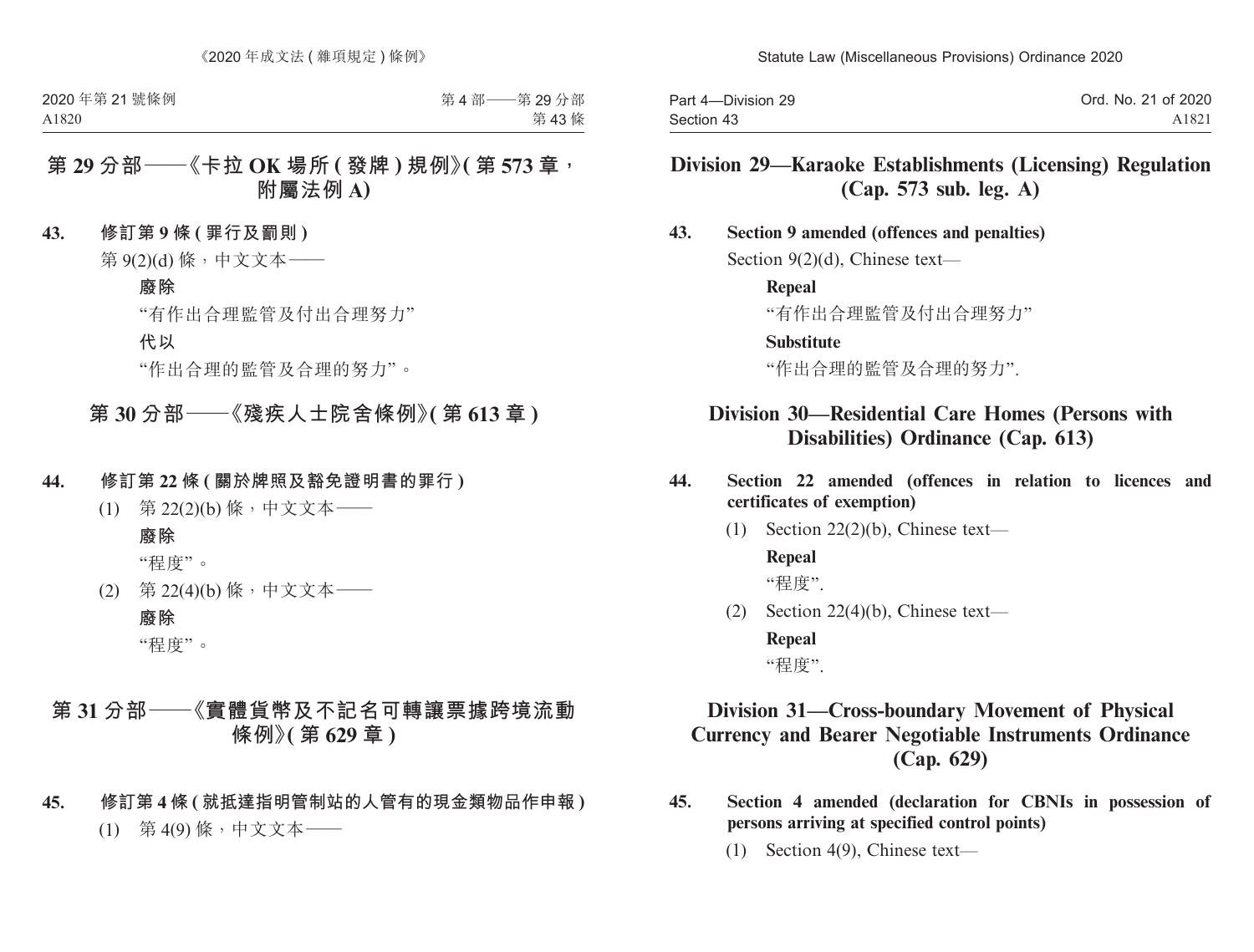| Part 4-Division 31 | Ord. No. 21 of 2020 |
|--------------------|---------------------|
| Section 46         | A1823               |

### **Repeal**

"有作出"

### **Substitute**

"作出".

(2) Section 4(10), Chinese text—

**Repeal**

"有作出"

**Substitute**

"作出".

**46. Section 5 amended (disclosure by persons arriving in Hong Kong other than at specified control points and persons about to leave Hong Kong)**

Section 5(7), Chinese text—

**Repeal** "有作出" **Substitute** "作出".

**47. Section 6 amended (declaration by persons making disclosure under section 5)**

Section 6(7), Chinese text—

**Repeal** "有作出" **Substitute**

"作出".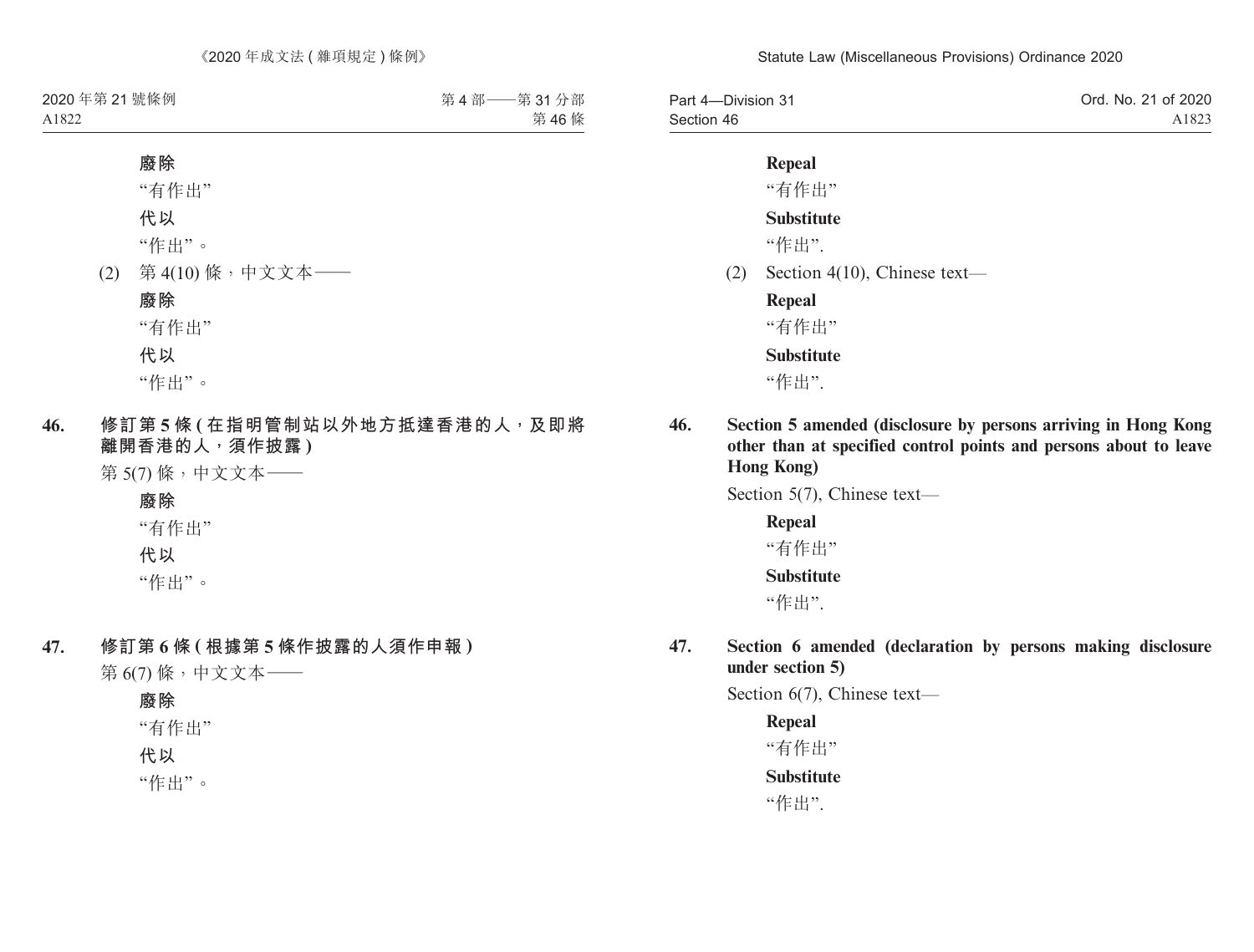| Part 4-Division 31 | Ord. No. 21 of 2020 |
|--------------------|---------------------|
| Section 48         | A1825               |

### **48. Section 9 amended (declaration by importers or exporters of CBNIs)**

(1) Section 9(5), Chinese text—

**Repeal** "有作出"

**Substitute**

"作出".

(2) Section 9(6), Chinese text—

### **Repeal**

"有作出"

### **Substitute**

"作出".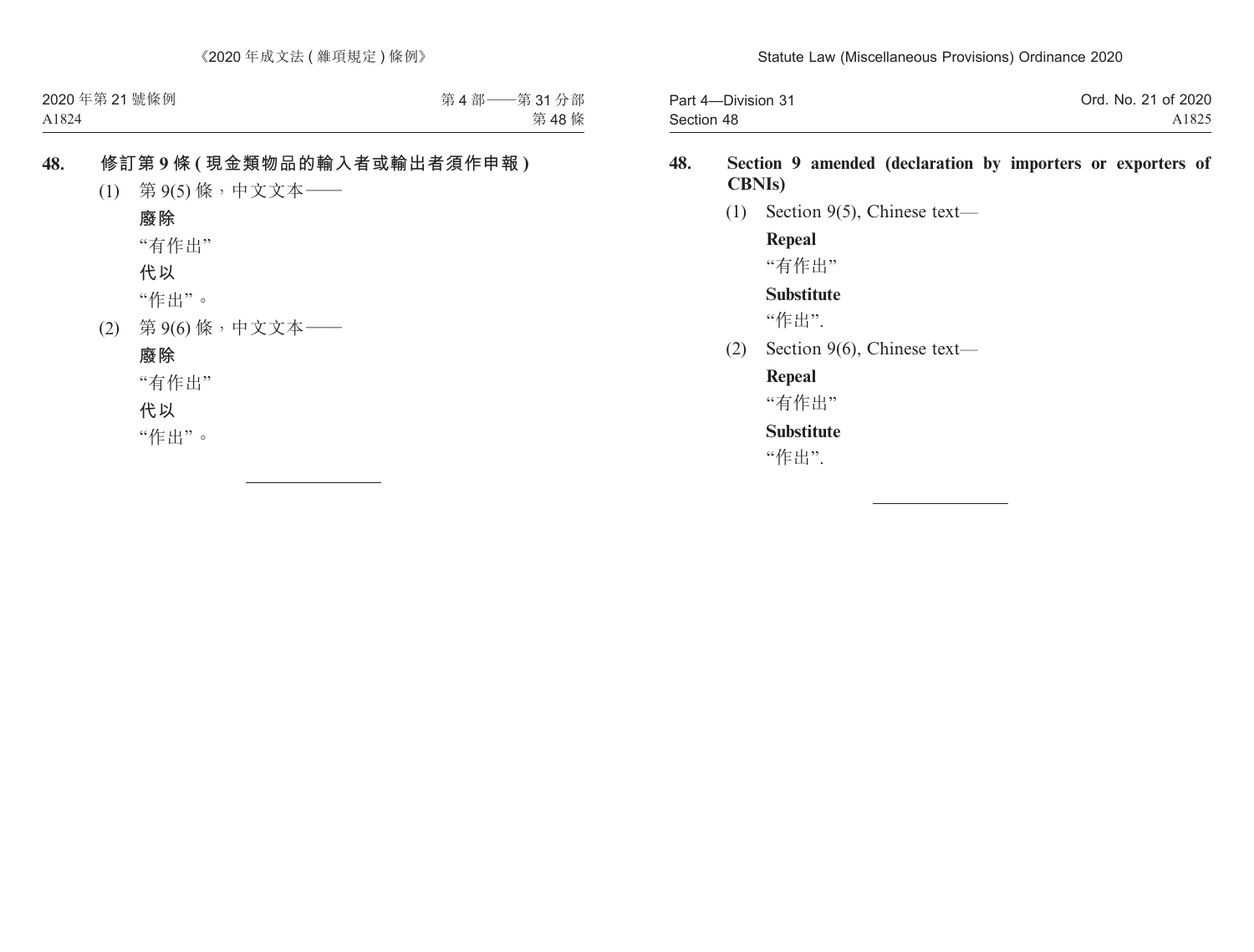Part 5—Division 1 Section 49

## **Part 5**

## **Miscellaneous Amendments**

## **Division 1—Amendments to References to "Widows' and Children's Pensions Ordinance" and Related Amendments**

**Subdivision 1—Pensions (Special Provisions) (Customs Officers) Ordinance (Cap. 35)**

### **49. Long title amended**

The long title—

### **Repeal**

"Widows' and Children's Pensions Ordinance"

### **Substitute**

"Surviving Spouses' and Children's Pensions Ordinance".

### **50. Section 2 amended (interpretation)**

Section 2, definition of *eligible officer*, paragraph (b)—

### **Repeal**

"Widows' and Children's Pensions Ordinance"

### **Substitute**

"Surviving Spouses' and Children's Pensions Ordinance".

### **51. Section 3 amended (grant of right to refund of contributions and effect thereof)**

 $(1)$  Section 3(a)—

### **Repeal**

"Widows' and Children's Pensions Ordinance"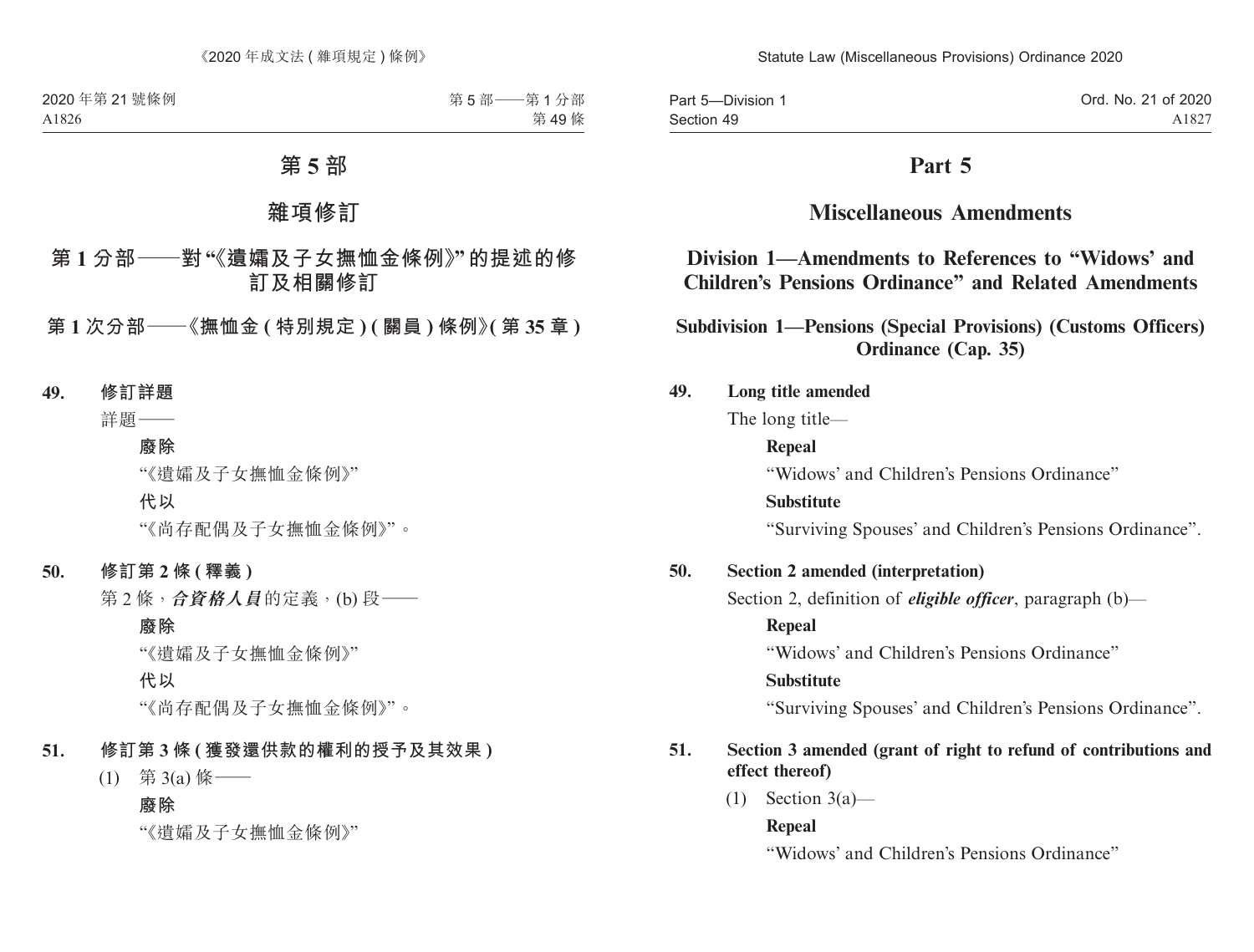| Part 5-Division 1 | Ord. No. 21 of 2020 |
|-------------------|---------------------|
| Section 52        | A1829               |

### **Substitute**

"Surviving Spouses' and Children's Pensions Ordinance".

 $(2)$  Section 3(c) —

**Repeal**

"Widows' and Children's Pensions Ordinance"

### **Substitute**

"Surviving Spouses' and Children's Pensions Ordinance".

### **52. Section 4 amended (non-contributing officers)**

Section 4(2)—

## **Repeal**

"Widows' and Children's Pensions Ordinance"

### **Substitute**

"Surviving Spouses' and Children's Pensions Ordinance".

### **Subdivision 2—Widows and Orphans Pension Ordinance (Cap. 94)**

- **53. Section 35 amended (certain contributors under Widows' and Children's Pensions Scheme to withdraw from this Scheme)**
	- (1) Section 35, heading—

**Repeal**

"**Widows' and Children's Pensions Scheme**"

**Substitute**

"**Surviving Spouses' and Children's Pensions Scheme**".

(2) Section 35(a)—

### **Repeal**

"Widows' and Children's Pensions Ordinance"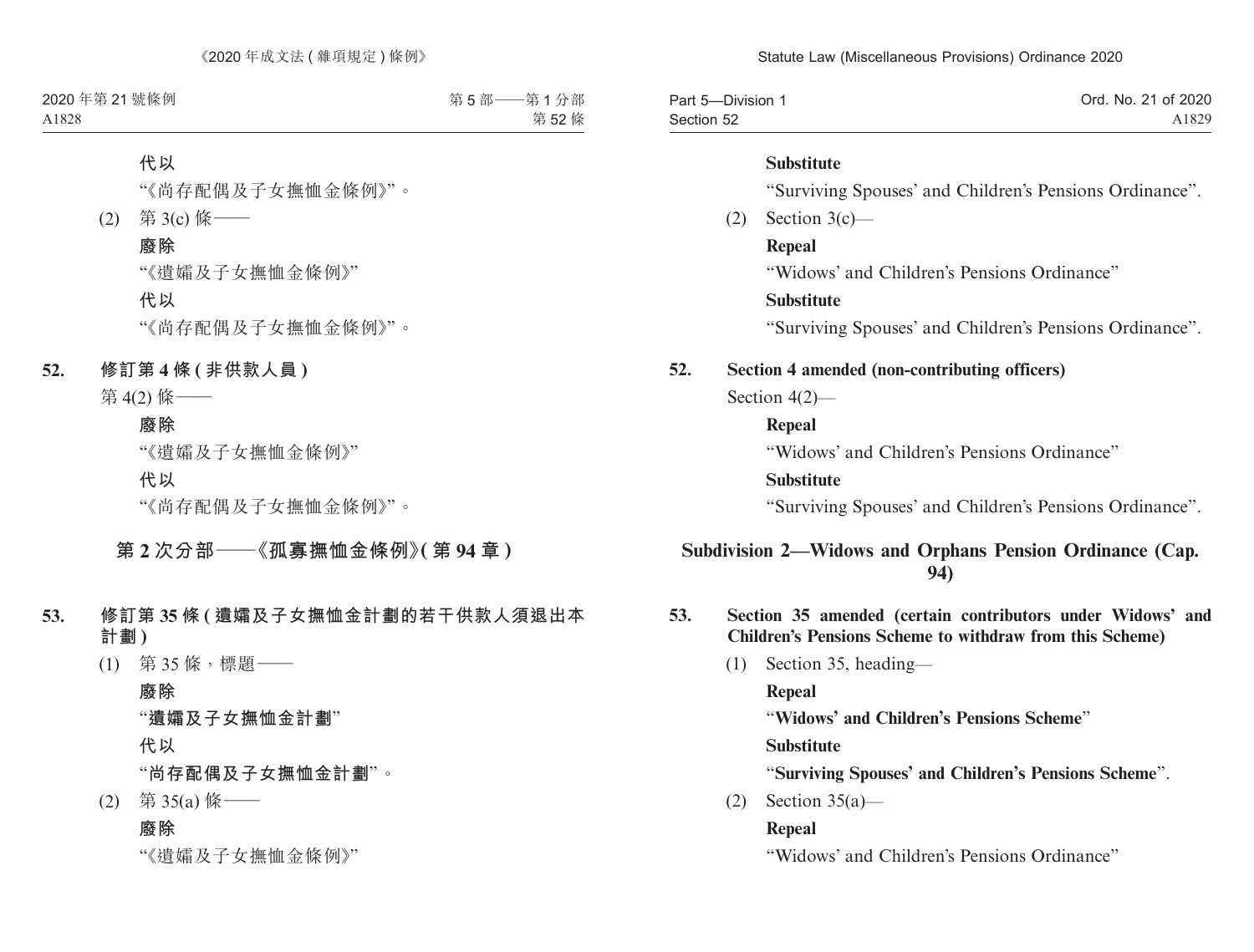| Part 5-Division 2 | Ord. No. 21 of 2020 |
|-------------------|---------------------|
| Section 55        | A1831               |

#### **Substitute**

"Surviving Spouses' and Children's Pensions Ordinance".

### **54. Section 36 amended (no new contributors after commencement of Widows' and Children's Pensions Scheme)**

(1) Section 36, heading—

**Repeal**

"**Widows' and Children's Pensions Scheme**"

**Substitute**

"**Surviving Spouses' and Children's Pensions Scheme**".

(2) Section 36—

**Repeal**

"Widows' and Children's Pensions Ordinance"

#### **Substitute**

"Surviving Spouses' and Children's Pensions Ordinance".

## **Division 2—Amendments to References to "Protection of Women and Juveniles Ordinance" and Related Amendments**

### **Subdivision 1—Offences against the Person Ordinance (Cap. 212)**

**55. Section 43 amended (stealing child under 14 years)** Section 43(2), English text, proviso, paragraph (a)— **Repeal** "Protection of Women and Juveniles Ordinance"

### **Substitute**

"Protection of Children and Juveniles Ordinance".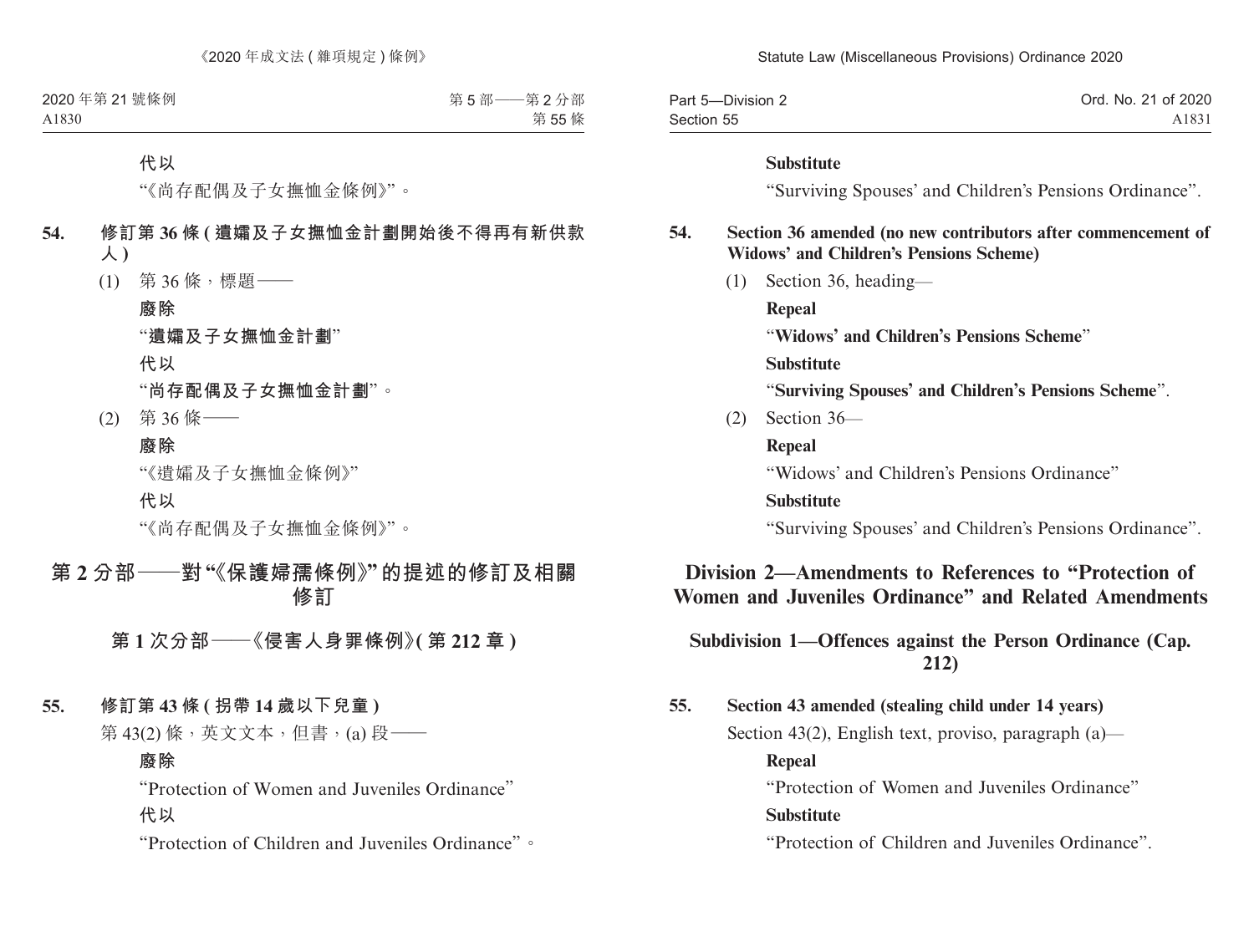| Part 5-Division 2 | Ord. No. 21 of 2020 |
|-------------------|---------------------|
| Section 56        | A1833               |

### **Subdivision 2—Juvenile Offenders Ordinance (Cap. 226)**

### **56. Section 15 amended (methods of dealing with children or young persons charged with offences)**

Section  $15(1)(e)$ , English text—

**Repeal** "Protection of Women and Juveniles Ordinance" **Substitute** "Protection of Children and Juveniles Ordinance".

### **Subdivision 3—Firearms and Ammunition Ordinance (Cap. 238)**

- **57. Schedule amended (provisions to which sections 17(2) and 20(2) apply)**
	- (1) The Schedule, English text, item 4, column 2—

#### **Repeal**

"Protection of Women and Juveniles Ordinance"

#### **Substitute**

"Protection of Children and Juveniles Ordinance".

(2) The Schedule, item 4, column 4—

#### **Repeal**

"female infant or any young person or child"

### **Substitute**

"child or juvenile".

### **Subdivision 4—Adoption Ordinance (Cap. 290)**

**58. Section 14 amended (cessation of certain orders, etc.)** Section 14(3), English text—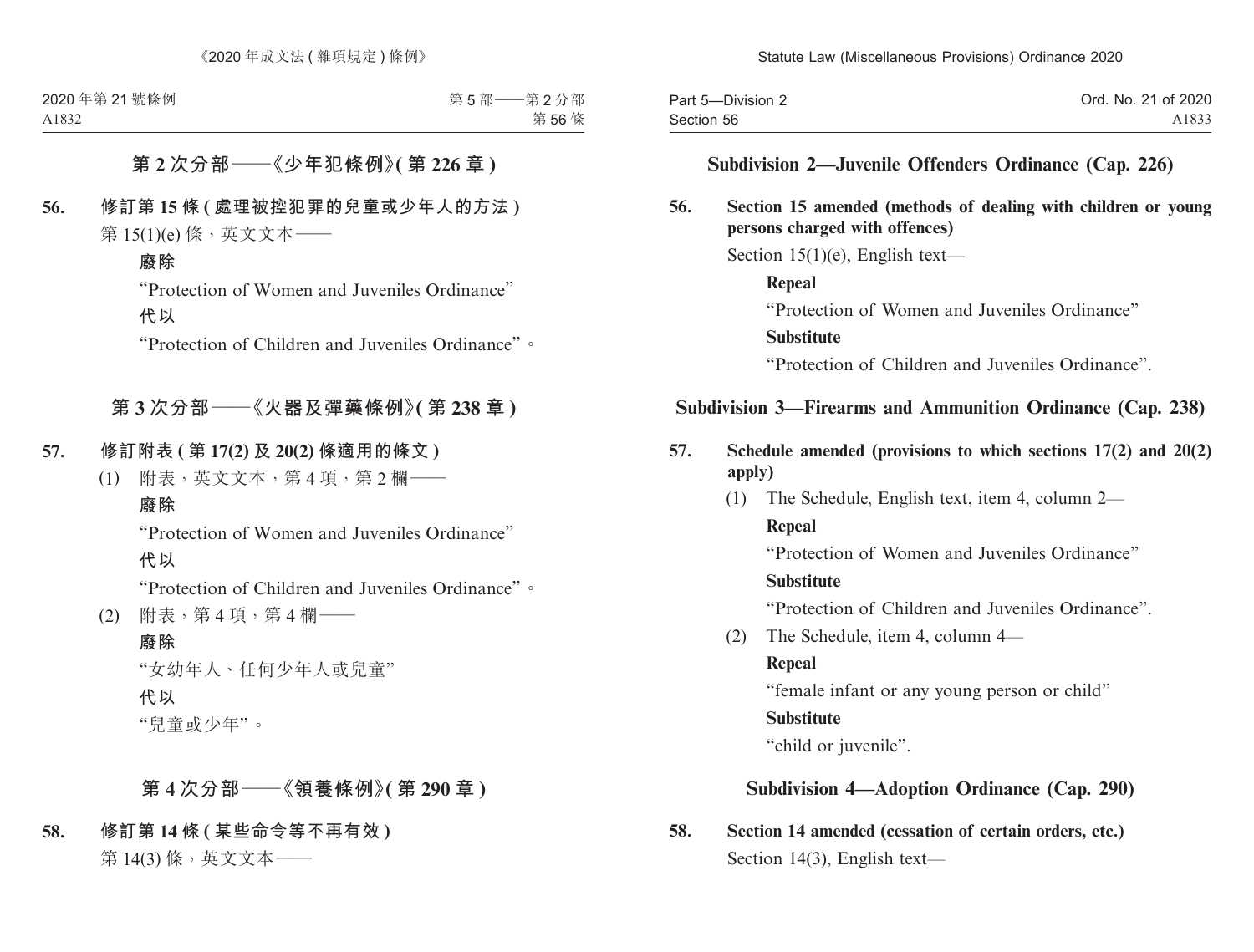| Part 5-Division 3 | Ord. No. 21 of 2020 |
|-------------------|---------------------|
| Section 60        | A1835               |

#### **Repeal**

"Protection of Women and Juveniles Ordinance"

#### **Substitute**

"Protection of Children and Juveniles Ordinance".

### **Subdivision 5—Official Solicitor Ordinance (Cap. 416)**

#### **59. Schedule 1 amended (duties of the Official Solicitor)**

Schedule 1, Part 3—

#### **Repeal**

"Protection of Women and Juveniles Ordinance"

### **Substitute**

"Protection of Children and Juveniles Ordinance".

## **Division 3—Amendments to References to "《司法訴訟 ( 烈 風警告期間聆訊延期 ) 條例》"**

### **Subdivision 1—Government Lotteries Ordinance (Cap. 334)**

#### **60. Section 2 amended (interpretation)**

Section 2, Chinese text, definition of **烈風警告**—

#### **Repeal**

"《司法訴訟 ( 烈風警告期間聆訊延期 ) 條例》"

#### **Substitute**

"《司法程序 ( 烈風警告期間聆訊延期 ) 條例》".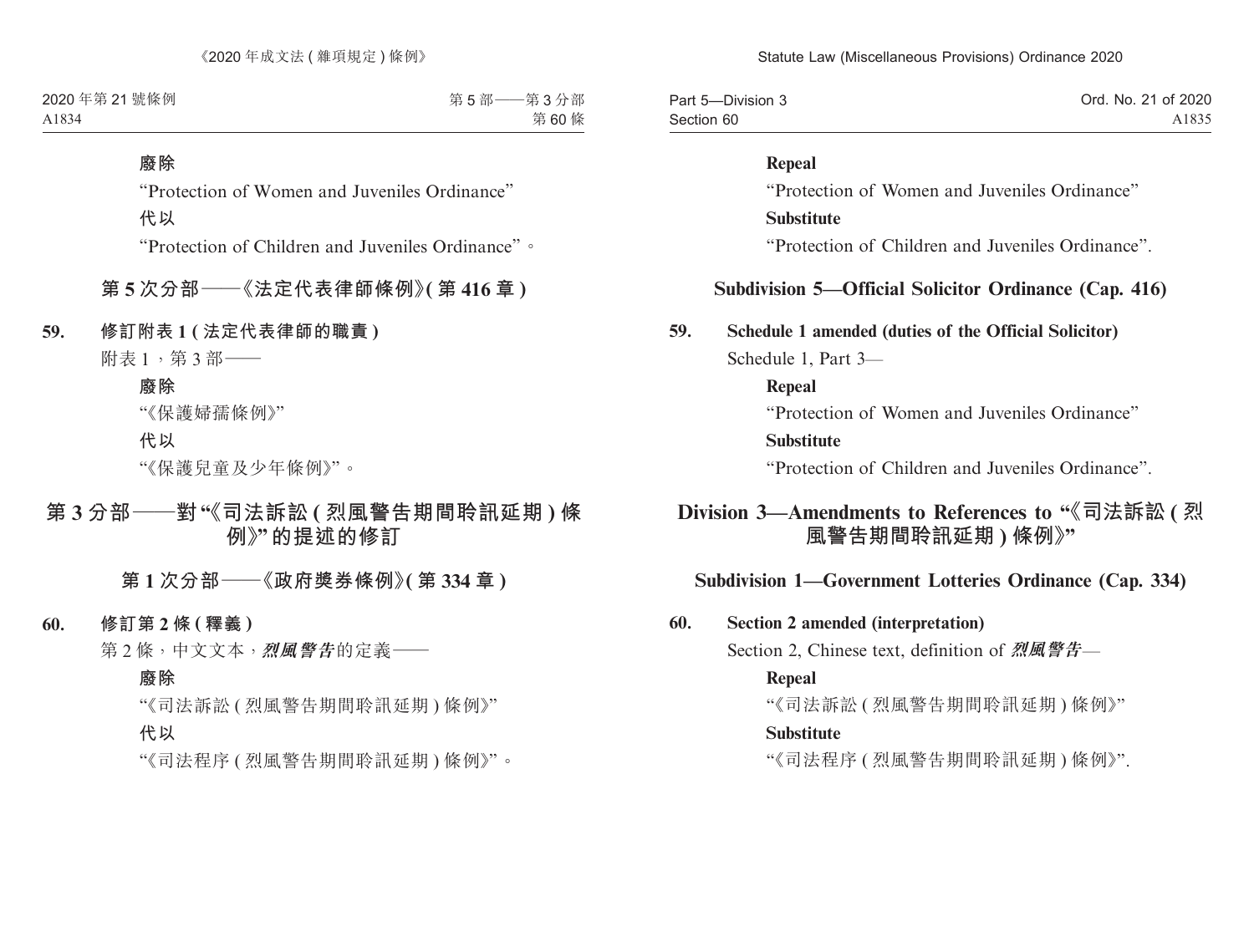| Part 5-Division 4 | Ord. No. 21 of 2020 |
|-------------------|---------------------|
| Section 63        | A1837               |

### **Subdivision 2—Film Censorship Ordinance (Cap. 392)**

#### **61. Section 2 amended (interpretation)**

Section 2(1), Chinese text, definition of **工作天**—

#### **Repeal**

"《司法訴訟 ( 烈風警告期間聆訊延期 ) 條例》"

#### **Substitute**

"《司法程序 ( 烈風警告期間聆訊延期 ) 條例》".

### **Subdivision 3—Merchant Shipping (Seafarers) Ordinance (Cap. 478)**

#### **62. Section 2 amended (interpretation)**

Section 2(1), Chinese text, definition of **工作日**—

#### **Repeal**

"《司法訴訟 ( 烈風警告期間聆訊延期 ) 條例》"

#### **Substitute**

"《司法程序 ( 烈風警告期間聆訊延期 ) 條例》".

### **Division 4—Amendments to References to "Defective"**

### **Subdivision 1—Child Care Services Ordinance (Cap. 243)**

### **63. Schedule amended (offences relevant to meaning of** *prohibited person***)**

The Schedule, paragraph 5—

**Repeal** "defective" (wherever appearing) **Substitute**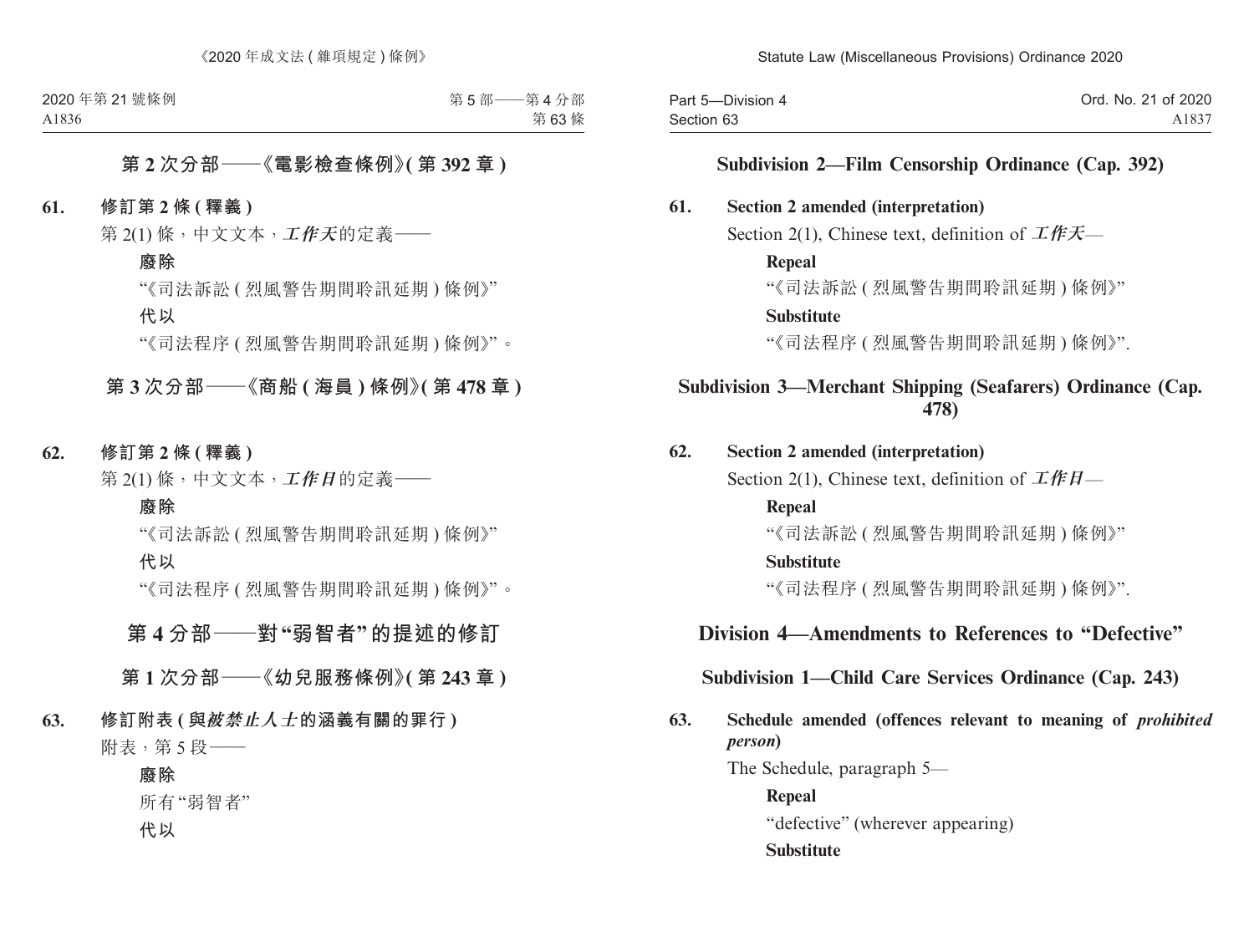| Part 5-Division 5 | Ord. No. 21 of 2020 |
|-------------------|---------------------|
| Section 66        | A1839               |

"mentally incapacitated person".

### **Subdivision 2—Post-release Supervision of Prisoners Regulation (Cap. 475 sub. leg. A)**

**64. Schedule 1 amended (specified offences)** Schedule 1, item 4, column 3— **Repeal** "defective" (wherever appearing) **Substitute** "mentally incapacitated person".

### **Subdivision 3—Social Workers Registration Ordinance (Cap. 505)**

**65. Schedule 2 amended (description of offences which disentitle persons from being or continuing to be registered social workers)**

Schedule 2, item 2—

**Repeal** "defective" (wherever appearing)

**Substitute**

"mentally incapacitated person".

## **Division 5—Amendments to Cross-references**

**Subdivision 1—Money Changers Ordinance (Cap. 34)**

**66. Schedule 1 amended (transaction note)**

Schedule 1—

**Repeal**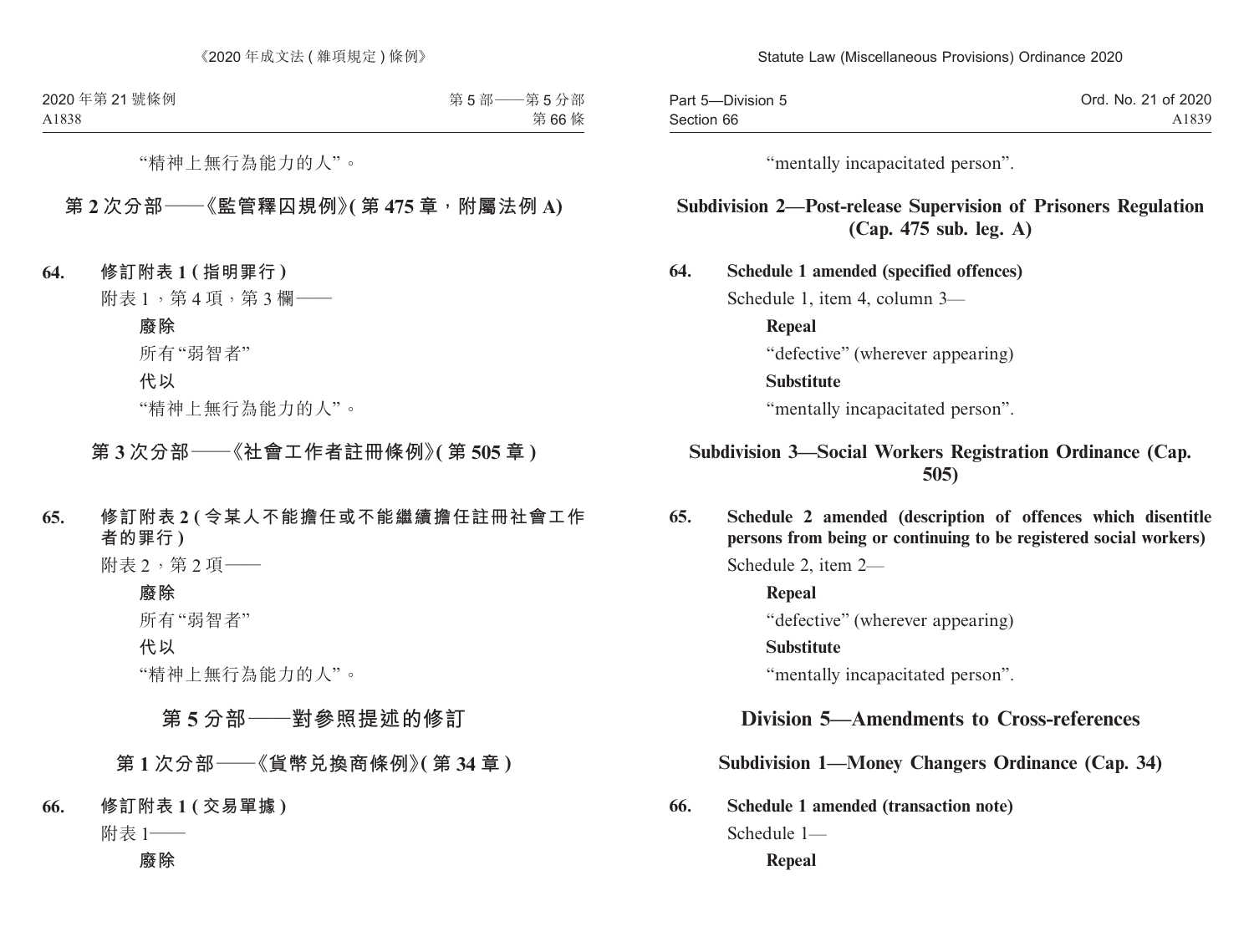| Part 5-Division 5 | Ord. No. 21 of 2020 |
|-------------------|---------------------|
| Section 67        | A1841               |

"[s.  $4(1)(a)$ ]" **Substitute** "[ss. 4 & 9]".

#### **67. Schedule 2 amended (permitted statements)**

Schedule 2—

**Repeal** "[s.  $4(3)$ ]" **Substitute** "[ss. 4 & 9]".

#### **68. Schedule 3 amended (prescribed currencies)**

Schedule 3—

**Repeal**

"[ss. 6(1) & 7(1)]"

#### **Substitute**

"[ss. 6, 7 & 9]".

### **Subdivision 2—Apprenticeship (Designation of Trades) (Consolidation) Order (Cap. 47 sub. leg. B)**

**69. Schedule amended**

The Schedule—

**Repeal**

### "**Schedule**"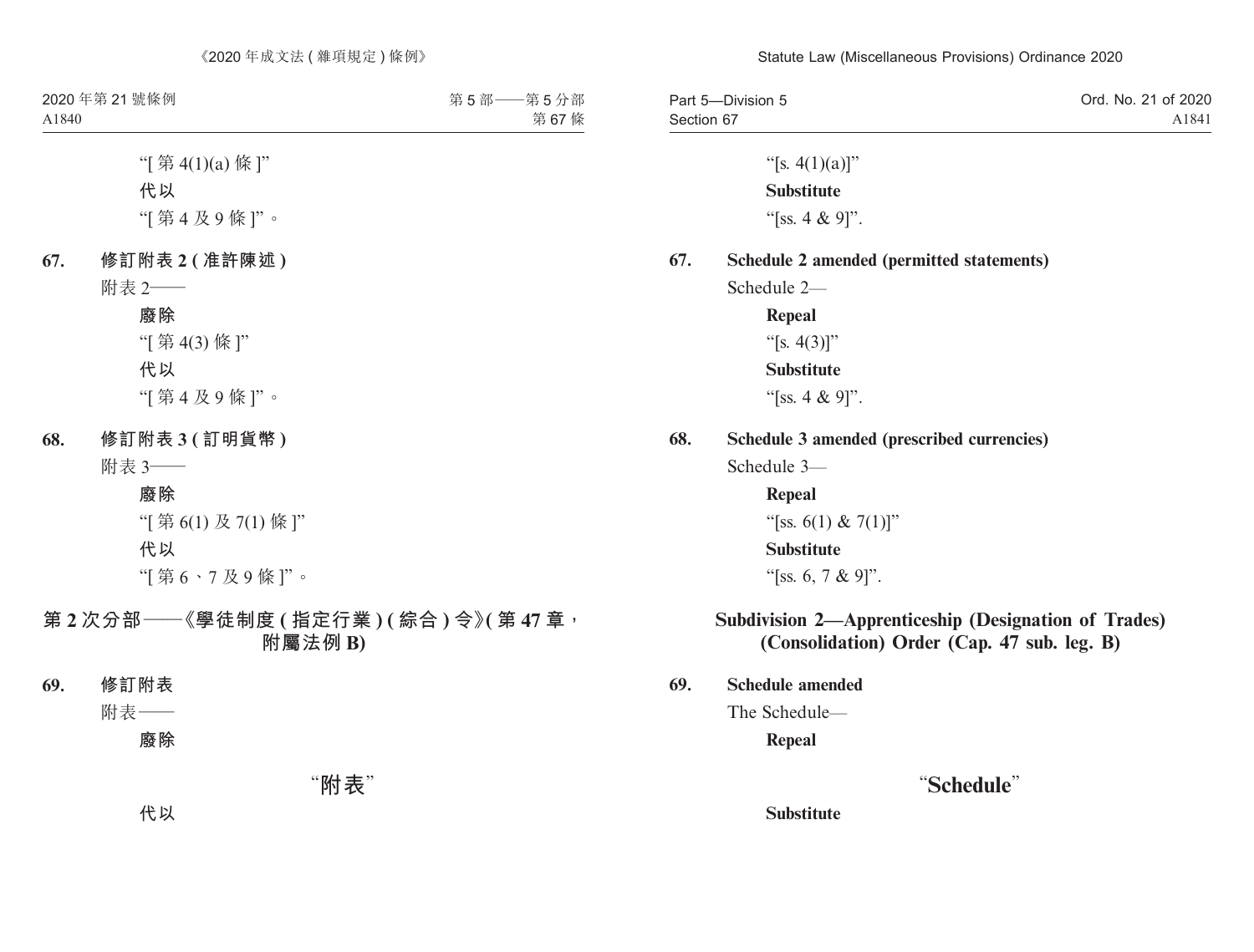Part 5—Division 5 Section 70 Ord. No. 21 of 2020 A1843

## "**Schedule**

 $[s. 2]$ ".

### **Subdivision 3—Public Swimming Pools Regulation (Cap. 132 sub. leg. BR)**

**70. Section 13 amended (general penalties and power to remove offenders from swimming pool)**

> Section 13(1)— **Repeal**  $"10(6)"$ **Substitute** " $10(2)$ ".

### **Subdivision 4—Designation of Public Officers Notice (Cap. 178 sub. leg. D)**

**71. Schedule amended**

The Schedule—

**Repeal**

## "**Schedule**"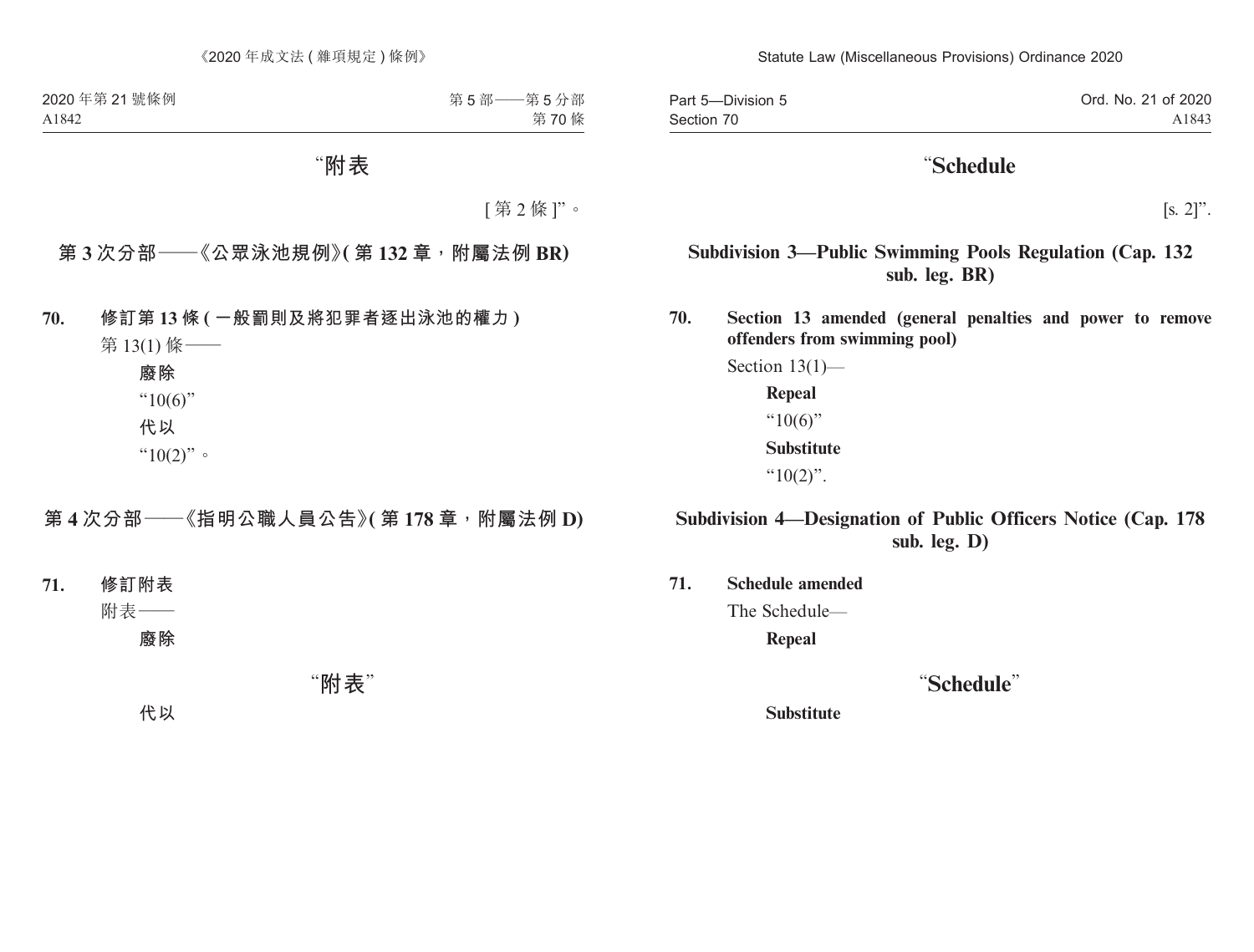Part 5—Division 5 Section 72 Ord. No. 21 of 2020 A1845

## "**Schedule**

 $[s, 2]$ ".

### **Subdivision 5—Official Solicitor Ordinance (Cap. 416)**

**72. Schedule 1 amended (duties of the Official Solicitor)**

Schedule 1— **Repeal**

"[s. 4]" **Substitute**

"[ss. 4 & 8]".

### **Subdivision 6—Justices of the Peace Ordinance (Cap. 510)**

### **73. Schedule 1 amended**

Schedule 1, Chinese text, Part III, section 1—

**Repeal**

"《退休金及有關利益條例》"

#### **Substitute**

"《退休金利益條例》".

### **Subdivision 7—Estate Agents Ordinance (Cap. 511)**

### **74. Section 2 amended (interpretation)**

Section 2(1), Chinese text, definition of **臨時牌照**—

**Repeal**

"第 23(5) 條"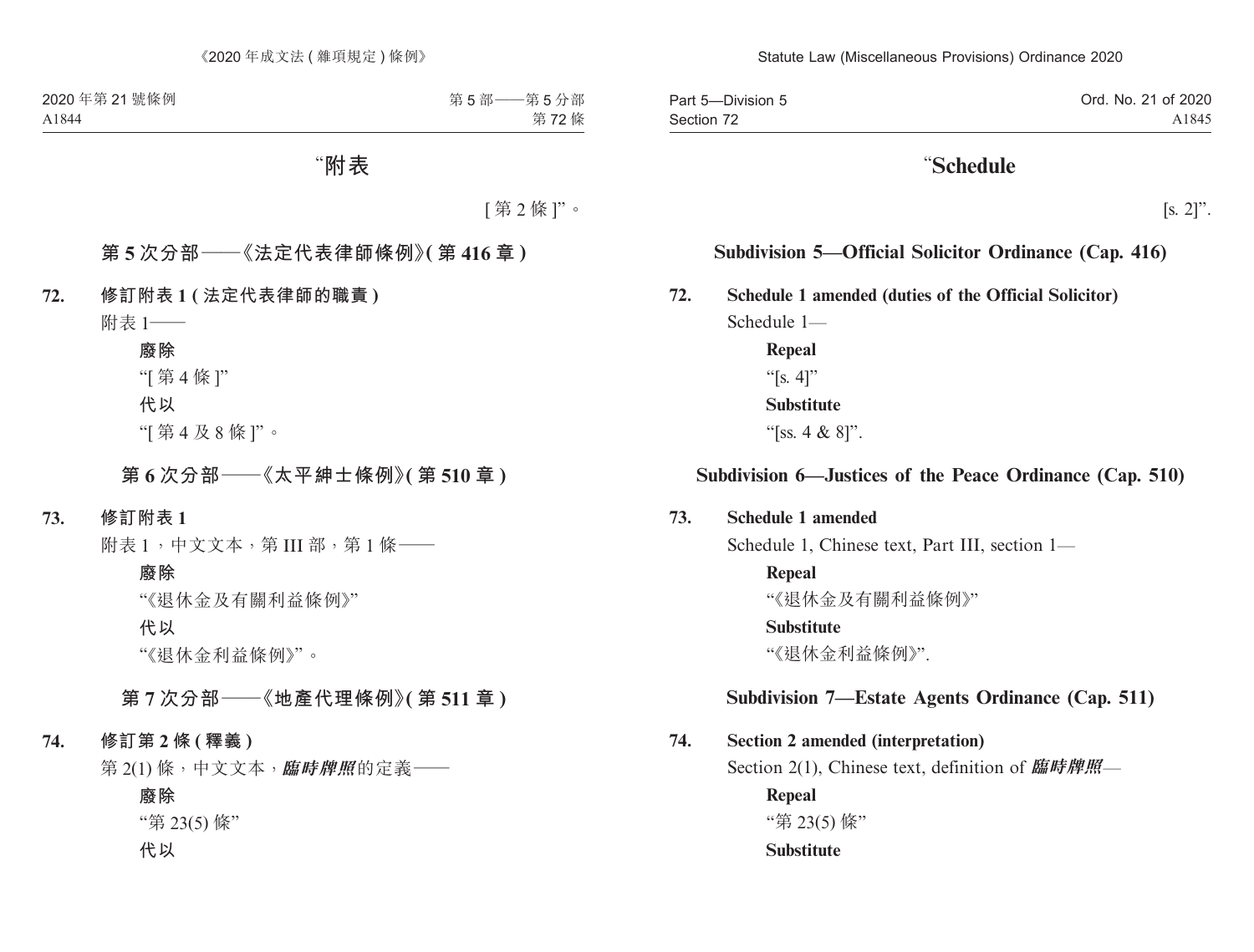| Part 5-Division 5 | Ord. No. 21 of 2020 |
|-------------------|---------------------|
| Section 75        | A1847               |

"第 23(3) 條".

### **75. Schedule amended (constitution, etc. of the Authority)**

The Schedule—

**Repeal** "[ss. 2 & 4(3)]" **Substitute** " $[s, 4]$ ".

### **Subdivision 8—Copyright Ordinance (Cap. 528)**

- **76. Schedule 2 amended (copyright: transitional provisions and savings)**
	- (1) Schedule 2, paragraph  $15(3)(a)$ —

**Repeal**

"paragraph 11(3)(b)"

#### **Substitute**

"paragraph  $13(3)(b)$ ".

(2) Schedule 2, paragraph  $15(3)(b)$ —

**Repeal**

"paragraph 11(6)"

#### **Substitute**

"paragraph 13(6)".

### **Subdivision 9—Mass Transit Railway (Transport Interchange) Bylaw (Cap. 556 sub. leg. D)**

**77. Schedule 3 amended** Schedule 3—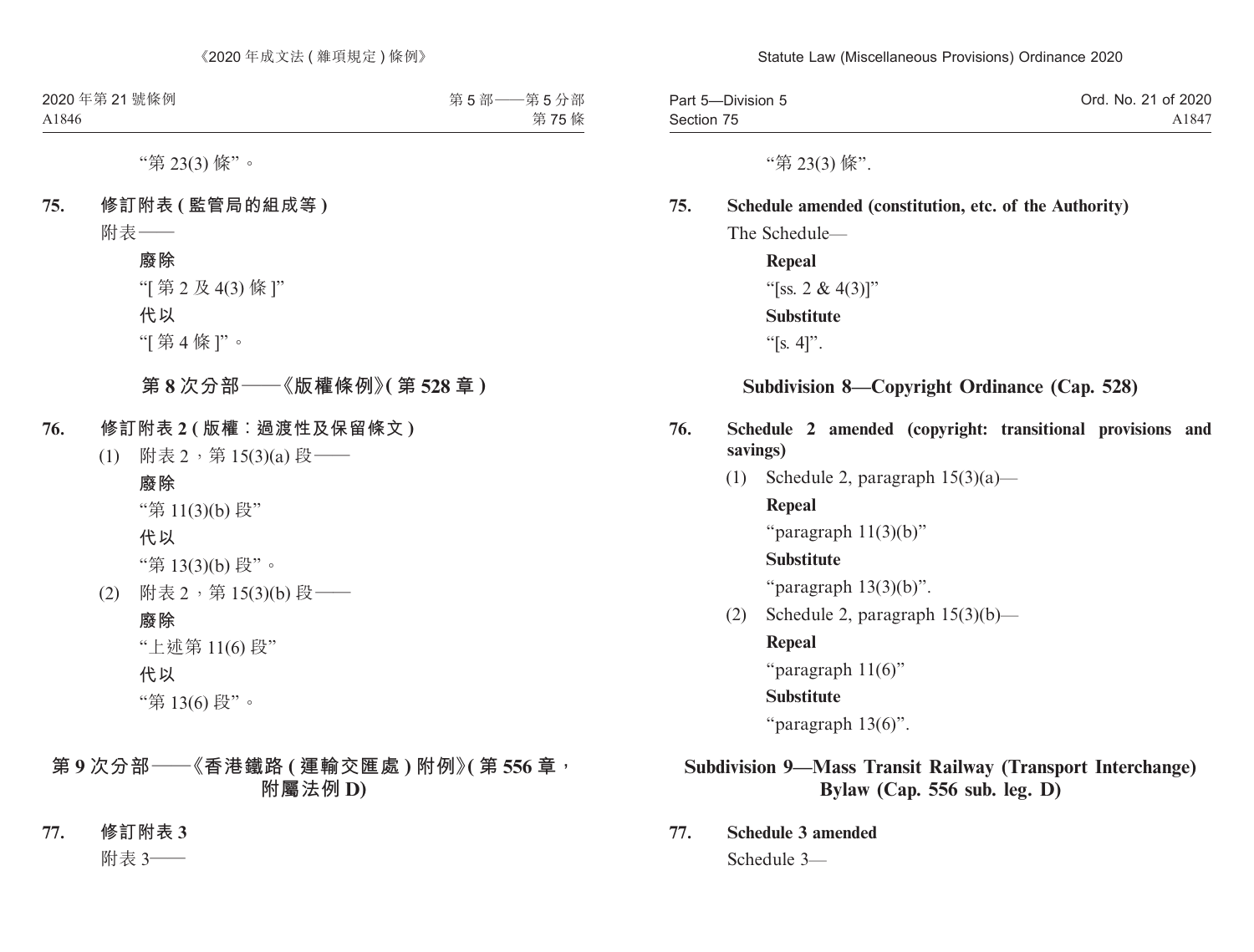| Part 5-Division 6 | Ord. No. 21 of 2020 |
|-------------------|---------------------|
| Section 79        | A1849               |

#### **Repeal**

"[ss. 1, 39, 40, 44 & 50]" **Substitute** "[ss. 39, 40, 44 & 50]".

### **Subdivision 10—Travel Industry Ordinance (Cap. 634)**

**78. Section 28 amended (requirement to cease to be authorized representative)**

Section 28(6), Chinese text—

**Repeal** "第 (4) 款" **Substitute** "第 (4)(b) 款".

### **Division 6—Amendments to Achieve Consistency**

### **Subdivision 1—Jury Ordinance (Cap. 3)**

### **79. Schedule amended**

The Schedule, Form 1—

#### **Repeal**

"\$3,000"

#### **Substitute**

"level 2".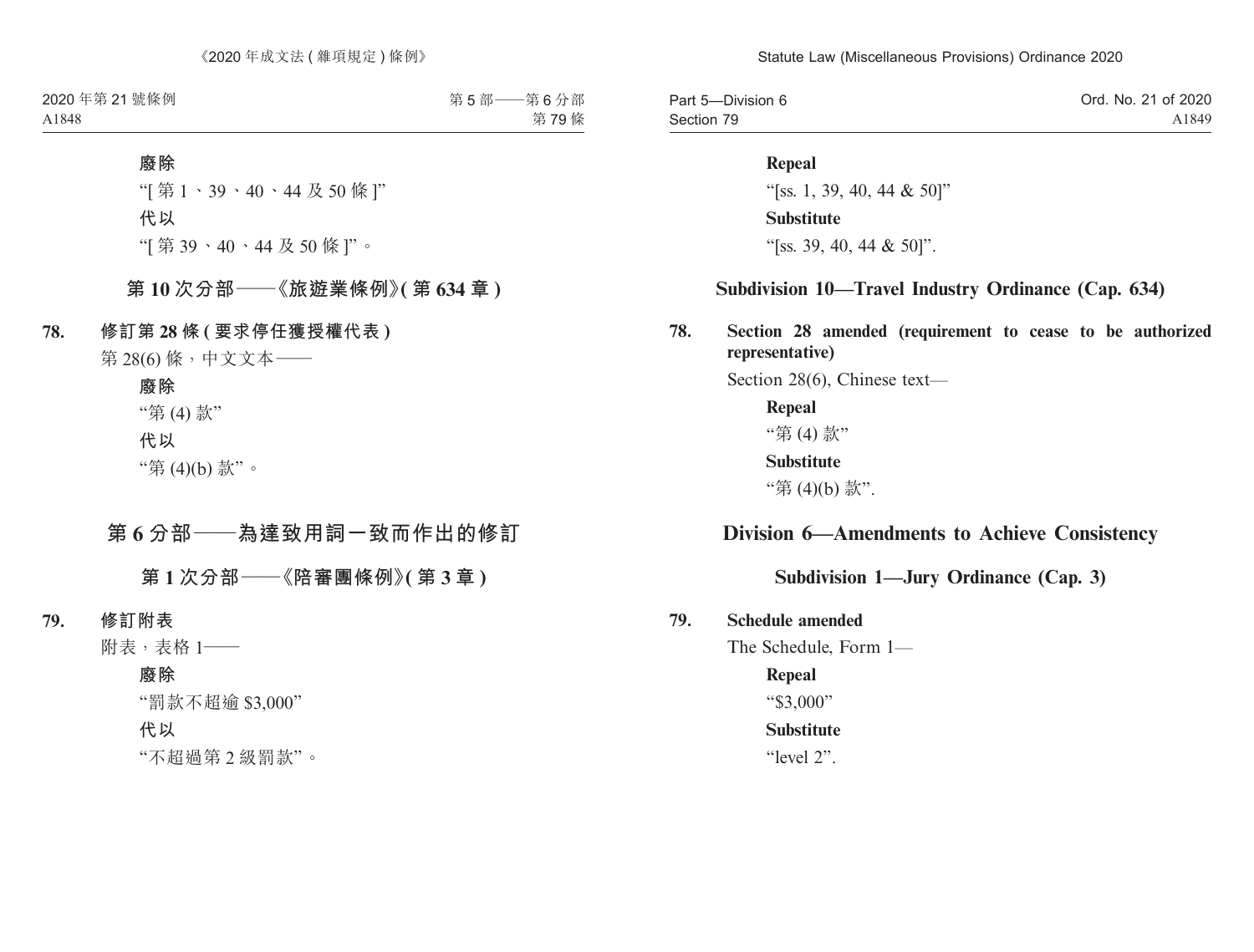| Part 5-Division 6 | Ord. No. 21 of 2020 |
|-------------------|---------------------|
| Section 80        | A1851               |

### **Subdivision 2—Betting Duty Ordinance (Cap. 108)**

#### **80. Section 6K amended (calculation of net stake receipts)**

Section 6K(1), Chinese text—

**Repeal** "數學程式" **Substitute** "公式".

## **81. Section 6L amended (adjustments to net stake receipts)**

Section 6L(1), Chinese text—

**Repeal** "數學程式" **Substitute**

"公式".

**82. Section 6N amended (provisional payments)**

Section 6N(2), Chinese text—

**Repeal** "數學程式" **Substitute**

"公式".

## **Subdivision 3—Births and Deaths Registration Ordinance (Cap. 174)**

#### **83. Second Schedule amended**

(1) Second Schedule, Form 18, Part I— **Repeal**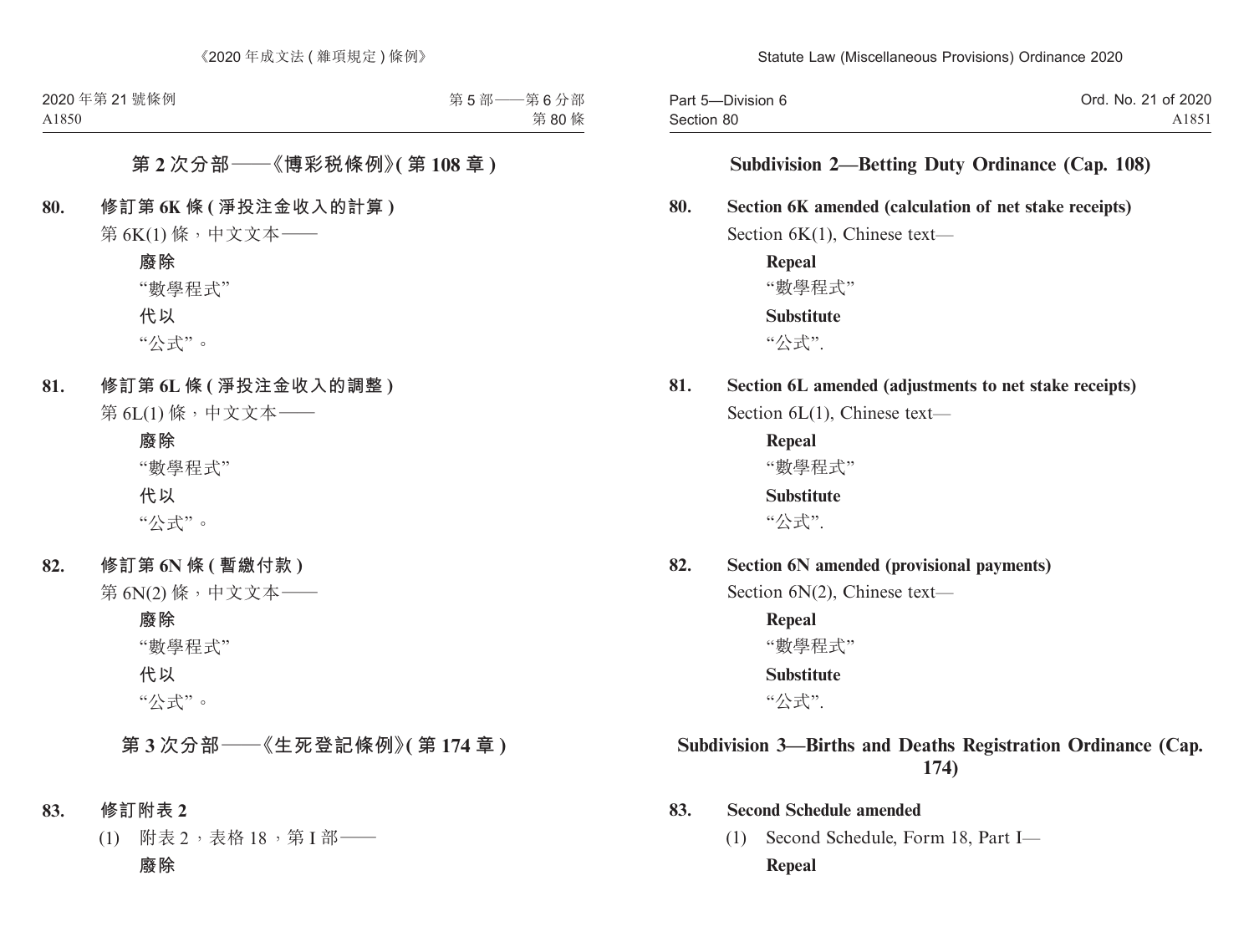| Part 5-Division 6 | Ord. No. 21 of 2020 |
|-------------------|---------------------|
| Section 84        | A1853               |

"*of \$1,000*"

**Substitute**

"*at level 1*".

(2) Second Schedule, Form 18, Part II—

**Repeal** "**\$1,000 fine**" **Substitute** "**fine at level 1**".

### **Subdivision 4—Marriage Reform (Forms) Regulations (Cap. 178 sub. leg. C)**

#### **84. Schedule amended**

The Schedule, Form 7—

**Repeal**

"of \$1,000"

#### **Substitute**

"at level 1".

### **Subdivision 5—Crimes Ordinance (Cap. 200)**

#### **85. Section 68 amended (interpretation)**

Section 68(1), definition of *customs officer*—

**Repeal**

"關員職系人員"

### **Substitute**

"關員級人員".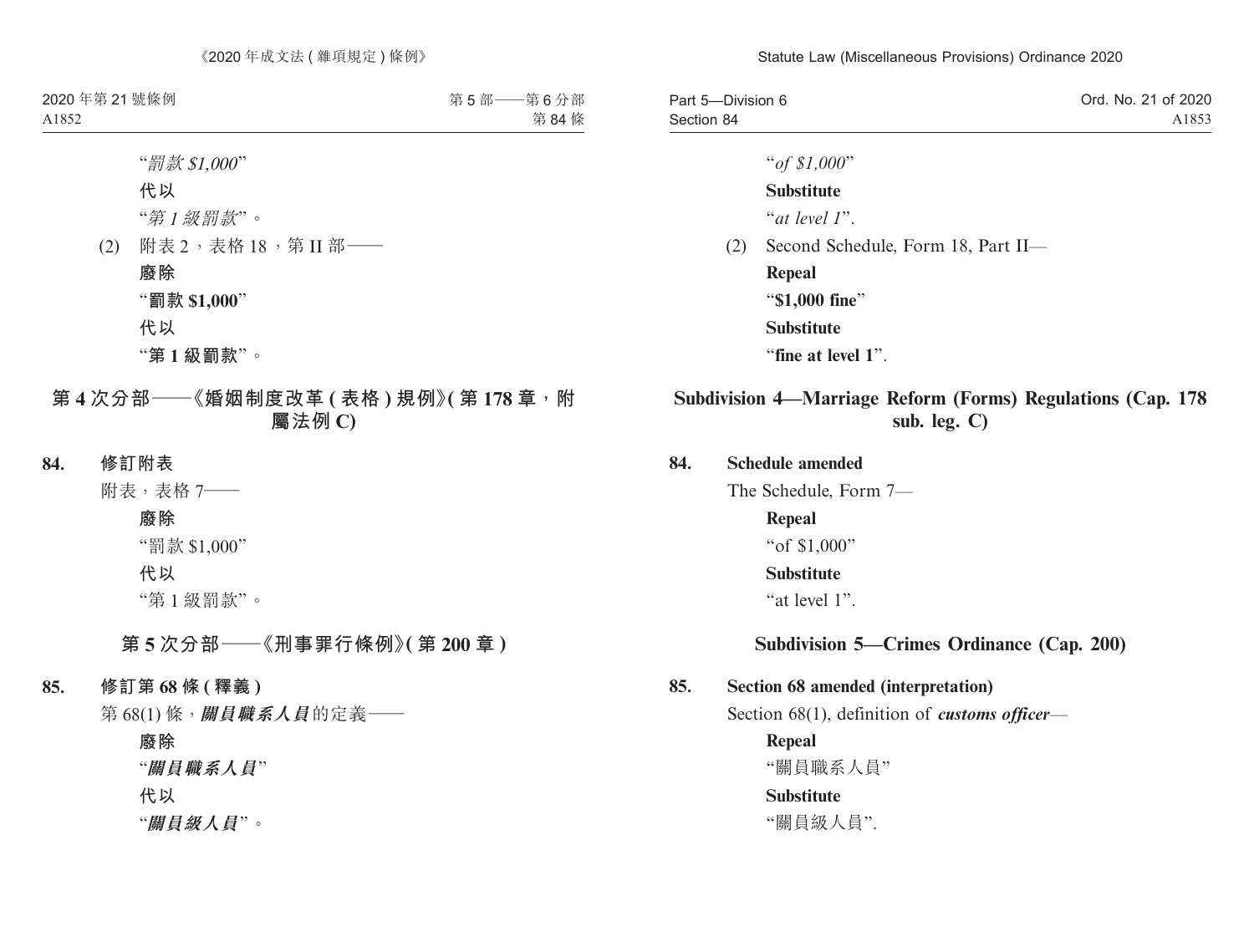| Part 5-Division 6 | Ord. No. 21 of 2020 |
|-------------------|---------------------|
| Section 86        | A1855               |

### **86. Section 78 amended (powers of search, forfeiture, etc.)**

(1) Section 78(1), Chinese text—

### **Repeal**

"關員職系人員"

### **Substitute**

"關員級人員".

(2) Section 78(2), Chinese text—

## **Repeal**

"關員職系人員"

### **Substitute**

"關員級人員".

### **87. Section 95 amended (interpretation)**

Section 95, definition of *customs officer*—

# **Repeal**

"關員職系人員"

### **Substitute**

"關員級人員".

### **88. Section 106 amended (powers of search, forfeiture, etc.)**

(1) Section 106(1), Chinese text—

### **Repeal**

"關員職系人員"

### **Substitute**

"關員級人員".

(2) Section 106(2), Chinese text— **Repeal**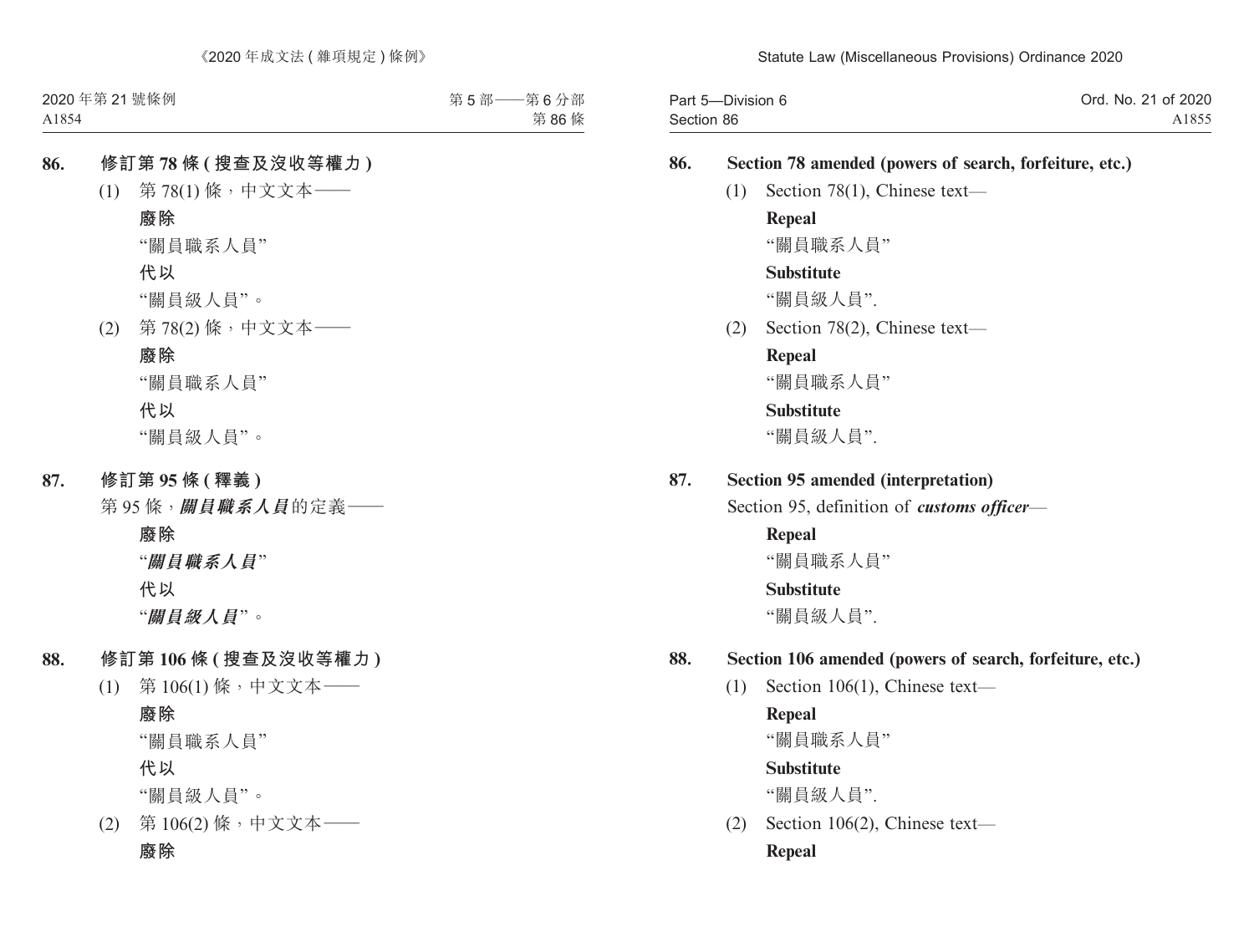| Part 5-Division 6 | Ord. No. 21 of 2020 |
|-------------------|---------------------|
| Section 89        | A1857               |

"關員職系人員"

#### **Substitute**

"關員級人員".

## **Subdivision 6—Pension Benefits (Judicial Officers) Ordinance (Cap. 401)**

**89. Section 11B amended (notice for opting for retirement age (extension) arrangement)**

Section 11B(2)(c), English text—

**Repeal**

"service"

#### **Substitute**

"office".

### **Subdivision 7—Pension Benefits (Judicial Officers) Regulations (Cap. 401 sub. leg. A)**

**90. Regulation 4 amended (pension factor)**

(1) Regulation 4, after "section 22"— **Add** "of the Ordinance".

(2) Regulation 4, after "sections 7, 12 and 14"— **Add**

"of the Ordinance".

## **91. Regulation 5 amended (rate of short service gratuity)** Regulation 5, after "section 36"—

**Add**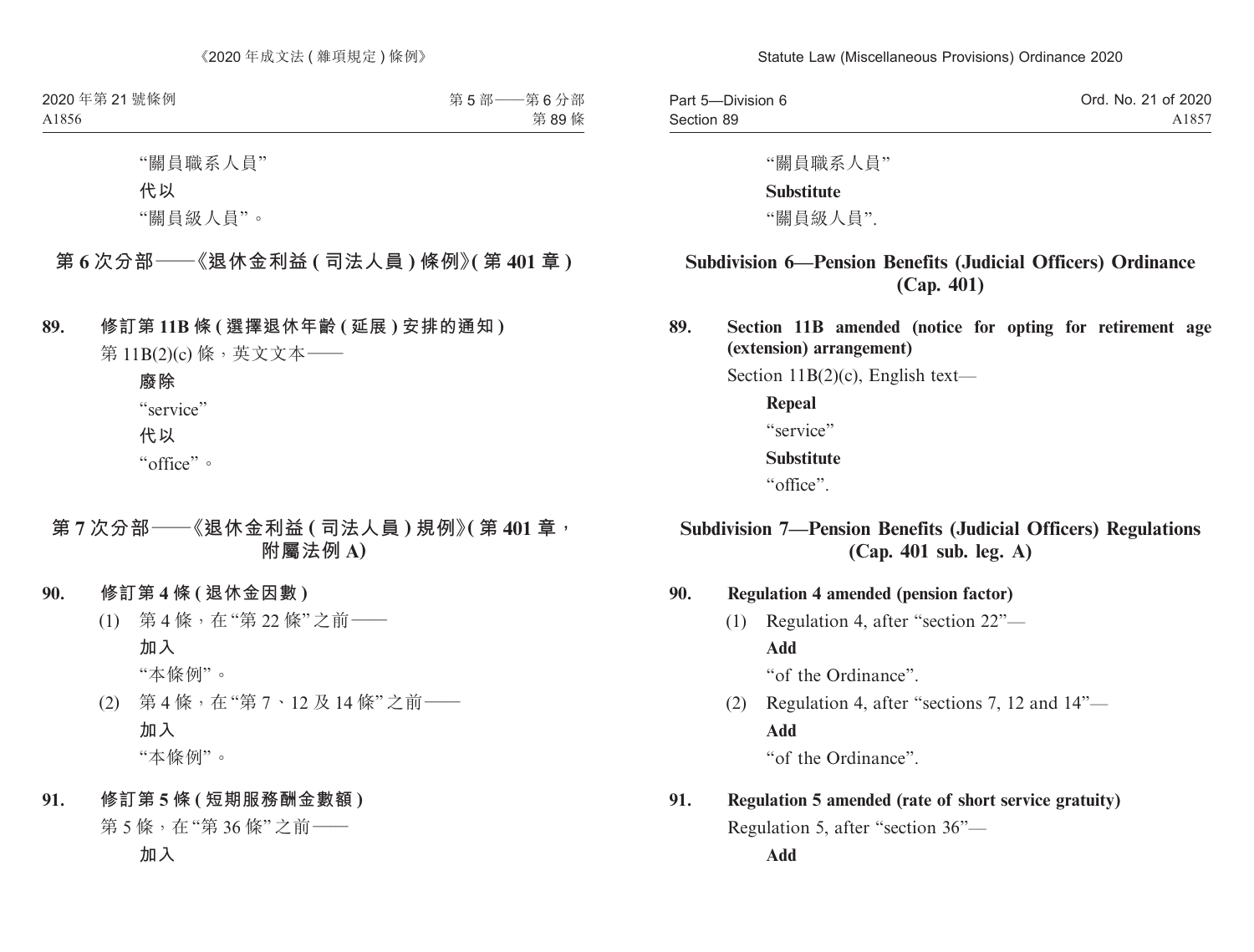| Part 5-Division 6 | Ord. No. 21 of 2020 |
|-------------------|---------------------|
| Section 92        | A1859               |

"of the Ordinance".

### **92. Regulation 8 amended (pension for service wholly within the Group)**

(1) Regulation 8(2)(b), English text, after "section 15 or 17"— **Add**

"of the Ordinance".

(2) Regulation 8(2)(c), English text, after "section  $22(1)$ "— **Add**

"of the Ordinance".

### **93. Regulation 11 amended (rate of short service gratuity)**

Regulation 11, English text, after "section 36"—

**Add**

"of the Ordinance".

### **94. Regulation 16 amended (emoluments to be taken for computing pension benefits)**

(1) Regulation 16(4)(b), English text, after "section 7(1)(d), (g) or  $(h)$ "—

**Add**

"of the Ordinance".

(2) Regulation 16(5), English text, after "section  $9(7)$ "—

### **Add**

"of the Ordinance".

(3) Regulation 16(5)(a), English text, after "section  $23(1)(b)(i)$ "—

**Add**

"of the Ordinance".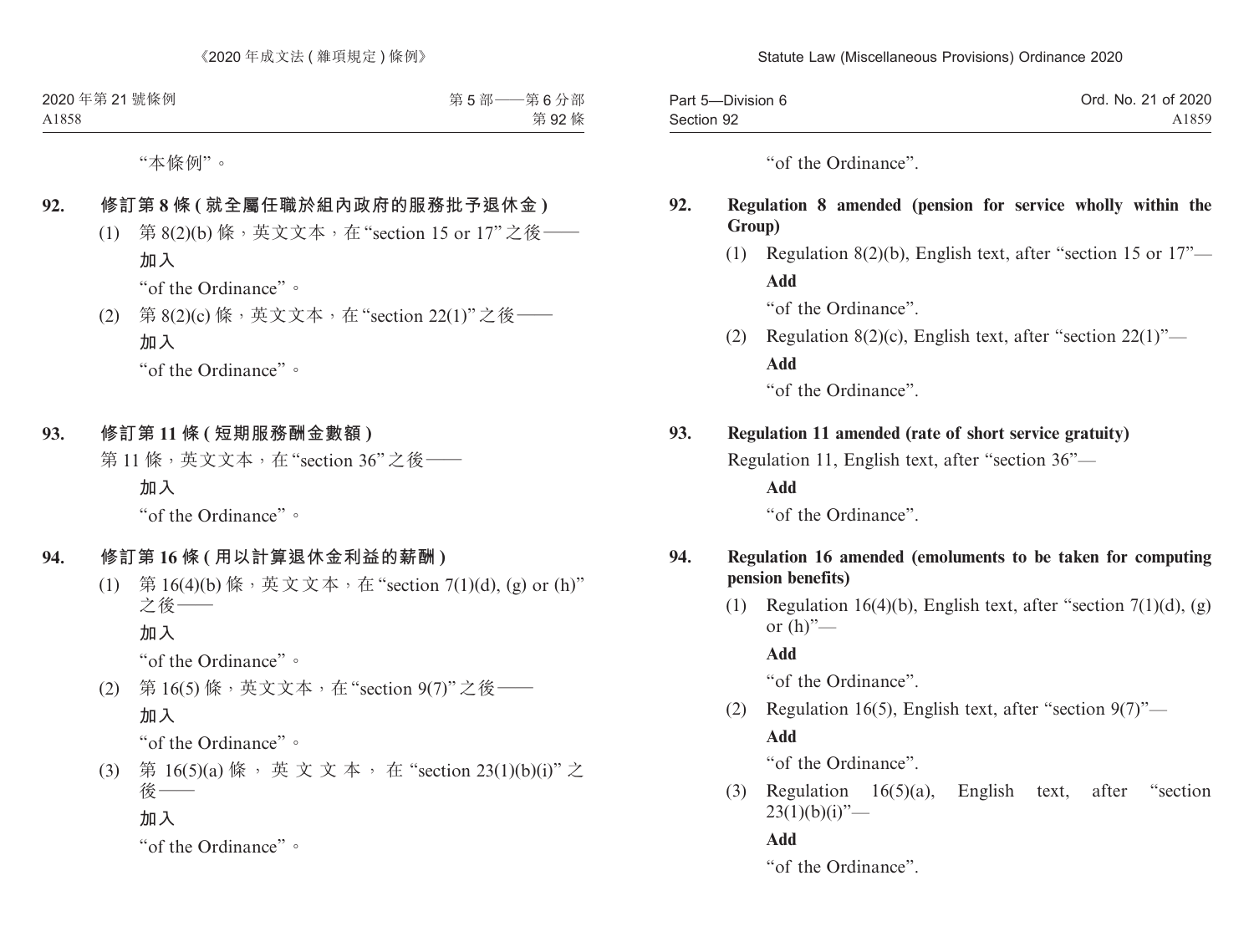| Part 5-Division 6 | Ord. No. 21 of 2020 |
|-------------------|---------------------|
| Section 95        | A1861               |

(4) Regulation 16(5)(b), English text, after "section  $23(1)(b)(ii)$ "— **Add** "of the Ordinance".

### **95. Regulation 17 amended (service which may be taken as pensionable service)**

Regulation 17(1), English text—

**Repeal**

"or an option under section 10(1)"

#### **Substitute**

", or an option under section 10(1), of the Ordinance".

### **96. Regulation 18 amended (deemed increase in service where retirement is on medical grounds)**

(1) Regulation 18(1), English text, after "section  $7(1)(h)$ "— **Add**

"of the Ordinance".

(2) Regulation 18(2), English text, after "section 21(8) and  $(9)$ "—

**Add**

"of the Ordinance".

#### **97. Regulation 21 amended (rates of additional pension on retirement on abolition of office or compulsory retirement)**

Regulation 21(1), English text, after "section 17"—

**Add**

"of the Ordinance".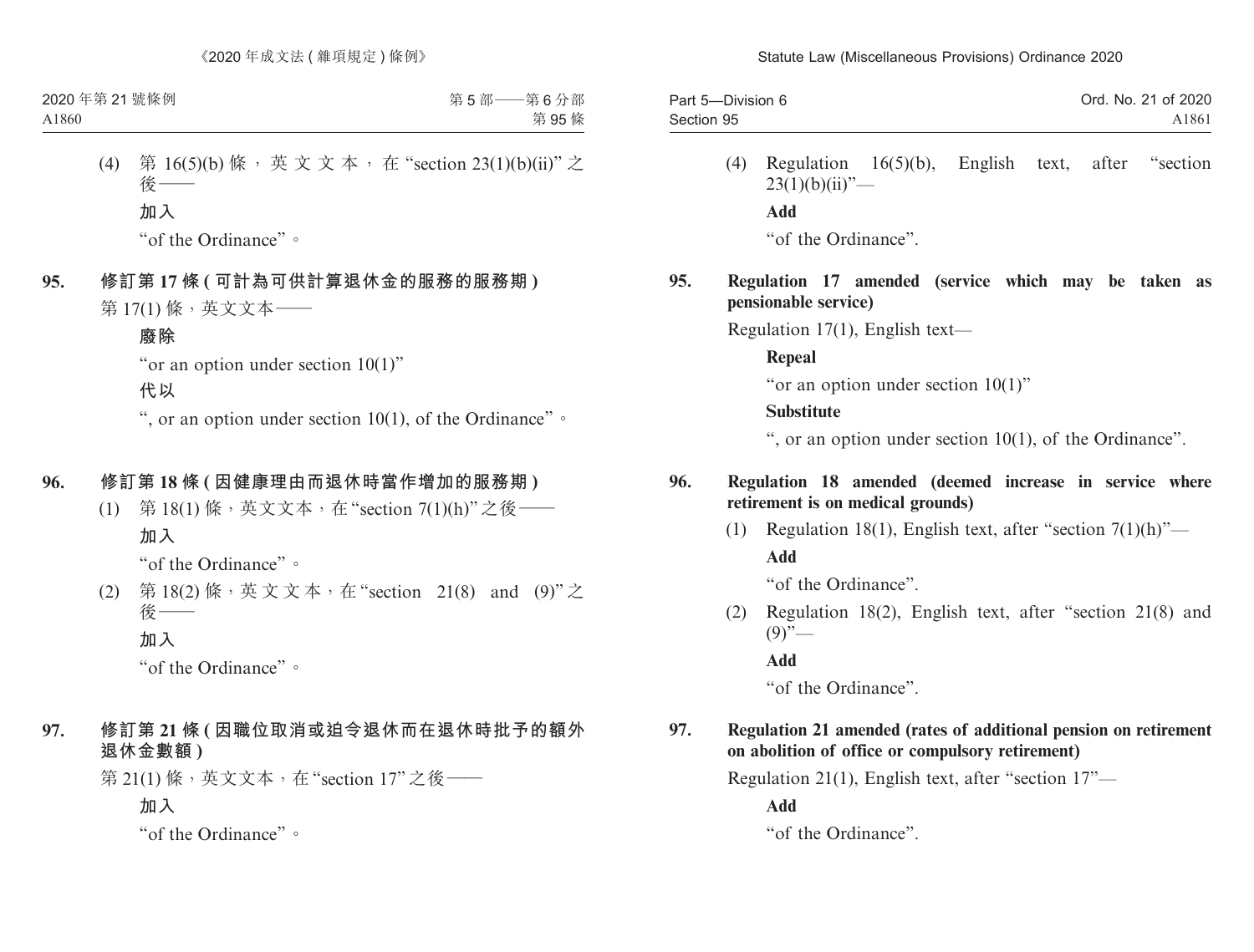| Part 5-Division 6 | Ord. No. 21 of 2020 |
|-------------------|---------------------|
| Section 98        | A1863               |

### **98. Regulation 22 amended (rates of additional pension on account of injuries)**

(1) Regulation 22(1), English text, after "section 15(1)"— **Add** "of the Ordinance".

(2) Regulation 22(1), English text, after "section 14"— **Add**

"of the Ordinance".

## **Subdivision 8—Amusement Game Centres Ordinance (Cap. 435)**

**99. Section 20 amended (offence in relation to gaining admission to a licensed amusement game centre)**

Section 20(3), Chinese text—

**Repeal** "授權的。"

**Substitute**

 "授權的, 即為免責辯護。".

### **Subdivision 9—Copyright Ordinance (Cap. 528)**

**100. Section 76 heading amended (performance, showing or playing of works for purposes of club, society, etc.)**

Section 76, Chinese text, heading, before "**表演**"—

**Add**

"**為會社、社團等目的而**".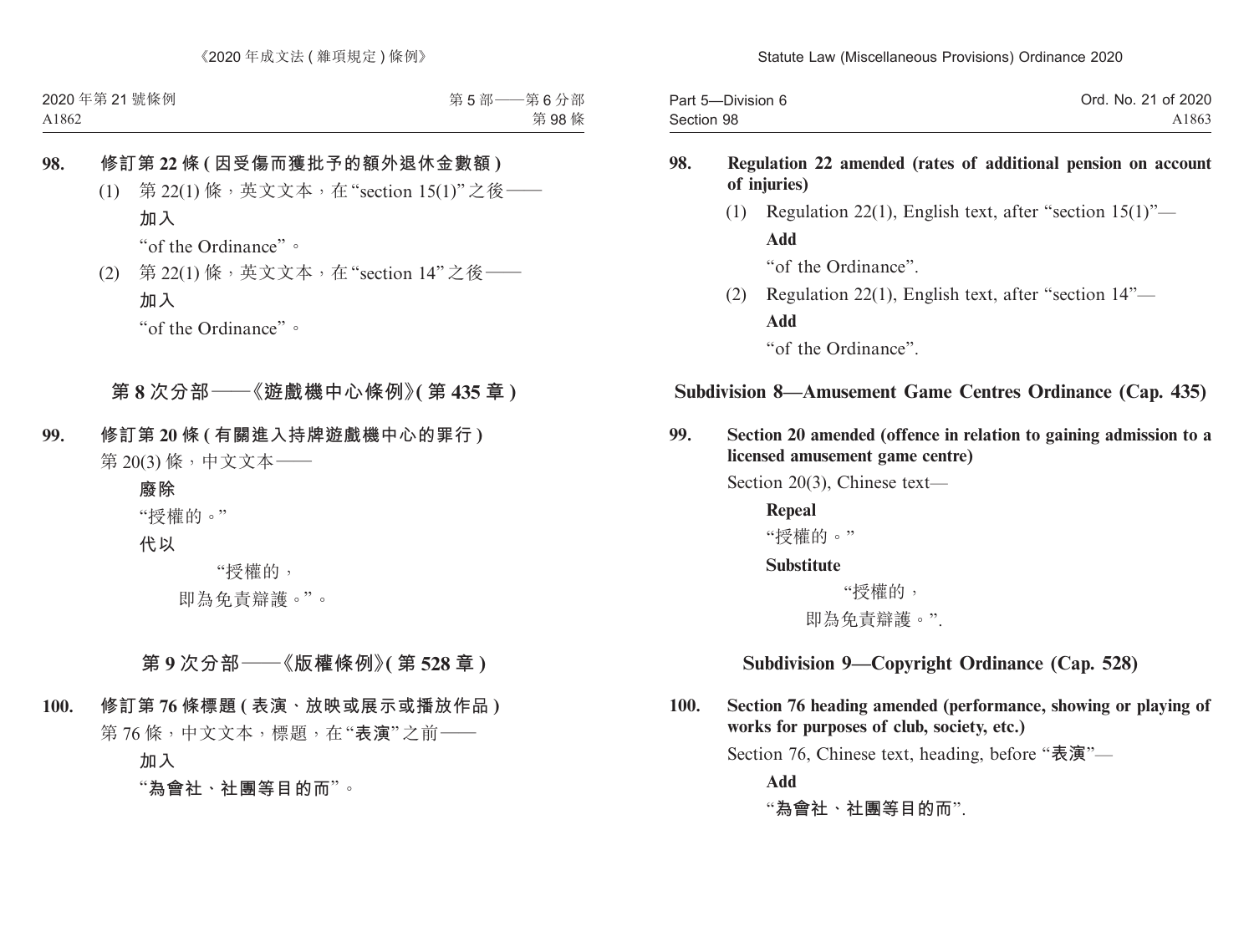| Part 5-Division 6 | Ord. No. 21 of 2020 |
|-------------------|---------------------|
| Section 101       | A1865               |

#### **101. Section 81 amended (free public showing or playing of broadcast or cable programme)**

Section 81(3)(b), Chinese text, after "性質,"

**Add**

"或是關於宣揚宗教,或推廣教育或社會福利的,".

### **102. Section 233 amended (jurisdiction of Copyright Tribunal)**

Section 233(1)(b), Chinese text—

**Repeal**

"相反權利"

#### **Substitute**

"反對的權利".

**103. Section 255 amended (performance, showing or playing of works for purposes of club, society, etc.)**

Section 255(2)(a), Chinese text—

**Repeal**

"關於官揚宗敎,或推廣敎育或社會福利"

#### **Substitute**

"關於宣揚宗教,或推廣教育或社會福利的".

### **Subdivision 10—Private Healthcare Facilities Ordinance (Cap. 633)**

**104. Section 174 amended (regulation 176 amended (general provisions relating to storage, conveyance and packing of dangerous goods in category 10))**

Section 174(2), Chinese text, before "第 128 條"—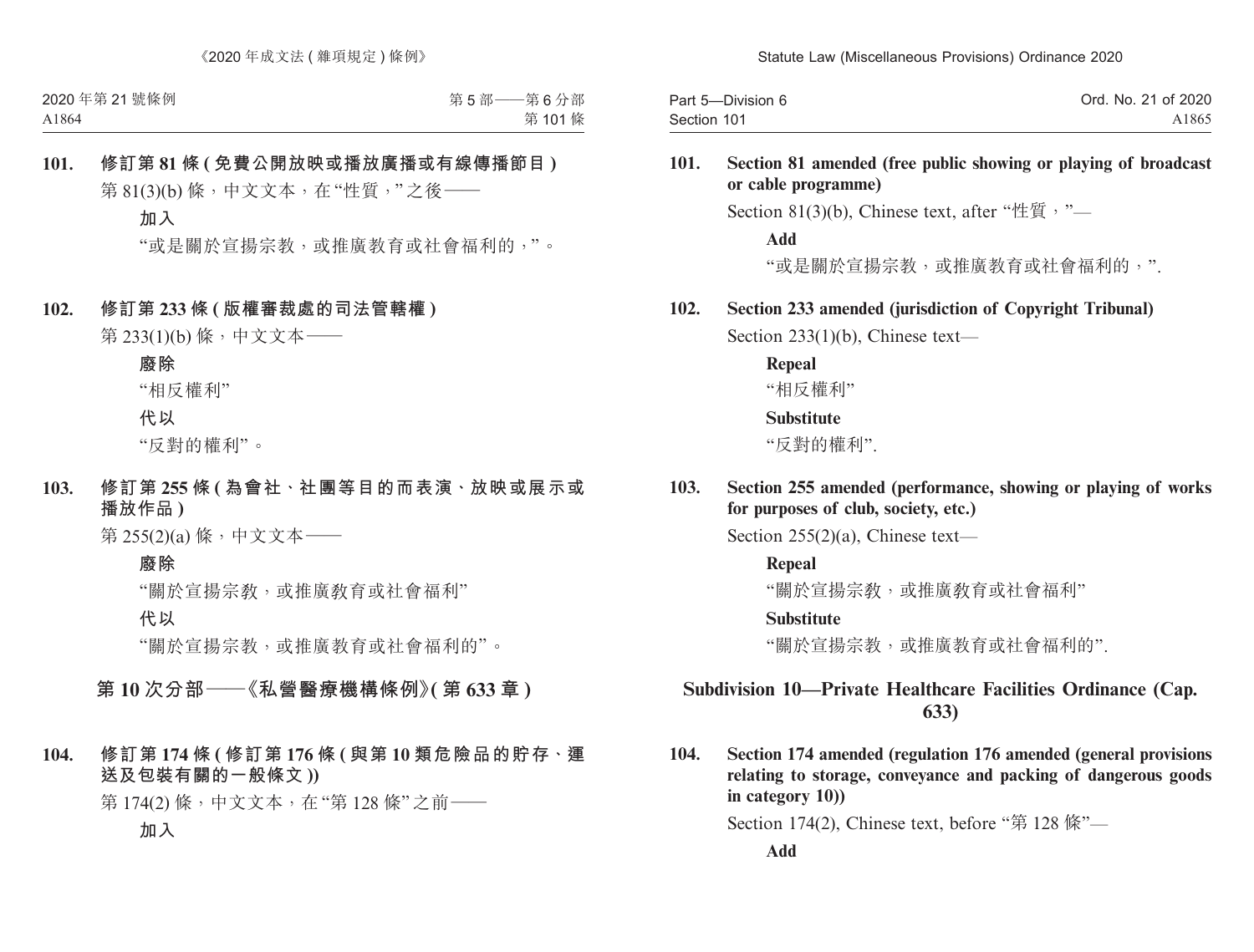| Part 5-Division 7 | Ord. No. 21 of 2020 |
|-------------------|---------------------|
| Section 105       | A1867               |

"該條例".

## **Division 7—Repeal of Superseded Provisions**

### **Subdivision 1—Supplementary Medical Professions, Midwives Registration and Nurses Registration (Amendment) Ordinance 1985 (67 of 1985)**

#### **105. Schedule amended**

(1) The Schedule, Part I, column 2 opposite to the Miscellaneous Licences Regulations in column 1—

#### **Repeal item 1.**

(2) The Schedule, Part I, column 2 opposite to the Miscellaneous Licences Regulations in column 1—

**Repeal item 3 (to the extent of the deletion of "Massage establishment").**

(3) The Schedule, Part I, column 2 opposite to the Miscellaneous Licences Regulations in column 1—

**Repeal item 4 (to the extent of the deletion of Form 2).**

### **Subdivision 2—Banking (Amendment) Ordinance 1999 (42 of 1999)**

**106. Section 6 repealed (section added)**  Section 6—

**Repeal the section.**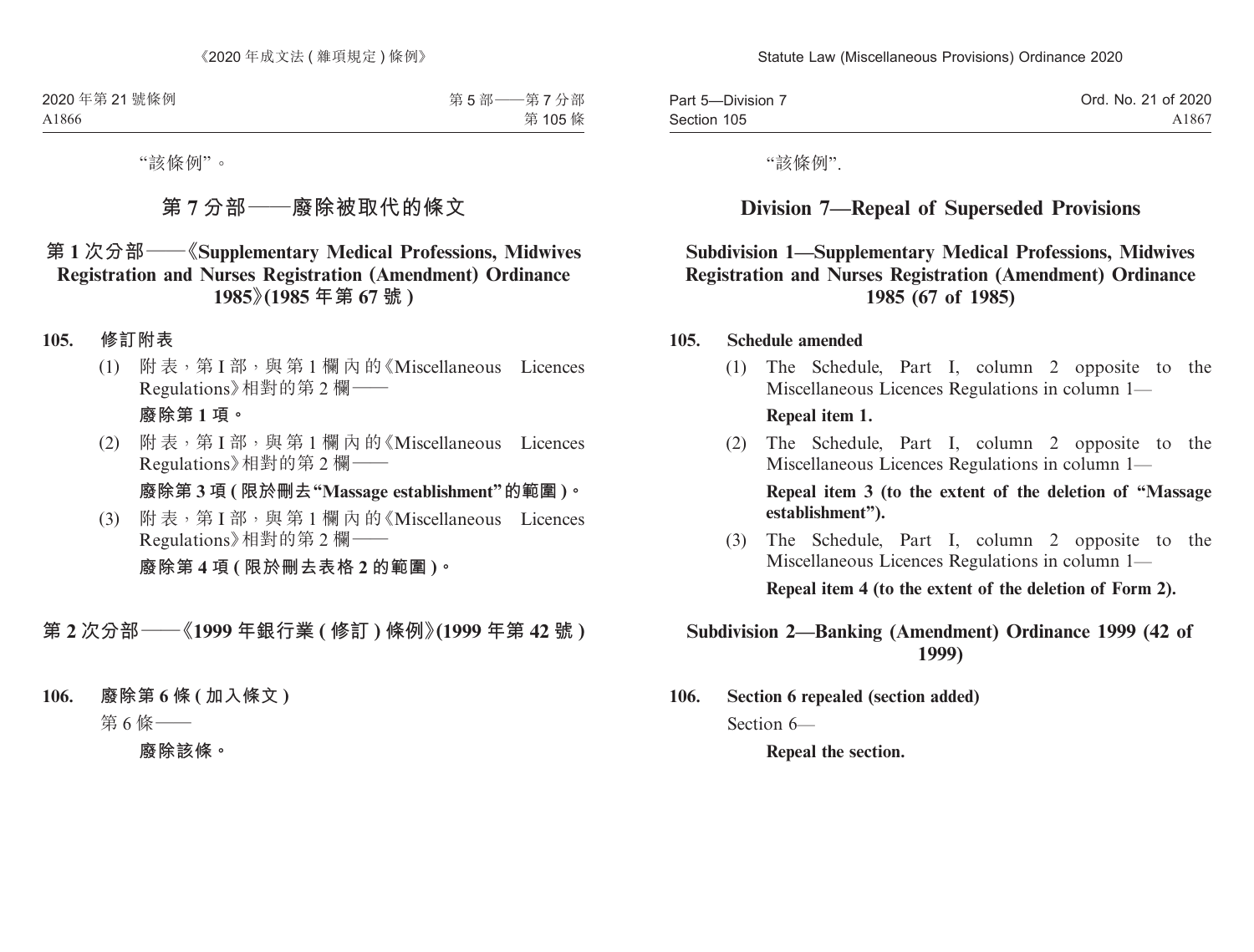| Part 5-Division 7 | Ord. No. 21 of 2020 |
|-------------------|---------------------|
| Section 107       | A1869               |

### **Subdivision 3—Dangerous Goods (Amendment) Ordinance 2002 (4 of 2002)**

**107. Section 15 repealed (interpretation)** Section 15—

**Repeal the section.**

**Subdivision 4—Landlord and Tenant (Consolidation) (Amendment) Ordinance 2002 (32 of 2002)**

**108. Section 1 amended (short title and commencement)** Section 1(3)—

> **Repeal**  "14, 19,".

**109. Sections 14 and 19 repealed** Sections 14 and 19— **Repeal the sections.** 

### **Subdivision 5—Merchant Shipping (Safety) (Amendment) Ordinance 2009 (10 of 2009)**

- **110. Section 2 amended (commencement)** Section 2(2)— **Repeal** "43, 44(1), (2) and (4), 45,".
- **111. Section 43 repealed (interpretation)** Section 43—

**Repeal the section.**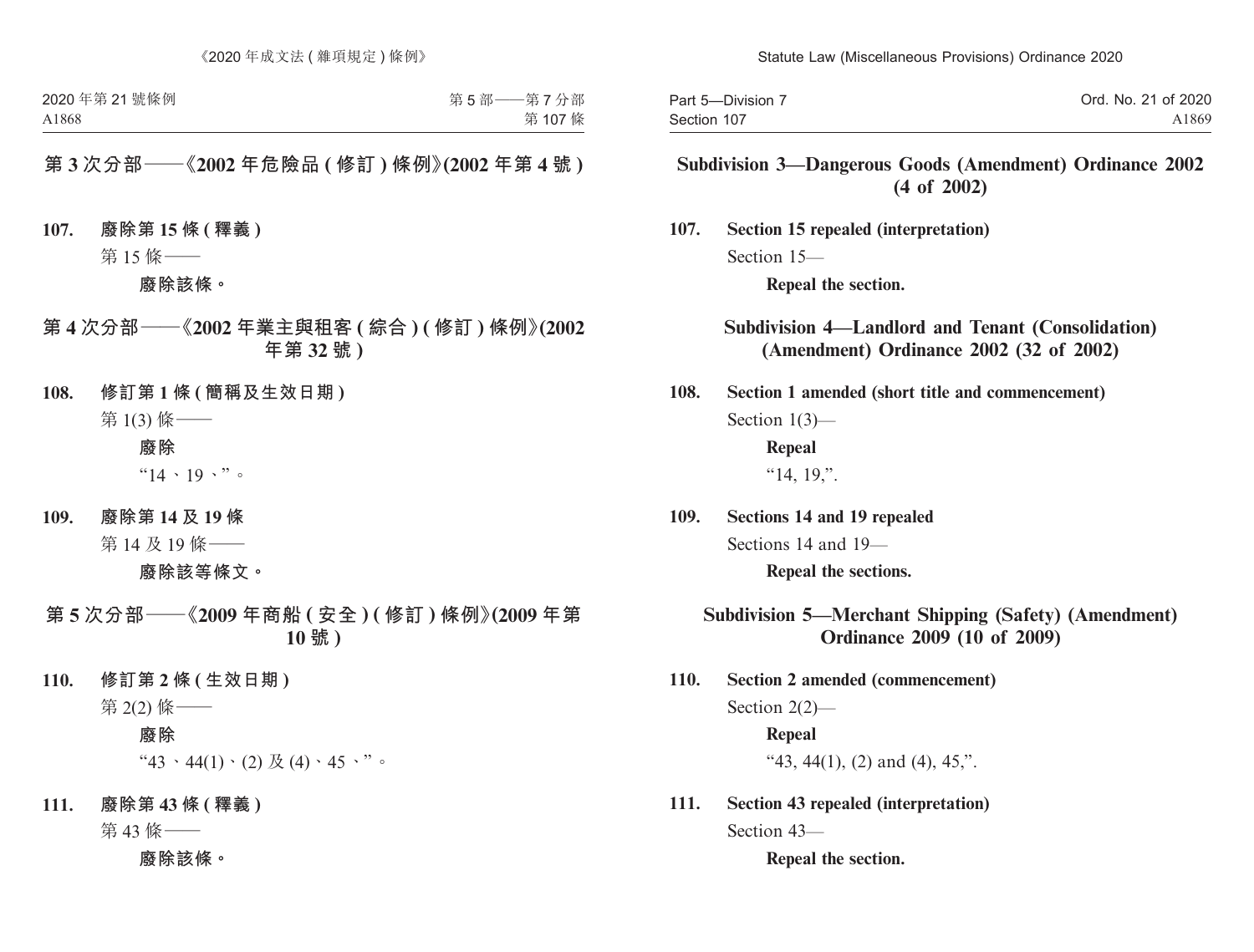| Part 5-Division 7 | Ord. No. 21 of 2020 |
|-------------------|---------------------|
| Section 112       | A1871               |

**112. Section 44 amended (practice of musters and drills)** Section 44—

**Repeal subsections (1), (2) and (4).**

**113. Section 45 repealed ("國際航行" substituted by "國際航程")** Section 45—

**Repeal the section.** 

- **114. Sections 48 and 49 and cross-headings repealed**
	- (1) Cross-heading before section 48— **Repeal the cross-heading.**
	- (2) Section 48— **Repeal the section.**
	- (3) Cross-heading before section 49— **Repeal the cross-heading.**
	- (4) Section 49— **Repeal the section.**

### **Subdivision 6—Inland Revenue (Amendment) (No. 2) Ordinance 2018 (12 of 2018)**

- **115. Section 1 amended (short title and commencement)**
	- (1) Section 1(2)—

**Repeal**

"Subject to subsection (3), this"

**Substitute**

"This".

(2) Section 1—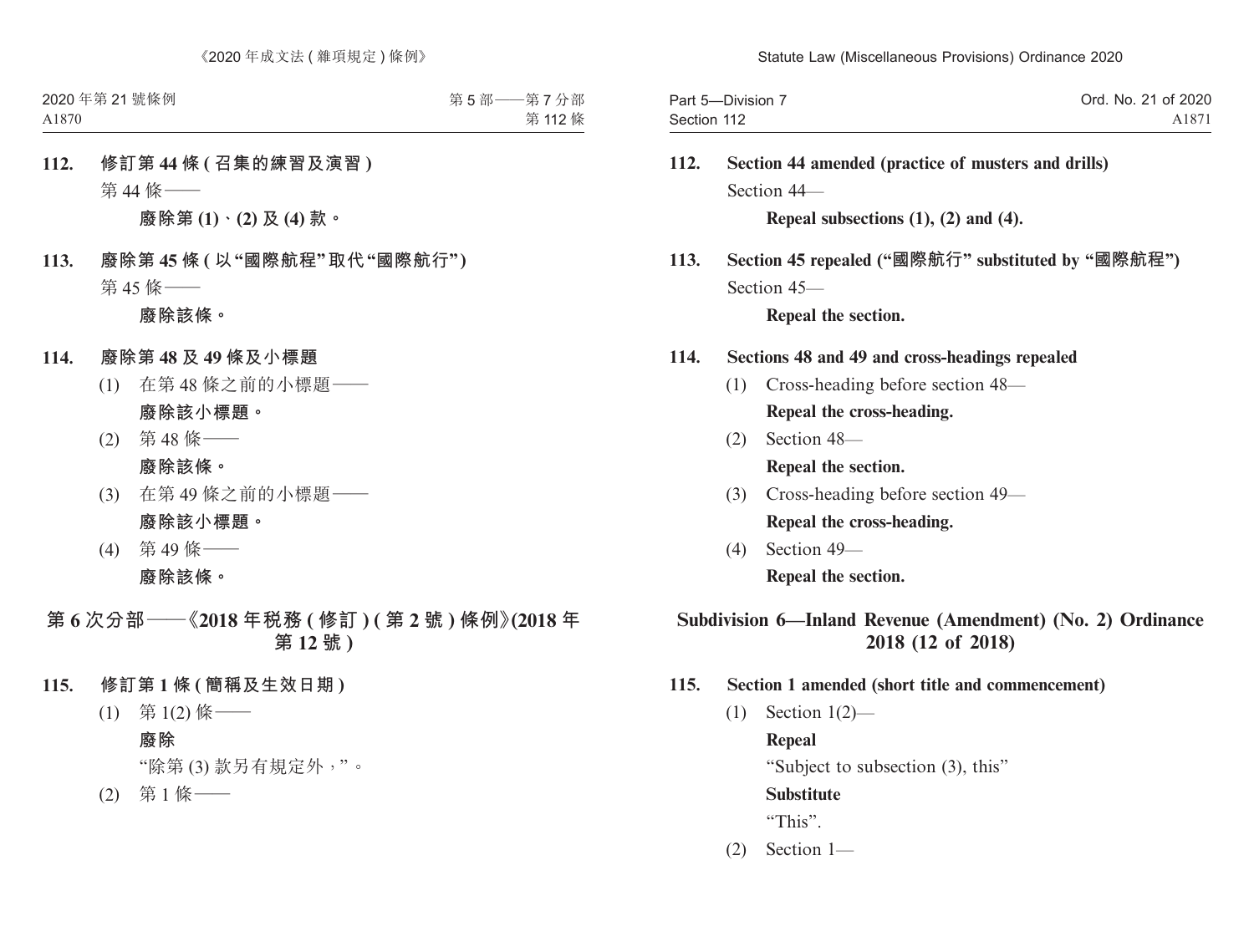| Part 5-Division 8 | Ord. No. 21 of 2020 |
|-------------------|---------------------|
| Section 117       | A1873               |

#### **Repeal subsection (3).**

## **116. Section 6 repealed (Schedules 16A and 16B added)** Section 6—

**Repeal the section.**

## **Division 8—Technical and Other Amendments**

### **Subdivision 1—Matrimonial Causes Ordinance (Cap. 179)**

**117. Section 5 amended (jurisdiction in judicial separation)** Section 5(b), after the semicolon— **Add**  $``\alpha"$ 

### **Subdivision 2—Delegation of Powers and Functions (Cap. 283 sub. leg. B)**

**118. Delegation of Powers and Functions repealed** Delegation of Powers and Functions— **Repeal the subsidiary legislation.**

### **Subdivision 3—Small Claims Tribunal Ordinance (Cap. 338)**

**119. Section 29 amended (powers of Court of First Instance on appeal)**

Section 29(2), Chinese text—

**Repeal everything after paragraph (a) Substitute**

"(b) 就訟費及開支方面而作出其認為適當的命令,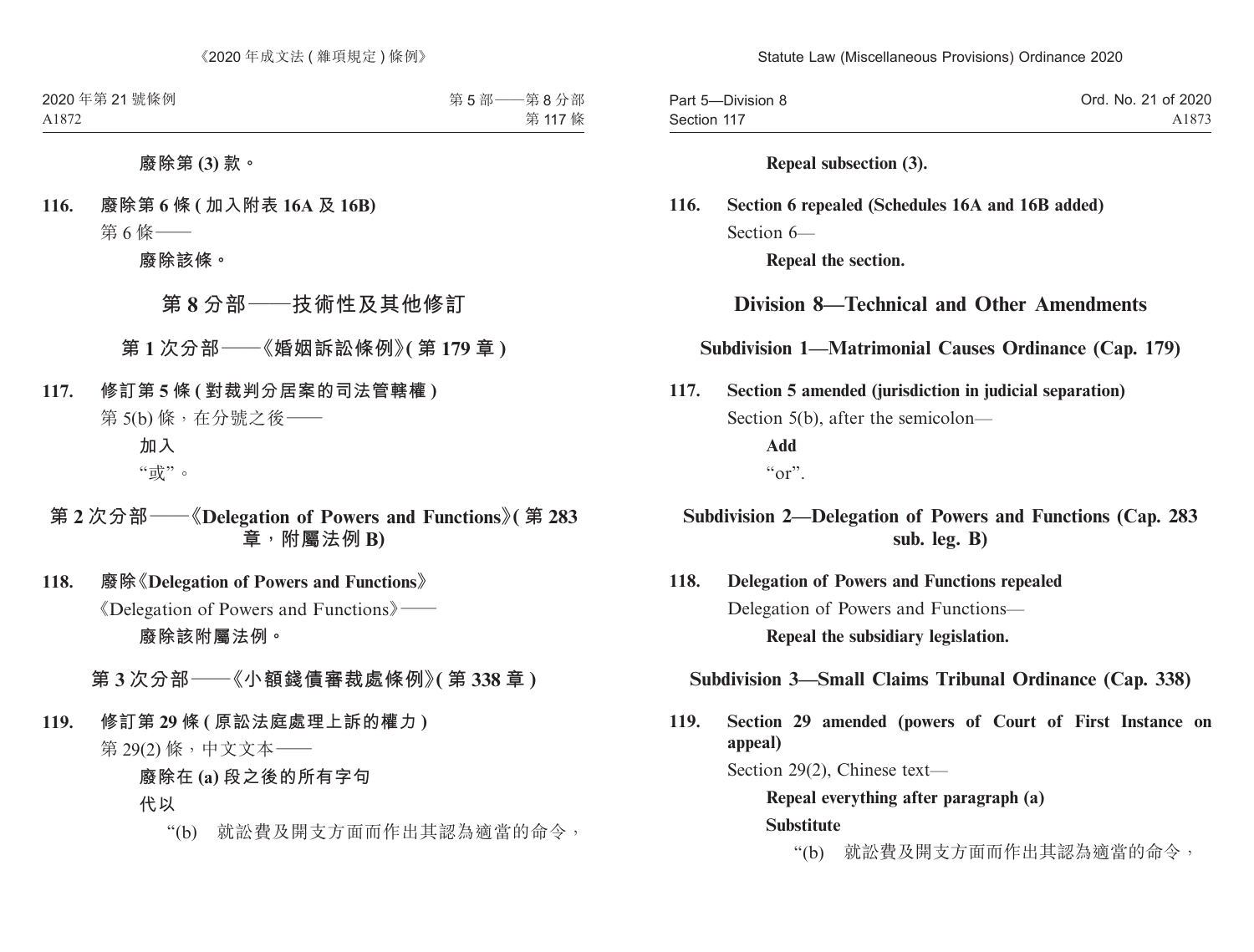| Part 5-Division 8 | Ord. No. 21 of 2020 |
|-------------------|---------------------|
| Section 120       | A1875               |

但不可——

- (i) 推翻或更改審裁處就事實問題作出的裁定;或
- (ii) 收取其他證據。".

#### **Subdivision 4—Trade Descriptions Ordinance (Cap. 362)**

**120. Section 26A amended (additional defence (bait advertising))** Section  $26A(a)(ii)(B)$ , Chinese text, after the semicolon— **Add** "及".

### **Subdivision 5—Pension Benefits (Judicial Officers) Ordinance (Cap. 401)**

**121. Section 23 amended (pensionable emoluments)** Section  $23(1)(b)$ —

### **Repeal everything before subparagraph (ii) Substitute**

- "(b) in the case of an officer to whom section  $3(1)(b)$ applies and whose application under section 9(7) is approved—
	- (i) in respect of his service prior to the material date—
		- (A) 90% of his salary; and
		- (B) 100% of his personal allowance,

shall be taken as his pensionable emoluments, but not any other emoluments; and".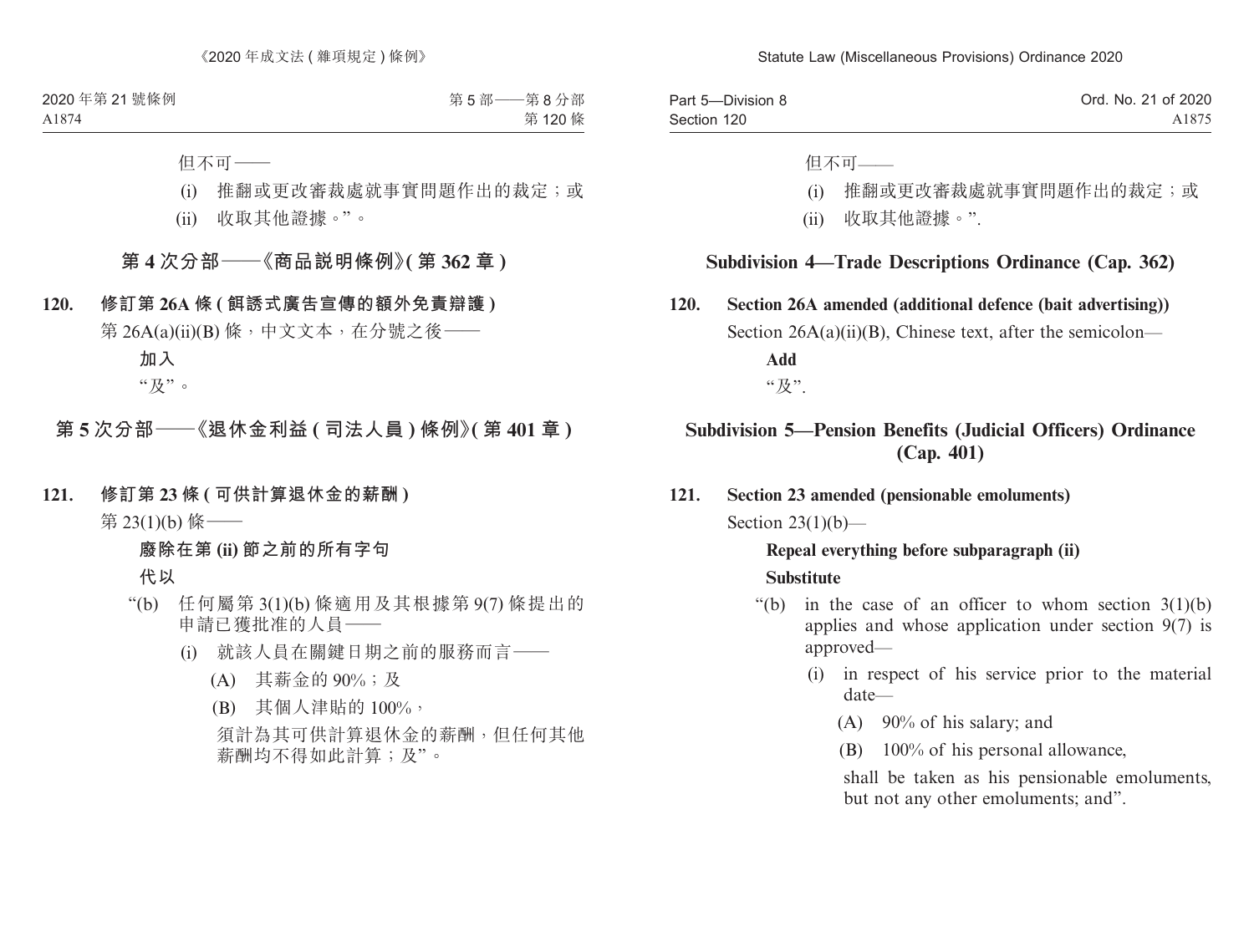| Part 5-Division 8 | Ord. No. 21 of 2020 |
|-------------------|---------------------|
| Section 122       | A1877               |

### **Subdivision 6—Social Workers Registration Ordinance (Cap. 505)**

#### **122. Section 34 amended (use of title)**

Section 34(6)(b), Chinese text—

**Repeal** "不會令" **Substitute** "並不阻止".

### **Subdivision 7—Estate Agents Ordinance (Cap. 511)**

**123. Section 24 amended (refusal of application for licence or renewal)** Section 24(1), Chinese text—

> **Repeal** "而提出的申請監管局" **Substitute** "而提出的申請:監管局".

#### **Subdivision 8—Securities and Futures Ordinance (Cap. 571)**

## **124. Schedule 8 amended (Securities and Futures Appeals Tribunal)** Schedule 8, Part 3, Division 5—

#### **Repeal**

"2A. A specified decision set out in item 15D of Division 1 of Part 2. Section 112ZF(4) of this Ordinance.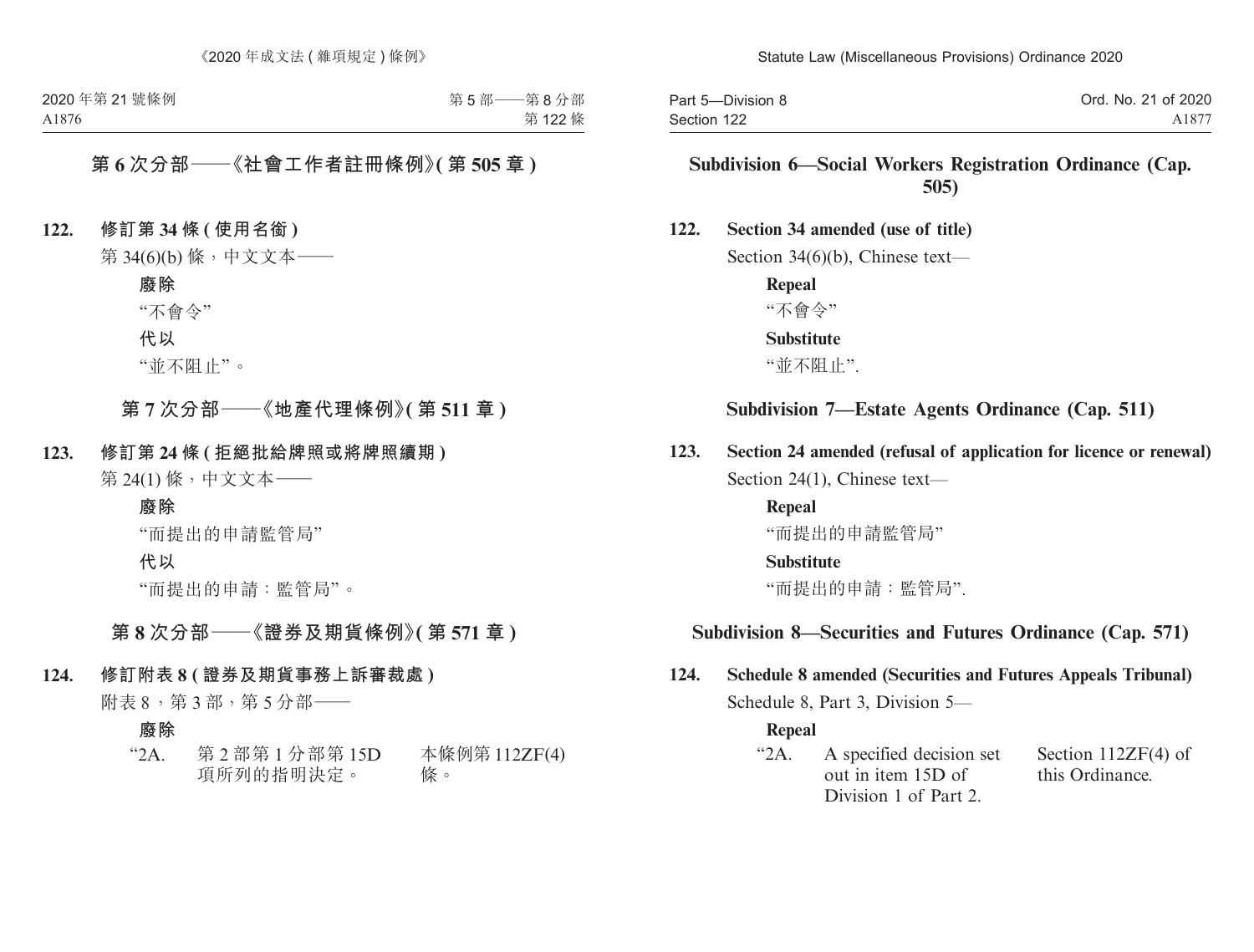| Part 5-Division 8<br>Section 125 |                   |                                                                         | Ord. No. 21 of 2020<br>A1879               |
|----------------------------------|-------------------|-------------------------------------------------------------------------|--------------------------------------------|
|                                  | 2B.               | A specified decision set<br>out in item 15E of<br>Division 1 of Part 2. | Section $112ZF(4)$ of<br>this Ordinance.   |
|                                  | 2C.               | A specified decision set<br>out in item 15L of<br>Division 1 of Part 2. | Section $112ZJ(5)$ of<br>this Ordinance.   |
|                                  | 2D.               | A specified decision set<br>out in item 15M of<br>Division 1 of Part 2. | Section $112ZJ(7)$ of<br>this Ordinance."  |
|                                  | <b>Substitute</b> |                                                                         |                                            |
|                                  | $^{\circ}2C$ .    | A specified decision set<br>out in item 15D of<br>Division 1 of Part 2. | Section $112ZF(4)$ of<br>this Ordinance.   |
|                                  | 2D.               | A specified decision set<br>out in item 15E of<br>Division 1 of Part 2. | Section $112ZF(4)$ of<br>this Ordinance.   |
|                                  | 2E.               | A specified decision set<br>out in item 15L of<br>Division 1 of Part 2. | Section $112ZJ(5)$ of<br>this Ordinance.   |
|                                  | 2F.               | A specified decision set<br>out in item 15M of<br>Division 1 of Part 2. | Section $112ZJ(7)$ of<br>this Ordinance.". |
|                                  |                   |                                                                         |                                            |

## **Subdivision 9—Competition Ordinance (Cap. 619)**

**125. Section 61 amended (withdrawal of acceptance of commitment)** Section 61(3), English text—

**Repeal everything after paragraph (a) Substitute**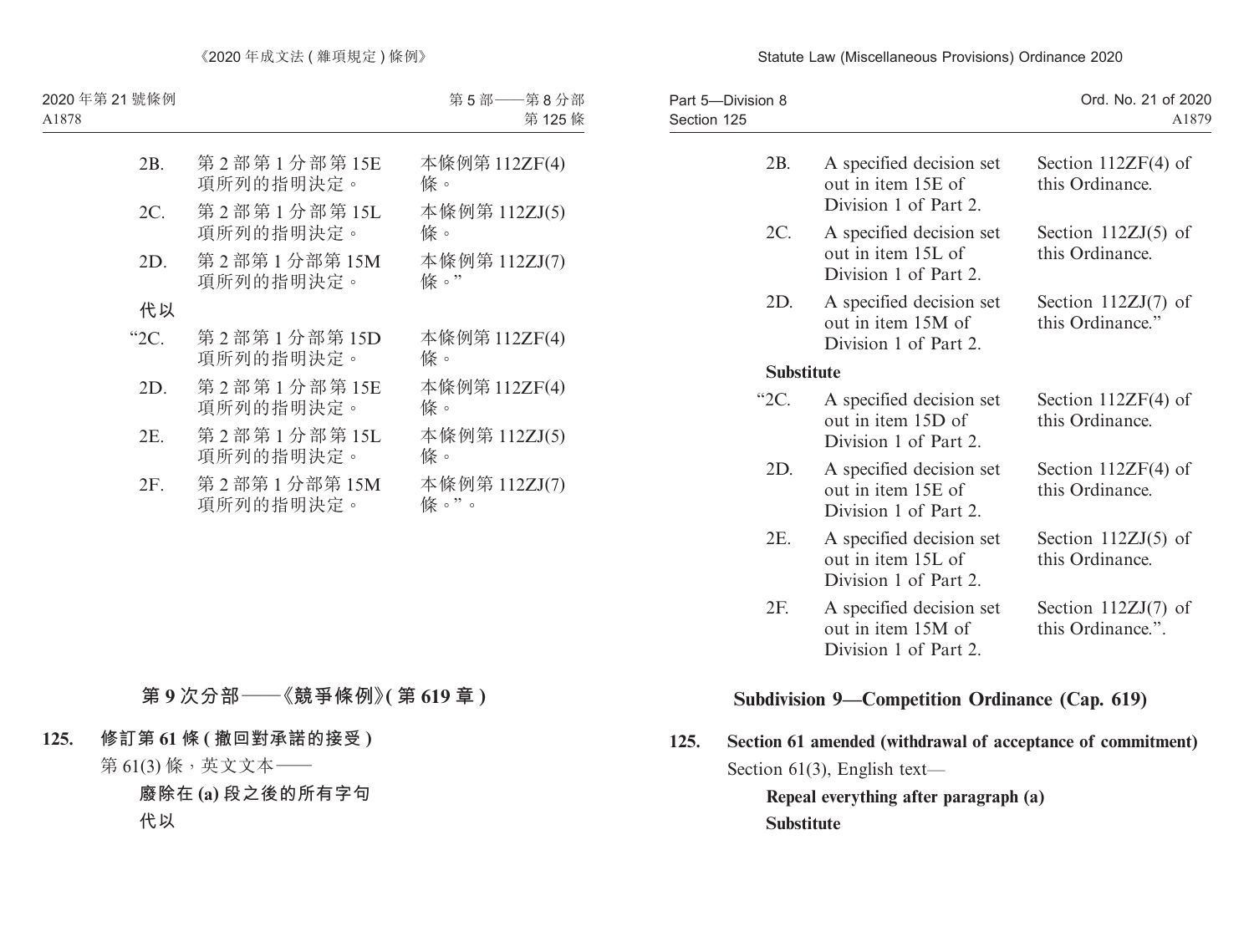| Part 5-Division 8 | Ord. No. 21 of 2020 |
|-------------------|---------------------|
| Section 126       | A1881               |

"(b) subject to subsection (4), the Commission may—

- (i) commence an investigation; or
- (ii) bring proceedings in the Tribunal,

with respect to any alleged contravention of the relevant competition rule that has occurred after the date specified in the notice given under subsection  $(1).$ ".

## **Subdivision 10—Financial Institutions (Resolution) (Lossabsorbing Capacity Requirements—Banking Sector) Rules (Cap. 628 sub. leg. B)**

**126. Rule 2 amended (interpretation)**

Rule 2(1), Chinese text, definition of **非資本 LAC 負債**—

# **Repeal paragraph (c)**

- "(c) 符合以下描述的其他負債——
	- (i) 並非監管資本票據所構成;及
	- (ii) 在欠下有關債務的有關實體清盤時,該負債的 位階不高於下述負債——
		- (A) (a) 段提述的負債;或
		- (B) 符合以下描述的、(b) 段提述的負債:該 負債獲認可為有資格被計算入某個非香 港司法管轄區的規管制度下的、與 LAC 規定相應的規定 ( 但並非憑藉該規管制度 下的旨在反映《TLAC 細則清單》第 11 條 倒數第二或三段所列出的原則的任何條 文),